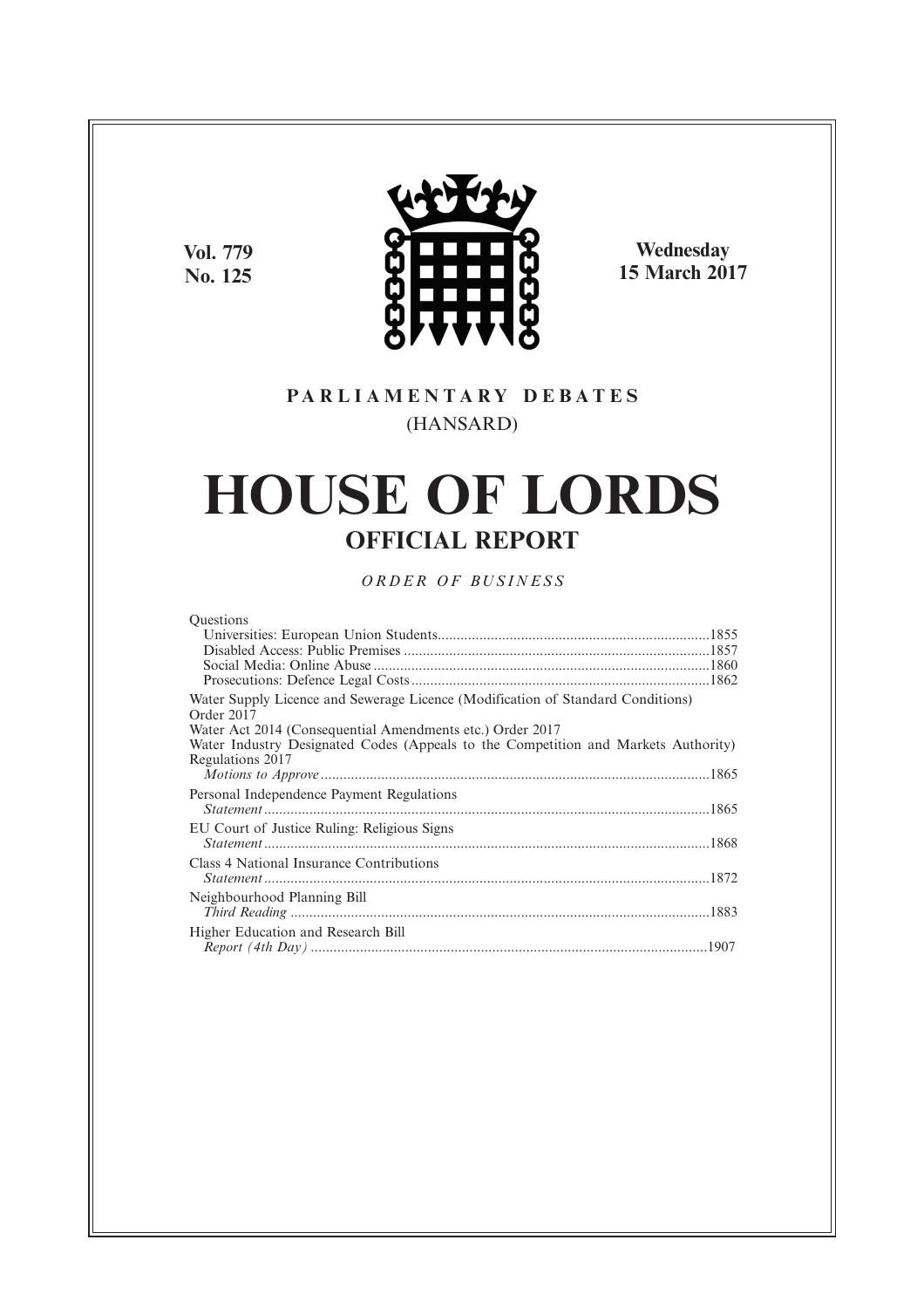Lords wishing to be supplied with these Daily Reports should give notice to this effect to the Printed Paper Office.

No proofs of Daily Reports are provided. Corrections for the bound volume which Lords wish to suggest to the report of their speeches should be clearly indicated in a copy of the Daily Report, which, with the column numbers concerned shown on the front cover, should be sent to the Editor of Debates, House of Lords, within 14 days of the date of the Daily Report.

> *This issue of the Official Report is also available on the Internet at* https://hansard.parliament.uk/lords/2017-03-15

The first time a Member speaks to a new piece of parliamentary business, the following abbreviations are used to show their party affiliation:

| <b>Abbreviation</b> | <b>Party/Group</b>                  |
|---------------------|-------------------------------------|
| CB.                 | Cross Bench                         |
| Con                 | Conservative                        |
| <b>DUP</b>          | Democratic Unionist Party           |
| GP                  | Green Party                         |
| Ind Lab             | <b>Independent Labour</b>           |
| Ind LD              | <b>Independent Liberal Democrat</b> |
| Ind SD              | <b>Independent Social Democrat</b>  |
| Ind UU              | Independent Ulster Unionist         |
| Lab                 | Labour                              |
| LD                  | Liberal Democrat                    |
| LD Ind              | Liberal Democrat Independent        |
| Non-afl             | Non-affiliated                      |
| PC                  | Plaid Cymru                         |
| <b>UKIP</b>         | UK Independence Party               |
| UUP                 | <b>Ulster Unionist Party</b>        |

No party affiliation is given for Members serving the House in a formal capacity, the Lords spiritual, Members on leave of absence or Members who are otherwise disqualified from sitting in the House.

© Parliamentary Copyright House of Lords 2017,

*this publication may be reproduced under the terms of the Open Parliament licence, which is published at www.parliament.uk/site-information/copyright/.*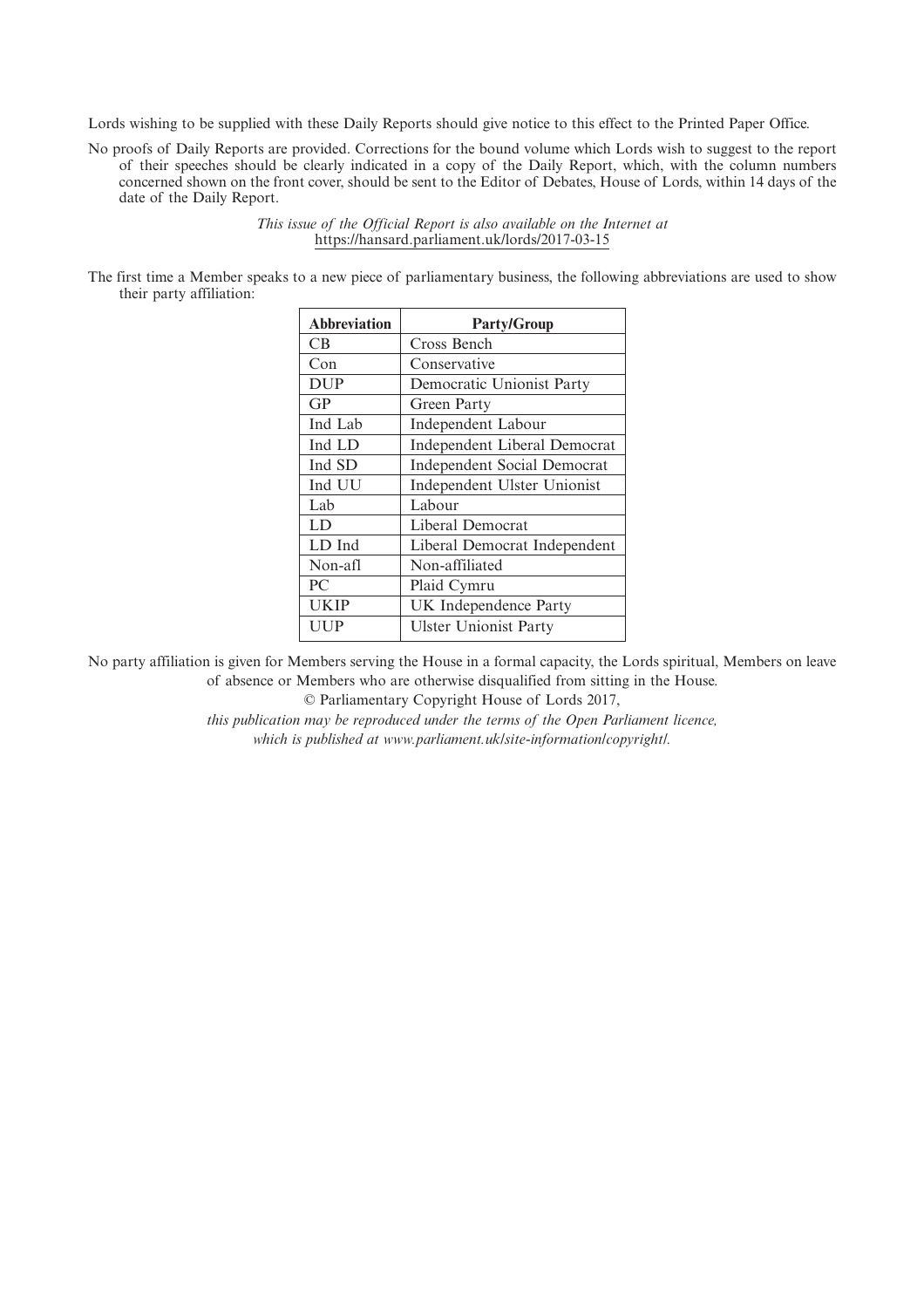# House of Lords

*Wednesday 15 March 2017*

*3 pm*

*Prayers—read by the Lord Bishop of Chester.*

# **Universities: European Union Students** *Question*

*3.06 pm*

#### *Asked by Baroness Royall of Blaisdon*

To ask Her Majesty's Government when they plan to give guidance to students from other European Union member states wishing to commence study at United Kingdom universities in 2018-19 about the costs of their studies and their eligibility to access student loans.

**Viscount Younger of Leckie (Con):** My Lords, EU students make an important contribution to our universities and we want that to continue. Existing student finance rules on fees and student support for eligible EU students who either are currently studying or will be beginning courses in the academic year 2017-18 will remain in force until students finish their courses. Applications for 2018-19 do not open until this September and we are working to ensure that students applying have information well in advance of this date.

**Baroness Royall of Blaisdon (Lab):** My Lords, I am grateful for that Answer but I really do not think it is good enough. Universities—including Bath and Oxford, where I declare an interest—need to plan long term. There is clear evidence from UCAS, the BMA and others that student applications from the EU are going down this year. Prospective EU students for 2018 are already considering their options; without certainty about fees and student loans, they will look elsewhere. When will the Government say that they will extend current transitional arrangements? I urge them to make it soon.

**Viscount Younger of Leckie:** The noble Baroness makes the important point that there are uncertainties arising from Brexit, but the Government have moved rapidly to give assurances to this sector. Within five days of the referendum result being announced we gave assurances on the 2016-17 year, then we followed up in October 2016 with assurances for the 2017-18 year students. We have also provided similar assurances that EU nationals starting courses in 2016-17 and 2017-18 remain eligible for Research Council postgraduate support. As I have said, we will ensure that students starting in 2018-19 have the information well in advance.

**Lord Polak (Con):** My Lords, I agree with the noble Baroness, Lady Royall; I think that the Government could be doing a bit more here. It is not just overseas students who need reassurance—staff and lecturers and their families who may move here need some certainty. What we are doing for them?

**Viscount Younger of Leckie:** My noble friend is absolutely right and, on the statistics for 2015-16, there were 33,700 EU national academic staff at UK higher education institutions, accounting for around 17% of the total academic workforce—so it is an important point. The Prime Minister has been clear that we want to guarantee rights for EU nationals in Britain and British nationals in the EU as early as we can. Our European partners agree with this and, as my noble friend Lord Bridges said the other day,

"the Polish Prime Minister has said: 'Of course, these guarantees would need to be reciprocal. It is also important what guarantees the British citizens living and working in other member states of the European Union will have'".—[*Official Report*, 13/3/17; col. 1719.]

**Baroness Garden of Frognal (LD):** My Lords, among the many concerns of present and potential EU students are not just financial considerations but the fear that they may be refused entry back into the UK if they have spent time abroad—on a third-year abroad scheme, say, or other things that take them out of the country for several months. What assurances can the Government give both to current and prospective students that they will be able to travel freely in and out of the UK in the course of their studies?

**Viscount Younger of Leckie:** The noble Baroness makes a good point. These are reassurances that we are looking to give, and I reassure her further that we are maintaining our dialogue with the sector about the risks and the opportunities that Brexit presents. Jo Johnson, the Minister for Universities, has established a high-level stakeholder working group on the EU exit for universities, research and innovation.

**Lord Clark of Windermere (Lab):** My Lords, the noble Viscount will be aware that the regulations abolishing the bursary system for nurses in the UK, including places for students from the European Union, have been laid on the Table of this House. The first indication is that there is a 23% fall in applications, and, on the specialist courses, that the number of applications from European Union countries is down by 95%. If by the following year these figures prove to be as dismal as they seem, will the Government promise that they will look again at the whole bursary scheme for nurses?

**Viscount Younger of Leckie:** The noble Lord is correct on the figures. They are somewhat as expected. Data published by UCAS for nursing applications from English domiciled applicants show a dip of around 23%, so he is correct. However, at a national level, these figures will still allow the NHS in England to fill the 20,000 or so student nursing training places, assuming that students meet the entry requirements of their offer from their course provider.

**Lord Cormack (Con):** But, my Lords, there is concern throughout the academic community, as my noble friend made clear a moment or two ago. What plans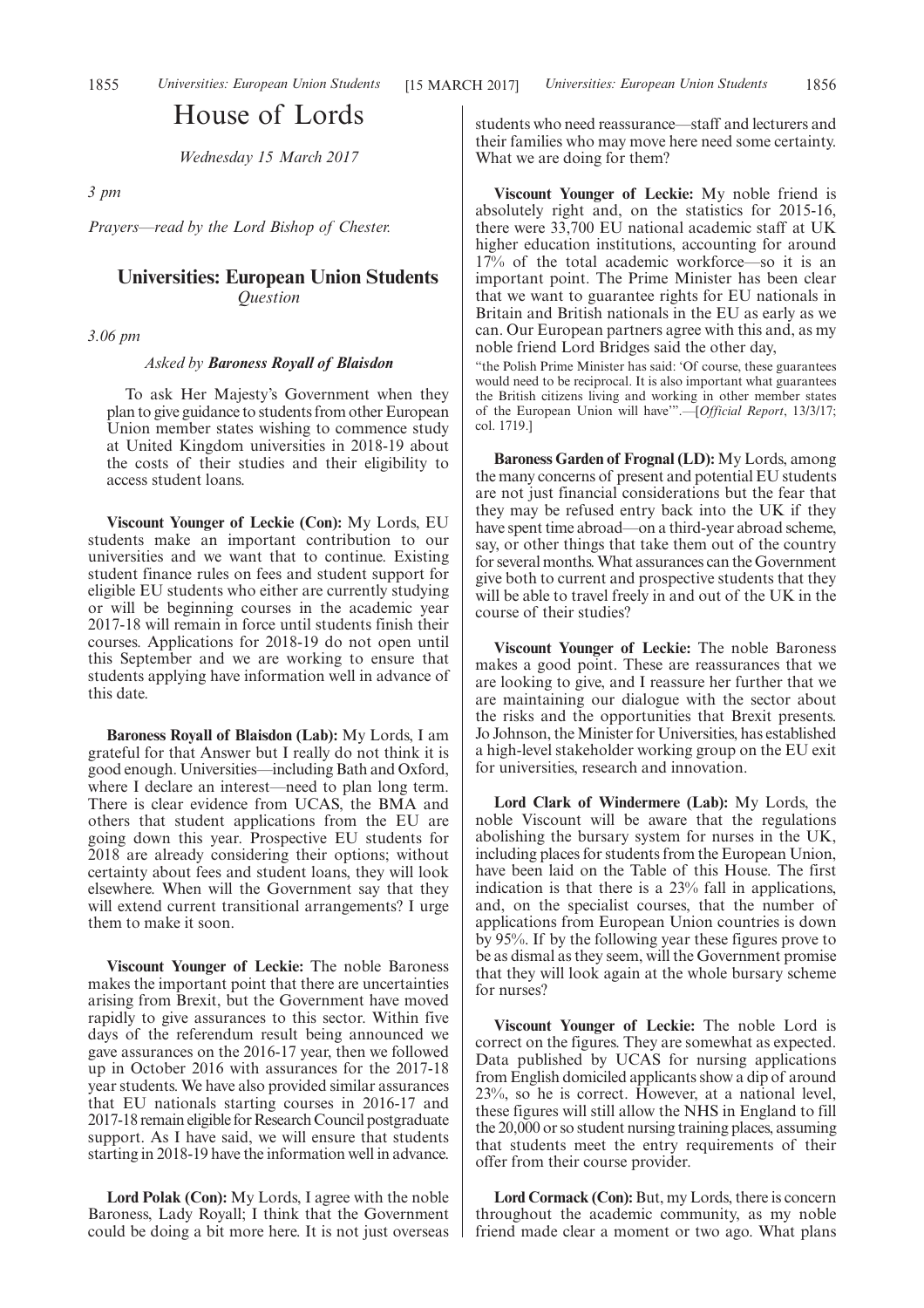#### [LORD CORMACK]

do my noble friend and his ministerial colleagues have to meet some of the 35 heads of Oxford colleges and the vice-chancellor, who wrote to express this concern on Monday of this week?

**Viscount Younger of Leckie:** I have read that letter in the *Times*. I will certainly need to write to my noble friend on what plans there are to meet them. However, I am sure that Jo Johnson is very much aware of this.

**Lord Stevenson of Balmacara (Lab):** My Lords, could the noble Viscount comment on the issue that has been raised, and was also raised within the question asked by my noble friend—namely, who actually runs the admissions system for universities in this country? Is it his department or is it the Home Office, given that the Home Office runs independent interviews of all persons selected in-country, imposes penalties if students who are recruited do not complete their courses and imposes quotas on the number of persons on a course? The Minister always says that there is no limit on the number of overseas students but it seems to me that the Home Office has one. Is that correct?

**Viscount Younger of Leckie:** The Department for Education takes the lead on this. However, as the noble Lord would expect, there are cross-departmental links with the Home Office, and that will continue.

**Lord Campbell of Pittenweem (LD):** My Lords, I declare an interest as the chancellor of the University of St Andrews, of which the noble Viscount is a distinguished graduate. May I invite him to pay an early visit to his alma mater so that he can hear for himself the anxieties and apprehensions of both staff and students at the failure of the Government to specify precisely what steps they are going to take to preserve the quality of university education after Brexit?

**Viscount Younger of Leckie:** I would be delighted to take up the noble Lord's offer and visit my alma mater again. I am aware of the concerns expressed not just in Scotland but south of the border. Again, my honourable friend in the other place is taking note of all the concerns expressed.

**Lord Flight (Con):** My Lords, the last figure I saw of the estimates of student loans likely to have to be written off was a pretty horrific £45 billion. What is the Government's present estimate?

**Viscount Younger of Leckie:** I will need to write to my noble friend to give that figure.

# **Disabled Access: Public Premises** *Question*

*3.14 pm*

*Asked by Baroness Deech*

To ask Her Majesty's Government what plans they have to improve accessibility for disabled people to public premises.

**TheParliamentaryUnder-Secretaryof State,Department for Communities and Local Government and Wales Office (Lord Bourne of Aberystwyth) (Con):** My Lords, owners and occupiers of public premises have a duty under the Equality Act 2010 to make reasonable adjustments to ensure that disabled people are not put at a substantial disadvantage. This may include changes to improve accessibility to their building. New buildings must meet Building Regulations requirements on access. The Government are conducting research into the effectiveness of the statutory guidance which supports those Building Regulations requirements.

**Baroness Deech (CB):** Does the Minister agree that we have lots of legislation and lots of ventures, but reasonable adjustments are not being made on the ground and there is a lack of will to enforce the law? Commons committees have recently heard very sad evidence about failures at, for example, sports grounds, which have not been improved for 20 years. There have also been failures when it comes to people being able to get into pubs and restaurants, no matter how often the law is pointed out and promises are made. Does the Minister not agree that it is time to bring the Building Regulations up to date and that access should be built in from the start, not just in new buildings but whenever buildings are refurbished or repaired, and that local authorities should be allowed to get on with enforcing this through licensing?

**Lord Bourne of Aberystwyth:** My Lords, where I do agree with the noble Baroness is in relation to the importance of ensuring that new buildings are readily accessible and that appropriate changes are made to buildings, which of course is what the law provides for. I do not share her pessimism in relation to enforcement, on which there have been many recent cases. An example is Hosegood v Khalid, concerning a restaurant that did not have an appropriate ramp. Perhaps we need to give these cases a higher profile, but the law that exists is being enforced.

**Baroness Campbell of Surbiton (CB):** My Lords, neither the industrial strategy nor the national infrastructure plan contain any reference to disability access. Will the Minister tell us why the Department for Business, Energy and Industrial Strategy has not addressed this public sector equality duty, or is this just another example of cost-cutting, which I referred to in my article in today's *Guardian*?

**Lord Bourne of Aberystwyth:** My Lords, I regret that I have not read the article as yet but I will certainly do so. I have a copy of the *Guardian* on my desk but, because of today's Question, I have not yet had an opportunity to read it. In relation to the very important points that the noble Baroness makes—I commend her relentless campaigning role in these areas—there is a duty on the public sector to set an example; it is not expressed in those words, but it is certainly happening on a daily basis. As a country, we do very well compared with other countries. However, I appreciate that it is not sufficient and that we need to do more both on a private basis, by encouraging retailer outlets and business to step up to the plate,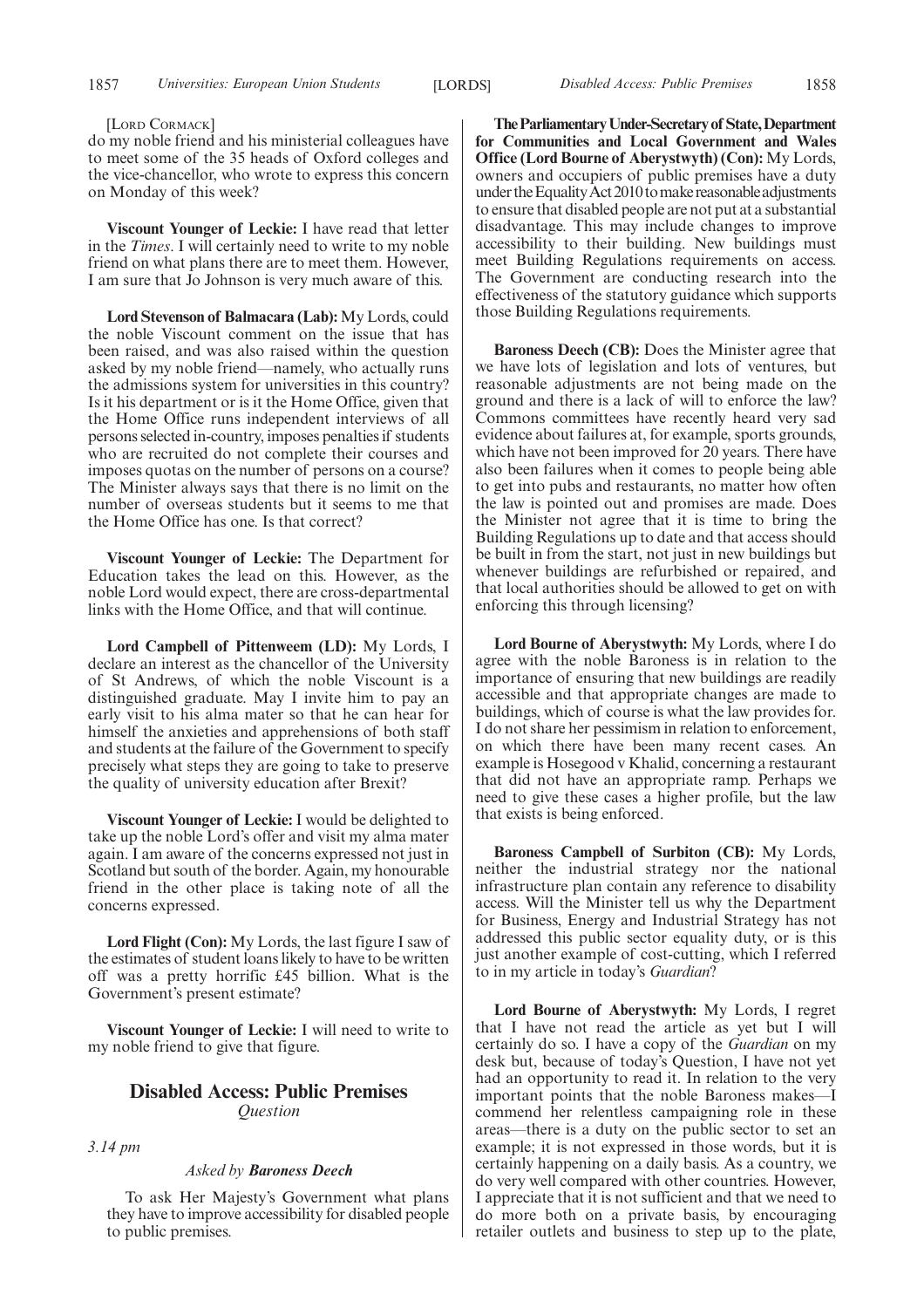and through government. I readily accept that. I will take the point that she makes to BEIS—I am not from BEIS—and ensure that she gets a response.

**Lord Blencathra (Con):** My Lords, will my noble friend accept that I did a quick internet search of the Government Equalities Office yesterday and found three press releases on disabled issues and 10 on transgender and sexual issues? Clearly, transgender people face discrimination, but I point out to my noble friend that 800,000 wheelchair users cannot get into thousands of public buildings—shops, pubs and clubs—including the main post office on Victoria Street. We cannot get into the building, let alone have the luxury of deciding which toilet to use if we could get in there. Will he therefore look at an urgent amendment to the Equality Act 2010? It has been disastrous for disabled people and has put us at the bottom of the heap—I declare a personal bias. Will he look at making a simple amendment so that we can get into buildings over a step which is less than six inches high? It is a simple thing and it should be done.

**Lord Bourne of Aberystwyth:** My Lords, once again, I know that my noble friend has campaigned in this area, and particularly on that issue, with great force and eloquence. On the point about ramps and steps in post offices, there has been a recent case in relation to access to counters, which I think the post office has settled out of court. Therefore, there are cases where practice is changing. I accept that, as my noble friend said, there is certainly more to be done. The Government Equalities Office is looking at the operation of the law and will have heard what my noble friend says, but he said it with great force and it is a point well made.

**The Lord Bishop of Chester:** My Lords, the noble Lord who asked the previous question did not include churches—and with good reason because there have been herculean efforts across the estate involving quite difficult church buildings to make them accessible to people with limited ability to get up steps and so forth. Will the Minister join me in paying tribute to the local efforts, normally paid for locally, which have transformed the access to historic churches?

**Lord Bourne of Aberystwyth:** My Lords, I thank the right reverend Prelate for that contribution. Certainly, in my experience of visiting churches and cathedrals in England, that is very much the case. I am visiting cathedrals in Carlisle, Newcastle and Durham over the next two days, so I will be looking to see that they, too, are following the practice that has been pretty near universal in my experience over the past nine months of visiting them.

**Baroness Thomas of Winchester (LD):** My Lords, what we really need is for the Government to develop a proper strategy for making public places more accessible both for the sake of the rapidly ageing population and for younger disabled people such as MDUK's Trailblazers who regularly report on inaccessible leisure facilities. Perhaps the Government could consider more carrots and a few more sticks to get those authorities and others to take appropriate action.

**Lord Bourne of Aberystwyth:** My Lords, I thank the noble Baroness. Once again, she has campaigned on these issues. I know that the provision in the Equality Act does not simply apply to public sector buildings but to public buildings—buildings that are accessible to the public or a section of the public. It does not only apply to museums, art galleries and concert halls but to shops, retail outlets, pubs and so forth. Just last month, my honourable friend in the other place, Penny Mordaunt, set up a group, as the noble Baroness will know, of 11 sector champions to look at this and who will be challenging inequality. That will work alongside the provision that we have in the Equality Act. Of course, the Government will be looking at how that interface is working.

**Lord Faulkner of Worcester (Lab):** My Lords, is the Minister aware that a significant number of Premier League football clubs will fail to honour the commitment that they gave in 2015 to make all their stadia disabled accessible by August 2017? Will he remind them that Section 20 of the 2010 Act is not an option but is mandatory? Will the Government empower the Sports Grounds Safety Authority to enforce the law and make sure that accessible stadia guidelines are observed?

**Lord Bourne of Aberystwyth:** My Lords, the noble Lord is absolutely right and I know that he has raised this issue many times before. Some are of course stepping up to the plate and some are not. Some are partly there. I mention my own club, Leicester City, which I hope will do a bit more but is already part of the way there. I take the point seriously. I will write to him on his second point about enforcement because I am not sure where we are on that, but I agree that we need to keep their feet to the fire to make sure that they are performing.

# **Social Media: Online Abuse** *Question*

*3.22 pm*

#### *Asked by Baroness Nye*

To ask Her Majesty's Government whether they plan to create statutory guidance to ensure that social media sites address online abuse.

**TheParliamentaryUnder-Secretaryof State,Department for Culture, Media and Sport and Home Office (Baroness Shields):** My Lords, the growth of the internet has brought us many opportunities but unfortunately, all too often, it has been exploited by those who seek to use it as a tool to spread hatred and to target individuals and communities because of who they are or what they believe. The Government are determined to do everything possible to stamp out hate crime. The UK already has some of the strongest legislation on hate crime anywhere in the world, and these laws apply online. We will continue working with a broad range of stakeholders both nationally and globally as we seek to eradicate the threats and harms that we face.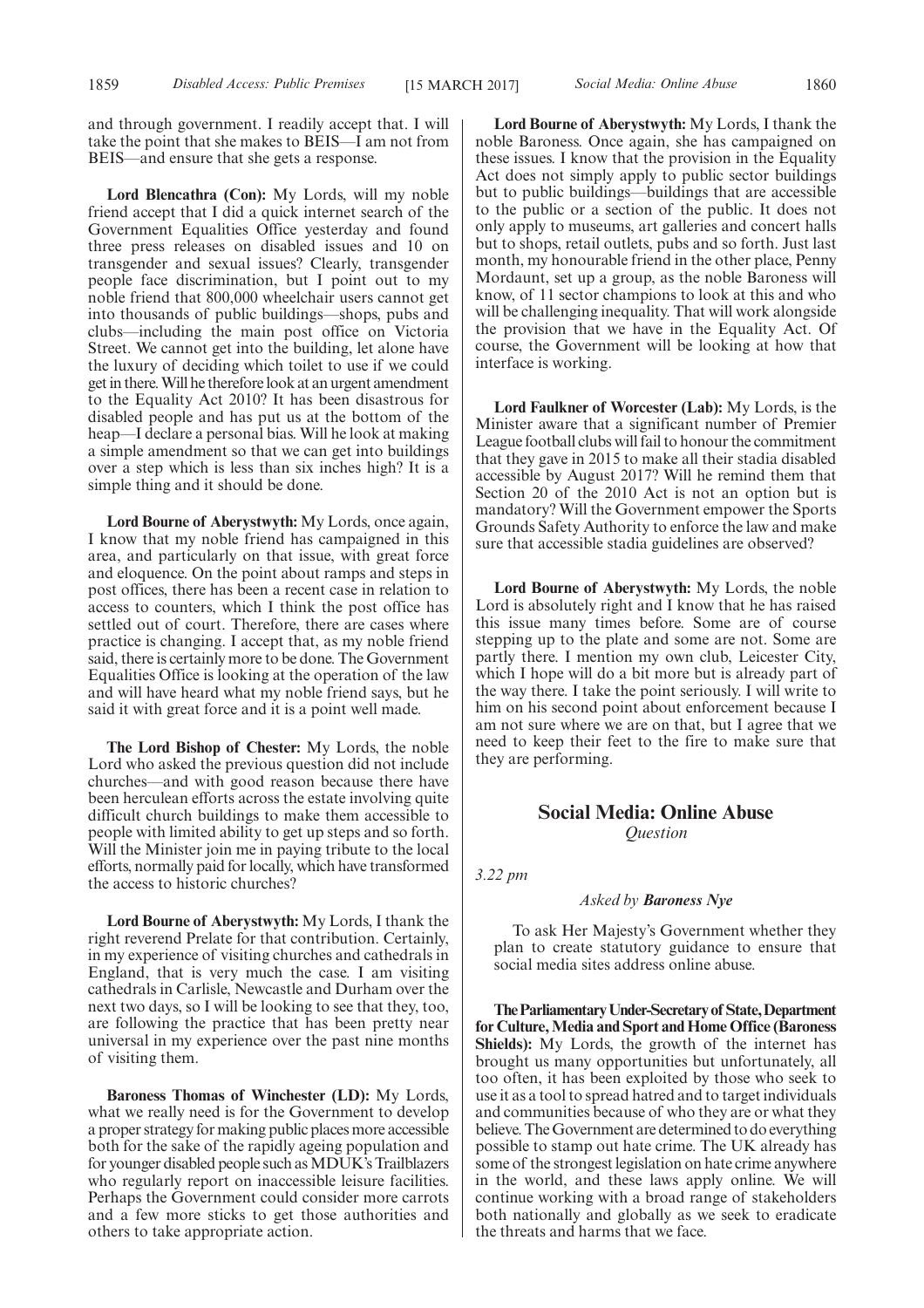**Baroness Nye (Lab):** I thank the Minister for that Answer. Last week, when the BBC questioned over 100 images of children on Facebook, only 18 were removed as a result. The BBC was then asked to send screen grabs of the images to Facebook and instead of acting to take them down Facebook then reported the BBC journalists to the police. Yesterday, Google, Twitter and Facebook appeared before the Home Affairs Select Committee, where Twitter admitted that it was not doing a good enough job on hate crime. The Minister expects robust processes to be in place, but if she will not consider statutory guidance, what is the Government's plan to protect victims of online abuse?

**Baroness Shields:** I take note of the noble Baroness's account for the House of the issues raised in the BBC case last week. It is of course right that we should continue to keep our position under review, but a complete response to this problem requires more than just legislation; it needs the support of internet service providers and their communities along with the application of advanced technologies. For instance, in our work in countering violent extremism, counter-narrative initiatives are required, along with disruption mechanisms and robust complaints and take-down procedures. All of this serves to challenge the hatred that people are facing online.

**Baroness Howe of Idlicote (CB):** My Lords, does the Minister accept that it is far too easy to access abusive and explicit content on social media services, including Facebook, Twitter, Snapchat, Instagram, Yik Yak, Vine, Kik and doubtless many others, and that such companies need to do more to help parents in their parenting so that children can take advantage of technology in a safe and responsible way.

**Baroness Shields:** The noble Baroness is absolutely correct. It is indeed important that companies should take responsibility for their actions. The majority of internet platforms are based overseas and provide global services, and as the House is fully aware, there is significant complexity around introducing any regime that governs online activity, including keeping any such obligation current given the speed of the evolution of technology, the global nature of the internet and the extraterritorial nature of the jurisdiction that applies.

**Lord Elton (Con):** My Lords, are the laws enforced by the authorities both online and offline the same? If not, why not, and will that be rectified in the legislation presently going through this House?

**Baroness Shields:** Yes. I should say to my noble friend that we are clear that what is illegal offline is also illegal online. Legislation is in place to deal with internet trolls, cyberstalking, harassment, revenge porn and the perpetrators of grossly offensive, obscene or menacing behaviour.

**Baroness Brinton (LD):** My Lords, the government guidance, *Child Safety Online*, which is not statutory, is very clear about what social media sites should do in the event of hate crimes, and equally importantly, online abuse. In the BBC case which has already been referred to by the noble Baroness, Lady Nye, of 100 sexualised images some were also child pornography, which poses a real risk. Given Facebook's response, at what point will the Government make the guidance statutory as opposed to just general guidance, because it is clear that it is not being followed?

**Baroness Shields:** Statutory guidance is one of a range of options that could be chosen when placing an obligation on companies to take greater steps to tackle the misuse of their platforms. It is right that we should continue to press companies to take more effective action to tackle any misuse of their platforms and services, and to strengthen and act on any contraventions of their terms and conditions of use, which go further than the law itself.

**Lord Cashman (Lab):** My Lords, the reality of online harassment and bullying has resulted in some teenagers taking their own lives. I accept the Minister's point that statutory guidance is not the only answer, but it is a part of it. Given that, will she listen to the House and agree to bring forward statutory guidance on online abuse so that we can end the bullying, harassment and intimidation which is costing young lives?

**Baroness Shields:** I thank the noble Lord and acknowledge the importance of the tragedies that have affected a lot of young people online. I shall take forward his thoughts and come back to him. Realistically, we have in place a strong regime of recommended guidance for companies through the UK Council for Child Internet Safety, and companies comply with it. I would say that today we are further along in combating child sexual abuse and exploitation online, and as new developments emerge, we will need to continue to evolve the guidance to support people and victims and to address the perpetrators of these crimes.

**Lord St John of Bletso (CB):** My Lords, surely one of the major challenges is that of looking at what measures can be taken to address online anonymity.

**Baroness Shields:** Online anonymity is a particular problem. Online abuse is abhorrent and its consequences can be devastating, but oftentimes people are anonymous and it is difficult to track them. Unfortunately, while online abuse is always harmful it is not always illegal, so the goal of the Government is to equip people with the knowledge and the tools they need in order to be digitally resilient. That is why last week the Government announced a new duty on all schools to provide education on online relationships as part of the PSHE curriculum and have announced a cross-government internet safety strategy with a Green Paper that is due out before the summer.

# **Prosecutions: Defence Legal Costs** *Question*

*3.29 pm*

# *Asked by Lord Kirkhope of Harrogate*

To ask Her Majesty's Government, in the light of the recent acquittal in the Crown Court of a defendant who had discharged a weapon at an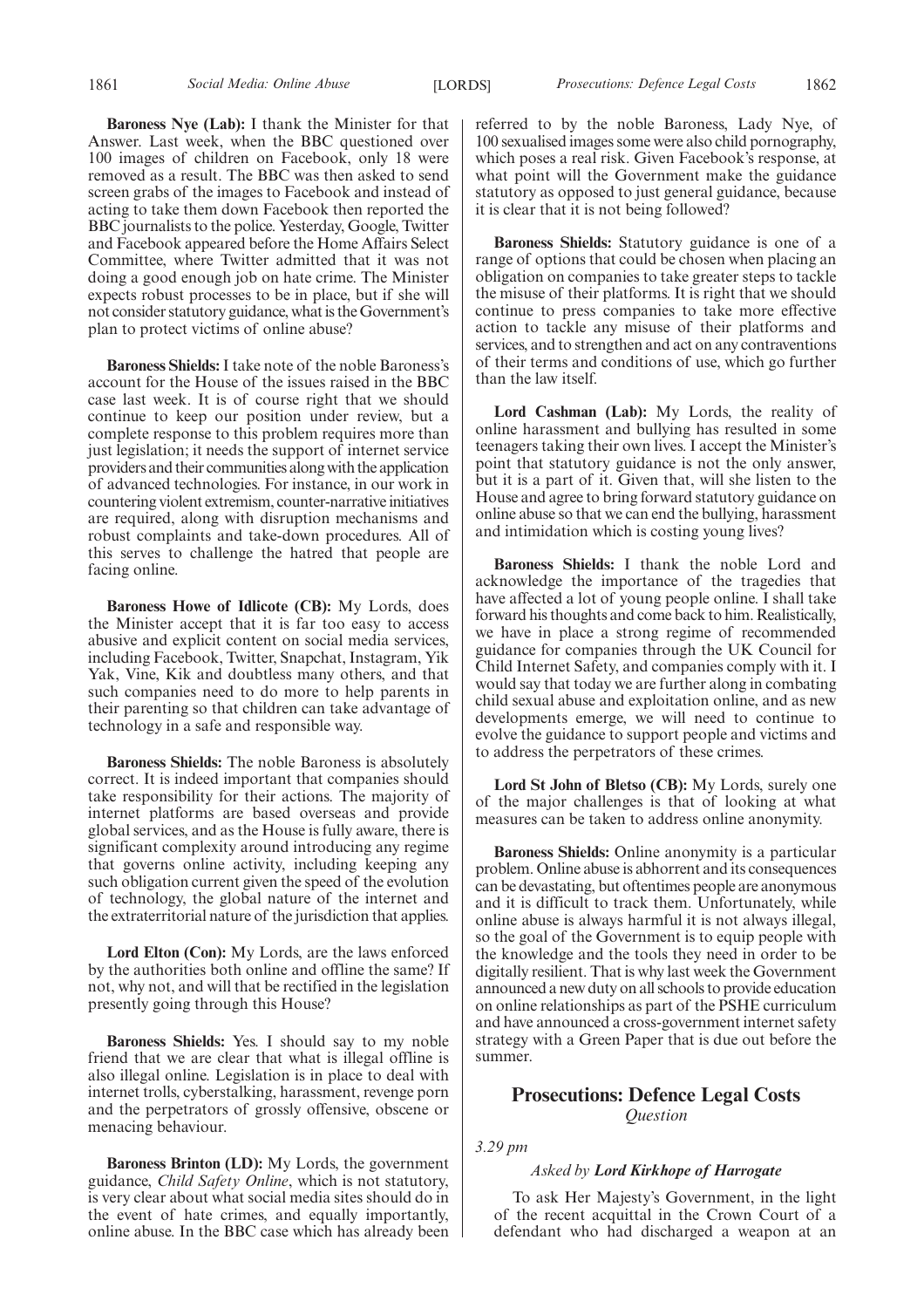intruder, whether they intend to review section 16A of the Prosecution of Offences Act 1985 which limits or prevents defendants claiming costs on acquittal.

**Lord Kirkhope of Harrogate (Con):** My Lords, I beg leave to ask the Question standing in my name on the Order Paper. In doing so, I refer to my register entry as a solicitor.

**The Advocate-General for Scotland (Lord Keen of Elie) (Con):** My Lords, in 2012 the Government limited reimbursement of the legal cost of defendants who had been convicted of a criminal offence. Where legal costs are still allowed—for example, where the defendant was not eligible for legal aid—the recoverable costs are limited to the equivalent of legal aid rates. A review will be conducted by April 2018.

**Lord Kirkhope of Harrogate:** My noble and learned friend the Minister will be aware I am sure of the recent case of an 83 year-old gentleman of good character who was acquitted of violence against an intruder on his property, but was not permitted under current rules to claim his reasonable defence costs. How can we reconcile the presumption of innocence and an acquittal with the fact that claiming legal costs incurred to maintain innocence is no longer normally possible? I know that a review of these rules is taking place; I am delighted to hear my noble and learned friend confirm that. I would be grateful if he ensured that these and similar circumstances are part of such a review, bearing in mind that the present situation is not only a deterrent to innocent parties defending themselves, but positive encouragement to sloppy preparation and decision-taking by the prosecuting authorities.

**Lord Keen of Elie:** My Lords, we are of course aware of the particular case to which my noble friend refers. I observe that the individual in question did apply for legal aid, was eligible for it and was offered it, but declined to accept it. Had he accepted that offer he would have been required to make a relatively modest contribution, which he would have been able to recover upon being acquitted. However, the individual in question decided not to accept the offer of legal aid and instead instructed lawyers privately. In those circumstances he was not eligible for recovery of costs. Of course, all these matters will be subject to the review that is to be completed by April 2018.

**Lord Beecham (Lab):** My Lords, I refer to my interests as, effectively, a non-practising solicitor. It would appear—I am advised by leading counsel—that a change was effected to the 1985 Act via Schedule 7 to the Legal Aid, Sentencing and Punishment of Offenders Act, which precluded an award of costs from central funds after an acquittal in the Crown Court, or after a successful appeal to the Court of Appeal. But where the acquittal occurs in magistrates' court or an appeal is allowed in the Supreme Court, costs apparently may be allowed. Should not the practice be the same in all relevant courts, with the judiciary able to exercise its discretion?

**Lord Keen of Elie:** I am obliged to the noble Lord. The practice with regard to legal aid in magistrates' court is different from that in the Crown Court. Of 126,000 cases that were committed to trial in the last year in the Crown Court, legal aid had been granted in more than 105,000. In those circumstances cost recovery can be made on acquittal. In the event that someone is not eligible for legal aid and is committed to the Crown Court, their costs are again recoverable, albeit they are limited to the legal aid rate.

**Lord Marks of Henley-on-Thames (LD):** My Lords, in all legal aid cases these regulations are straight out of *Alice in Wonderland*. If you are financially ineligible for legal aid, you must nevertheless apply for legal aid to get a determination that you are not eligible for it. Only then can you get your costs if you are acquitted, and then at only legal aid rates. If your solicitor does not have a legal aid contract you have to go to another solicitor who does, make the application, have it refused, and only then can you go back to your original solicitors. Will the noble and learned Lord assure us that there will be changes to this absurd regime under the review?

**Lord Keen of Elie:** I am obliged to the noble Lord. I can advise him that Alice would find it far more straightforward than he suggests. Clearly, it is not possible to determine your eligibility for legal aid unless you apply for it. In the event that you wish to apply for it you must go to a solicitor who is recognised for the purposes of the legal aid scheme. If, however, you decide thereafter that you are not eligible or are told you are not eligible and you decide to go to another lawyer, you may do so. It is a relatively straightforward scheme.

#### **Noble Lords:** Oh!

**Lord Keen of Elie:** My Lords, not only is it a wellordered scheme, but I was advised of this at a recent tea party.

**Lord Deben (Con):** Does my noble and learned friend accept that those of us who are not declaring an interest because we are not lawyers find all this ridiculous? That is because it is very hard to explain to people who have been prosecuted and who turn out to be entirely innocent, and are 82, that they cannot claim their costs. If people are innocent until proven guilty, not being able to claim their costs against people who have inconvenienced them—to say the least—does not sound to ordinary people like justice.

**Lord Keen of Elie:** I say with respect to my noble friend that it is necessary in this context to have regard to the public interest as well as the private interest of individuals. A balance has to be struck in that context. On the case he referred to of an 82 year-old, as I indicated earlier, the individual in question was offered legal aid having been eligible for it. Had he accepted that offer, he would have recovered his costs.

**Lord Faulks (Con):** My Lords, the rule used to be far more straightforward. If you were acquitted of an offence, you were entitled to your costs, but the judge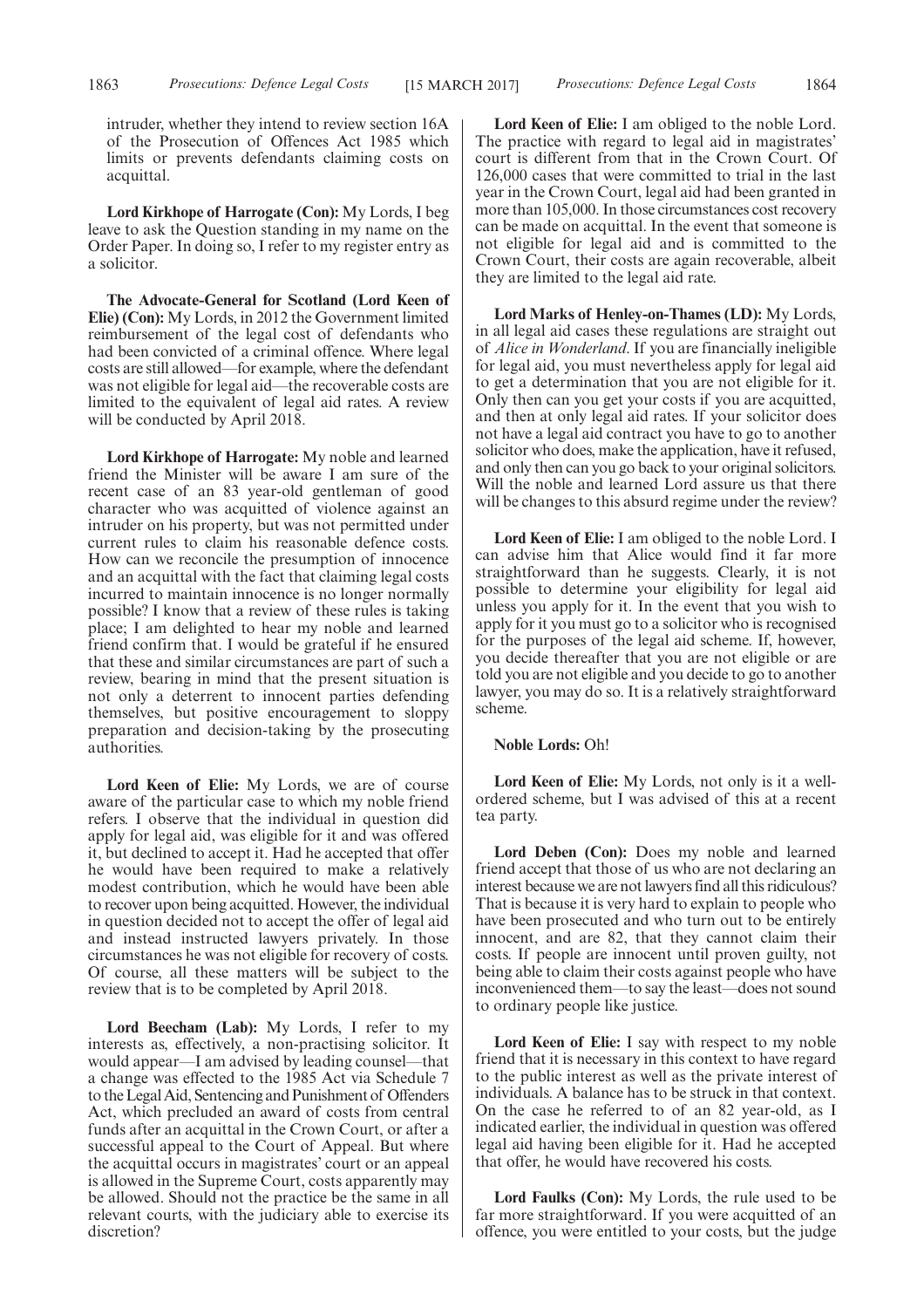#### [LORD FAULKS]

had a discretion not to award costs if you had somehow brought the prosecution upon you. Is that not the best way to approach matters?

**Lord Keen of Elie:** My Lords, there are clearly a variety of ways in which this matter can be addressed. Nevertheless, I fail to understand how someone who has been acquitted could be accused of having brought the prosecution on themselves.

**Lord Foulkes of Cumnock (Lab):** My Lords, is it simpler in Scotland?

**Lord Keen of Elie:** My Lords, many things are simpler in Scotland. However, in Scotland there is an entirely distinct legal aid scheme which differs in a number of principal regards. Therefore, it is not comparable to the system in England and Wales.

# **Water Supply Licence and Sewerage Licence (Modification of Standard Conditions) Order 2017**

# **Water Act 2014 (Consequential Amendments etc.) Order 2017**

# **Water Industry Designated Codes (Appeals to the Competition and Markets Authority) Regulations 2017**

*Motions to Approve*

*3.36 pm*

# *Moved by Lord Gardiner of Kimble*

That the draft Orders and Regulations laid before the House on 3 February be approved.

*Considered in Grand Committee on 9 March.*

*Motions agreed.*

# **Personal Independence Payment Regulations** *Statement*

#### *3.37 pm*

**TheParliamentaryUnder-Secretaryof State,Department for Work and Pensions (Lord Henley) (Con):** My Lords, with the leave of the House, I shall repeat as a Statement an Answer given to an Urgent Question in another place by my right honourable friend the Secretary of State for Work and Pensions on personal independence payments. The Statement is as follows:

"Recent legal judgments have interpreted the assessment criteria for PIP in ways that are different from what was originally intended. The department presented regulations, which clarify the original policy intent, to the Social Security Advisory Committee. I welcome SSAC's careful consideration and we are looking closely at its suggestions.

But let me be clear: SSAC decided that it did not require the regulations to be formally referred to it and would not therefore consult publicly on them. I believe that it was right to move quickly to clarify the criteria and it is clear that SSAC is not challenging that decision.

I want to make clear again that this is not a policy change, nor is it intended to make new savings. This is about restoring the original intention of the benefit, which has been expanded by the legal judgments, and providing clarity and certainty for claimants. I reiterate my commitment that there will be no further welfare savings beyond those already legislated for. It will not result in any claimants seeing a reduction in the amount of PIP previously awarded by the Department for Work and Pensions".

My Lords, that concludes the Statement.

### *3.39 pm*

**Lord McKenzie of Luton (Lab):** My Lords, I thank the Minister for repeating that Answer. The Social Security Advisory Committee expressed the view that outside the DWP there is indeed some confusion regarding the original policy intent of the measures, and that the department had made errors about its intent in submission to an Upper Tribunal. The committee further expressed concern about unintended operational and legal consequences arising from the changes to the mobility descriptors in the regulations that have been made. It drew attention to circumstances where multiple factors make it impossible for someone to follow a journey without help, and where it would be difficult to strip out and exclude psychological distress from other factors.

How does the Minister respond to this issue and to the recommendation that these proposed changes and those relating to managing therapy should be tested with healthcare professionals and decision-makers? Will he commit to doing this before implementation of the regulations that have been laid? Further, can the Minister explain how regarding the consequences of psychological distress is consistent with fostering parity of esteem between those with physical and mental health conditions?

**Lord Henley:** My Lords, the original policy intentions were set out quite clearly during the passage of the legislation. The noble Lord will remember that far better than I do. That was then set out in the legislation and in secondary legislation. However, as he is aware, the Upper Tribunal made it clear that there was, as I think it put it, a lack of clarity in the regulations as we set them out. That is what, I hope, we put right in the regulations we laid a week or so ago and which come into effect tomorrow.

The noble Lord asked whether there would be further consultations on that. Obviously, my honourable friend the Minister for Disabled People and others within the department will continue to keep an open dialogue with all those involved to make sure that our policy intentions are correctly applied and that these things are dealt with as clearly as possible.

The noble Lord also doubted whether there was the appropriate parity between mental and physical conditions. He alleged that there was a lack of parity, which we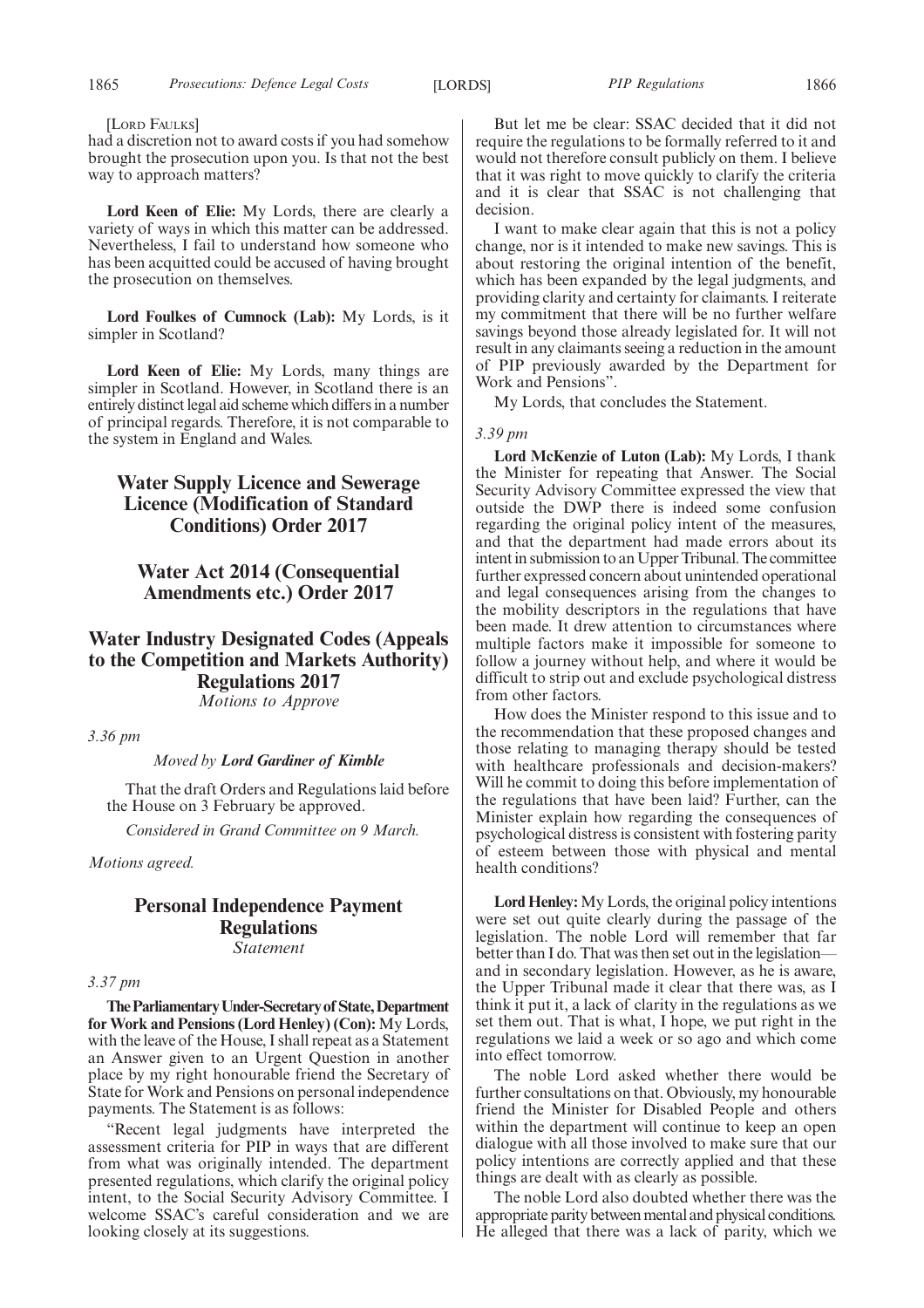want to achieve. I believe that there is parity because we are looking not at the conditions but at the overall needs of individuals. In other words, it is not some specific complaint that the individual suffers from but how it affects how they get on with their lives. That applies equally—hence the parity—to those with mental and physical conditions.

**Baroness Thomas of Winchester (LD):** My Lords, it is quite clear that more clarity is needed. Why do the Government not use the powers they already have to prevent the decisions of the Upper Tribunal from having immediate legal effect? I also know that the Government are appealing the decision from the Upper Tribunal. Why do they not wait for the result of that appeal? What about claimants whose claims are only half way through the process? What about those who have an existing award and whose condition has not changed in any way, who will be reassessed very soon? Are they to have that award taken away? In general, this committee is very supportive of the DWP and I urge the Government to use the powers they have to not bring these regulations into force until there has been proper consultation on them.

**Lord Henley:** My Lords, there would be considerable financial implications in allowing the decision of the Upper Tribunal to stand. It would not be right or proper for the department to do that. For that reason, we brought forward the new regulations and they come into effect tomorrow. We then referred those to SSAC and we have received its comments on them. My honourable friend the Minister for Disabled People responded to SSAC and no doubt SSAC will want to make that letter available in due course. We believe that we have achieved parity with the new regulations but, as I said, we are more than happy to continue consultations in the usual manner.

**Lord Skelmersdale (Con):** My Lords, the objective of PIP has always been to subsidise people who are disabled, whether mentally or physically, for the extra costs of living. Surely the answer to the question asked by the noble Baroness, Lady Thomas, is that if those conditions have not changed, there is no earthly reason why the individual should not continue to get their PIP.

**Lord Henley:** My Lords, individuals will continue to get their personal independence payment and will continue to be able to apply for it in the usual way. It is just that we have new regulations that bring clarity, as I am sure my noble friend will be aware, to the lack of clarity that the Upper Tribunal complained of.

**Baroness Hollis of Heigham (Lab):**My Lords, following the pertinent questions of my noble friend Lord McKenzie, two days ago the Social Security Advisory Committee pointed out the error made by the DWP in a previous submission to the Upper Tribunal in 2015, which led in turn to the inconsistency of determinations by decision-makers on PIP. Yet the DWP has still failed to clarify the ambiguity of the psychological distress criteria for people who are concerned about travelling by themselves and cannot successfully do so.

Does this not show that SSAC should have been properly consulted throughout this procedure before the revised, tougher—yet still ambiguous—regulations were issued, given the errors, inconsistency and ambiguity in the DWP's handling of PIP in the past? Frankly, should the department not stop digging?

**Lord Henley:** My Lords, I do not think the last comment was worthy of the noble Baroness. The point we are making is that the Upper Tribunal saw a lack of clarity in these regulations. It was appropriate that the department acted quickly. In a previous Statement we made it clear that we were going to act quickly and that we were going to consult SSAC on this matter. The matter was put to SSAC. SSAC considered it. SSAC then wrote to the department earlier this week and today my honourable friend the Minister for Disabled People wrote back to SSAC. The noble Baroness can see that letter in due course—she seems to indicate that she already has a copy of the letter. I have a copy, but there is no need for us to read it out to the House. The noble Baroness has a copy of the letter that deals with those matters. I believe that we have done this in exactly in the right way and that we are bringing clarity to a matter that needed some clarity, following the remarks of the Upper Tribunal.

# **EU Court of Justice Ruling: Religious Signs** *Statement*

## *3.47 pm*

**The Minister of State, Home Office (Baroness Williams of Trafford) (Con):** My Lords, with the leave of the House, I will repeat in the form of a Statement a response made by my honourable friend Caroline Dinenage, Parliamentary Under-Secretary of State for Women, Equalities and Early Years, to an Urgent Question in another place on yesterday's ruling by the Court of Justice of the European Union. The Statement is as follows:

"Mr Speaker, I thank my right honourable friend for raising this very important issue today and for giving the Government an opportunity to inform and, I hope, reassure the House about the two Court of Justice of the European Union judgments made yesterday. This Government are completely opposed to discrimination, including on the grounds of gender or religion, or both. It is the right of all women to choose how they dress and we do not believe these judgments change that. Exactly the same legal protections apply today as did before the rulings.

In both the Achbita and Bougnaoui cases, the judgments were that there was no direct discrimination, but that there was some discrimination. A rule is directly discriminatory if it treats someone less favourably because of their sex, their race, their religion or whatever. A rule is indirectly discriminatory if, on the face of it, it treats everyone the same but some people, because of their race, religion, sex and so on, find it harder to comply than others do. Indirect discrimination may be justifiable if an employer is acting in a proportionate manner to achieve a legitimate aim.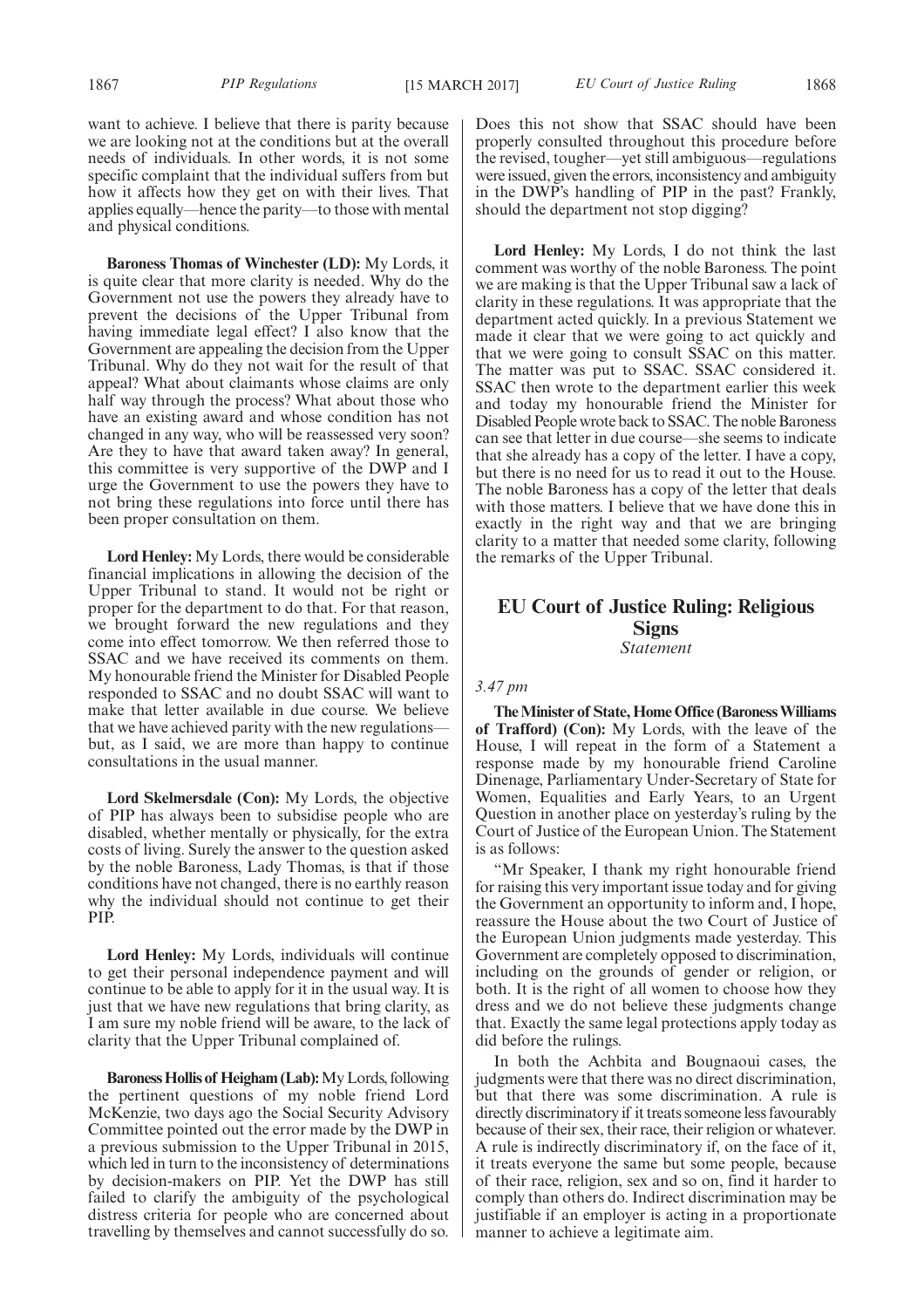[BARONESS WILLIAMS OF TRAFFORD]

The judgments confirm the existing long-standing position under EU and domestic law that an employer's dress code, which applies to and is applied in the same way to all employees, may be justifiable if the employer can show some legitimate and proportionate grounds for it. Various cases show that such an employer needs to be prepared to justify those grounds in front of a court or tribunal, if need be. That will remain the case and it is the case in these judgments, which will now revert to their own domestic courts.

I am aware of some concern that these judgments potentially conflict with those of the European Court of Human Rights, particularly in the case of Nadia Eweida, the British Airways stewardess who was banned from wearing a small crucifix but whose case the ECHR upheld. We do not believe that the different judgments are in conflict. What both the CJEU and the ECHR were trying to do was assess the balance in each case between the religious needs of the employee and the needs of the employer. In Eweida the assessment favoured the employee: in another ECHR case, and in the Achbita case yesterday, it favoured the employer. We will still take action to ensure that the current legal position is set out. We will work with the Equality and Human Rights Commission to update guidance for employers for dealing with religion or belief in the workplace. It will be revised so that it takes account of the CJEU judgments as well. We will be making absolutely clear to all concerned that the Equality Act, and the rights of women and religious employees, remain unchanged.

Like any judgments of the CJEU—for the time being—Achbita and Bougnaoui need to be taken into account by domestic courts and tribunals as they consider future cases. The law is clear and remains unchanged. However, because of our absolute commitment to ensuring that discrimination and prejudice are never encouraged and never sanctioned, we will of course keep this issue under very close review going forward".

#### *3.51 pm*

**Baroness Gale (Lab):** My Lords, I thank the Minister for her Statement. The court ruling, however, raises some real concerns about religious freedom in the workplace, including those of Muslim women who choose to wear the hijab. Although I think the Minister has been quite clear in her Statement, will she say positively that people can express their faith at the workplace, and in a professional manner, as they choose? Can she confirm that the Government believe that preventing women wearing the hijab, as exampled in this case, is simply and unconditionally wrong?

What advice and guidance will the Government give to employers on the court ruling, and will it reinforce the rights of employees in the UK to express their religious freedoms? Finally, will the Minister say what direct communication the Government have had with G4S, the employer in this case? G4S holds a number of government contracts. I hope that she can reinforce with G4S its employees' rights to wear clothing necessary for their religious practices.

**Baroness Williams of Trafford:** As I said in my Statement, and will restate now, we will work with the ECHR to update guidance for employers for dealing with religion or belief in the workplace. As I also said before, and am happy to repeat, indirect discrimination can be lawful or unlawful. It is unlawful where it is neither legitimate nor proportionate. When an employer seeks to justify why it has banned religious symbols or certain items of clothing, it has to point out the legitimacy and proportionality of why it has done so. If that makes it far more difficult for one group of people to be employed, the discriminatory effect of their actions can be called into question.

**Baroness Burt of Solihull (LD):** I, too, thank the Minister for this extensive explanation. We on these Benches and, I am sure, Members of the whole House believe strongly that freedom of religious dress is important in an open and democratic society. I am not the world's best at interpreting legal judgments, I am afraid, but as I understand it, national Governments through their courts have the ability to interpret the judgment in line with existing cultural beliefs and practices. Is that the Minister's understanding? Can she therefore confirm that all existing freedoms of religious dress in this country will be protected?

**Baroness Williams of Trafford:** I shall deal with the latter point precisely: yes, we will protect and uphold the freedoms that have been allowed in this country, as we always have done. It will not affect our domestic law. The noble Baroness is also right that when a judgment such as this is made, it is then referred to the national courts—in this case, the courts of France and Belgium—and it is up to them to interpret within their laws what the judgment means. As far as this country is concerned, nothing changes.

**Lord Singh of Wimbledon (CB):** My Lords, I thank the Government for the clarity and forcefulness of the Statement protecting religious minorities. The law in Europe seems to be in a mess because of the two conflicting judgments. They are conflicting because if the Human Rights Council says that people have the right to manifest their religion, that should be absolute. Otherwise, it becomes very difficult. Who decides? In France and Belgium, the Governments overrule that judgment. Sikh schoolchildren cannot go to a public school with a turban and people who want a passport photo have to take their turban off. This is just absurd. I do not know whether there is anything the Government can do to explain that absurdity to those in Europe.

**Baroness Williams of Trafford:** We do not consider that the two are inconsistent in terms of the European Court of Human Rights judgment. Sorry—I have got the wrong end of the stick. The noble Lord is correct in one sense that the CJEU judgment could conflict with the laws of the states—that is, France and Belgium. It not seeking to make the law for those countries. It is sending the case back to them for domestic consideration. In that sense, I do not see inconsistency, but I know exactly what the noble Lord is driving at.

**The Lord Bishop of Chester:** My Lords, given that there have been some very obvious differences between the UK and some continental countries in this area,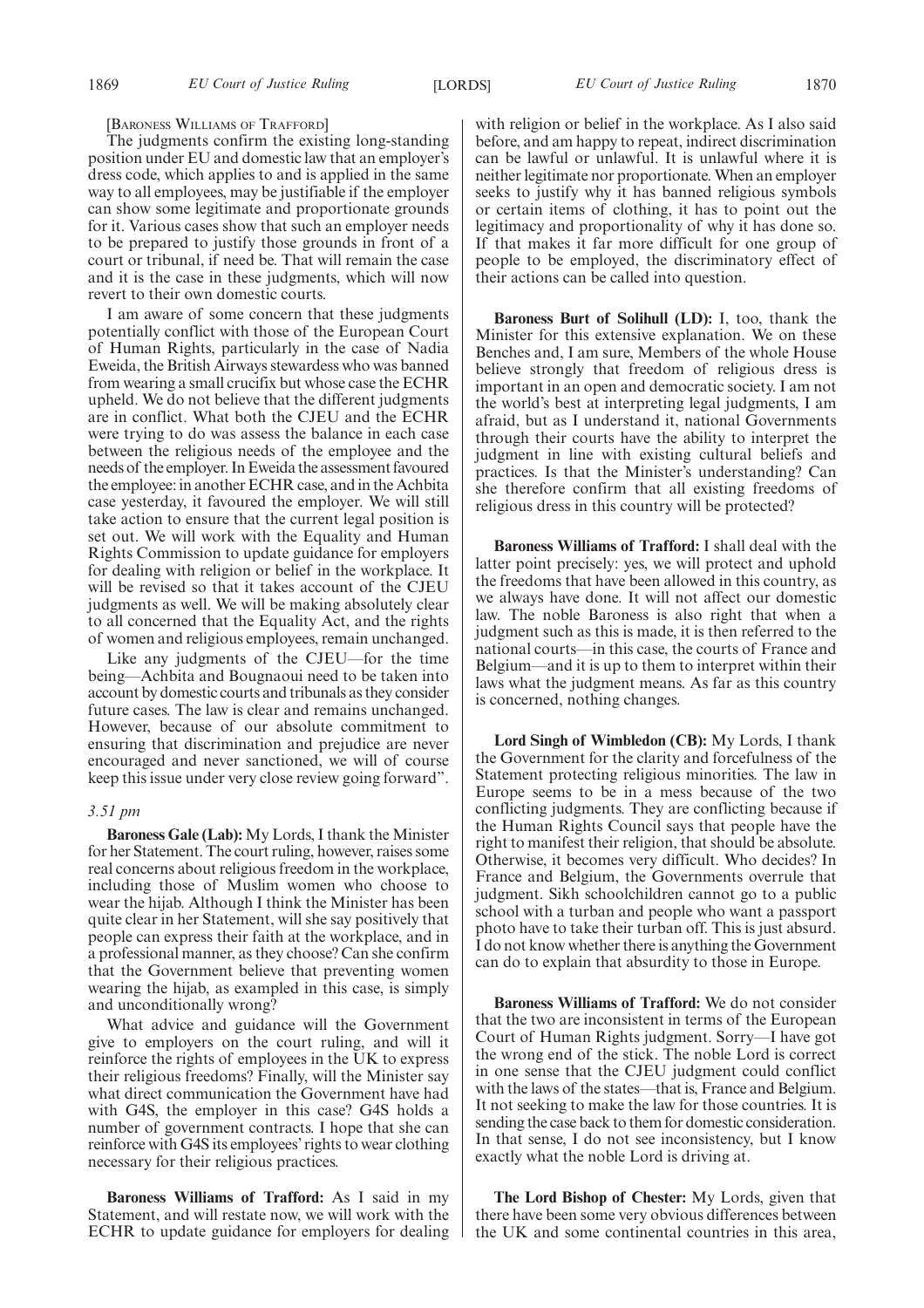does the Minister agree that the general approach in the UK of welcoming religious and cultural diversity must mean that welcoming its reasonable manifestation within the overall rhythms of British culture has stood us well in the past and will do so in the future, notwithstanding this court judgment?

**Baroness Williams of Trafford:** I could not agree more with the right reverend Prelate. This is a great country to live in no matter your religion or belief. Long may we go about freely expressing our religion and living our lives in the way that we see fit. The right reverend Prelate spoke about different laws in different countries. Obviously last year there was a ruling in France over the burkini, which was subsequently rejected.

**Baroness Uddin (Non-Afl):** My Lords—

**Baroness Warsi (Con):** My Lords—

**The Earl of Courtown (Con):** My Lords, it is time for the Conservative Benches.

**Baroness Warsi:** My Lords, I welcome the Minister's very strong Statement and the very strong statements in support of freedom of religion and belief by the Prime Minister. The Minister may be aware of a YouGov poll that was done immediately after this ruling which showed that 42% of Brits would support such a ban in the workplace, or at least employers having the ability to impose such a ban in the workplace. Will my noble friend take back to her colleagues the possibility of further work under the integration strategy to ensure that these kinds of opinion held in the country are pushed back by views within government?

**Baroness Williams of Trafford:**My noble friend makes an encouraging point—that 58% of people would not want such a ban imposed. In my previous job, integration was a strong part of what we did, particularly for communities new to this country or to localities within it. We cannot let that integration work go. I commend all those involved in such work and, since the Church of England is so well represented here today, the work that it has done in particular. Yesterday I talked to the right reverend Prelate the Bishop of Durham about the community sponsorship scheme—although we were supposed to be talking about something entirely different—as well as the Church's work in its Near Neighbours programme.

**Baroness Uddin:** My Lords, having reflected on this discussion, I welcome the Government's stance and the points made by the noble Baroness, Lady Warsi. I was thinking whether under such a ban I would get away with saying that what I am wearing today was my blonde version, notwithstanding that red is my favourite colour. How does the Minister plan to communicate with employers to make them aware of the provision under the Equality Act 2010 that specifically protects religious freedom and to ensure that this is not infringed?

**Baroness Williams of Trafford:** The noble Baroness is right. As I pointed out in my Statement and in responding to the noble Baroness, Lady Burt, we shall be working with the ECHR on updating our guidance for employers on dealing with religion or belief in the workplace. I see no reason why our country's stance should change in the light of this judgment.

**Lord Faulks (Con):** My Lords, these are complicated matters, but does the Minister agree that they are not made any easier by judgments from the European courts? Surely our Parliament and our courts are perfectly capable of deciding these things. As it is, we have the European Court of Justice or CJEU, of which we shall no longer be part in two years' time, and we have the ECHR, which, frankly, ought to be granting us a margin of appreciation so that we can have clarity for employers and clarity for employees.

**Baroness Williams of Trafford:** My noble friend makes a good point, because from the discussions in this House this afternoon we can see the confusion in which such judgments result and some of the fears that they create. In a short time—a matter of a couple of years—we shall have control of our own courts.

# **Class 4 National Insurance Contributions** *Statement*

#### *4.02 pm*

**Lord Young of Cookham (Con):** My Lords, with the leave of the House, I shall now repeat a Statement made in the other place by the Chancellor of the Exchequer, the right honourable Philip Hammond. The Statement is as follows:

"With permission Mr Speaker, I wish to make a statement on national insurance contributions paid by the self-employed. As I set out in the Budget last Wednesday, the gap between benefits available to the self-employed and those in employment has closed significantly over the last few years. Most notably, the introduction of the new state pension in April 2016 is worth an additional £1,800 to a self-employed person for each year of retirement. It remains our judgment, as I said last week, that the current differences in benefit entitlement no longer justify the scale of difference in the level of total national insurance contributions paid in respect of employees and the self-employed.

Honourable and right honourable Members will also be aware that there has been a sharp increase in self-employment over the last few years. Our analysis suggests that a significant part of that increase is driven by differences in tax treatment. HMRC estimates that the cost to the public finances of this trend is around £5 billion this year alone and the OBR estimates that the parallel increase in incorporation will cost more than £9 billion a year by the end of the Parliament. This represents a significant risk to the tax base and thus to the funding of our vital public services.

The measures that I announced in the Budget sought to reflect more fairly the differences in entitlement in the contributions made by the self-employed. The Government continue to believe that addressing this unfairness is the right approach. However, since the Budget, parliamentary colleagues and others have questioned whether the proposed increase in class 4 contributions is compatible with the tax lock commitments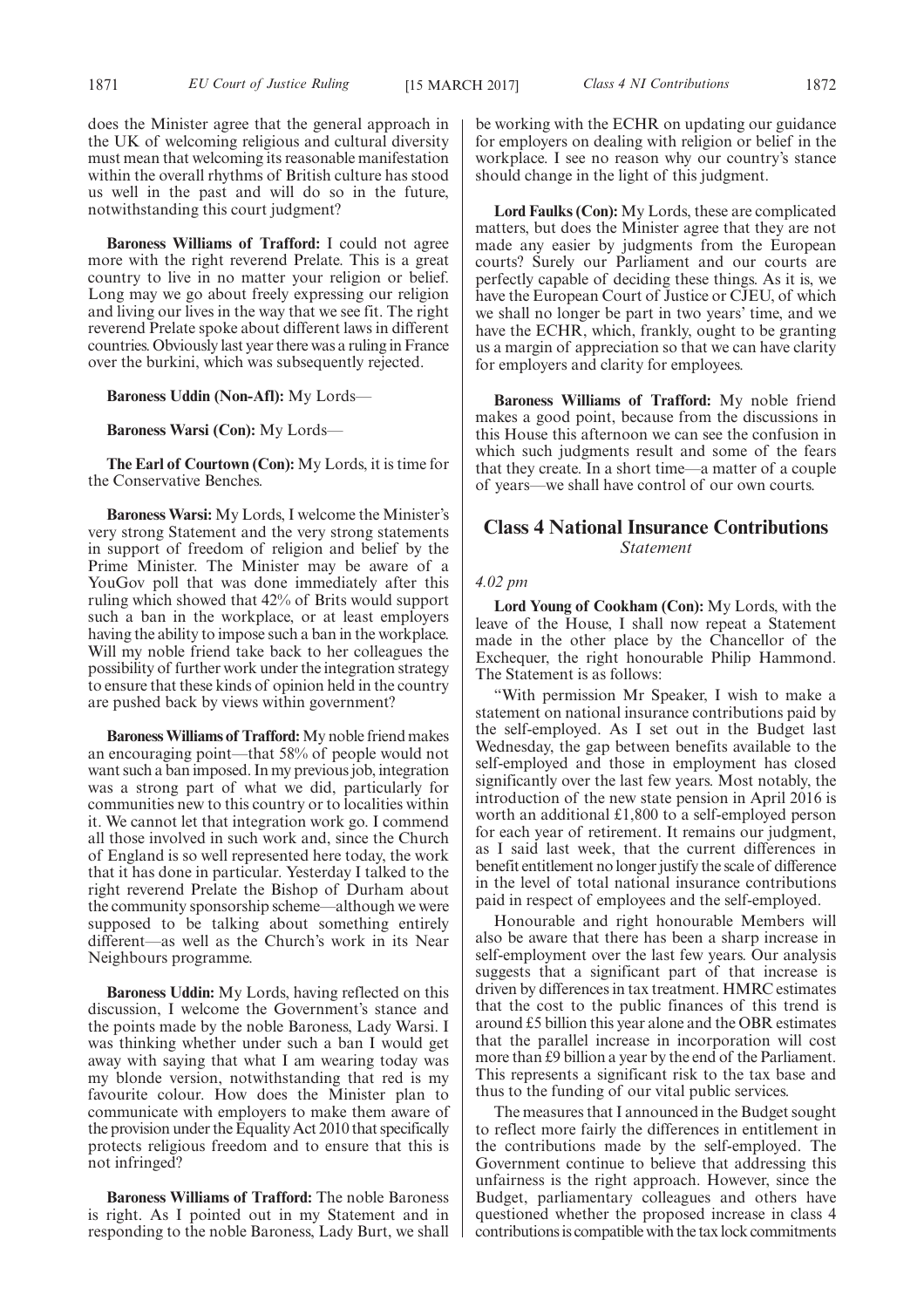#### [LORD YOUNG OF COOKHAM]

made in our 2015 manifesto. Ahead of the Autumn Statement last year, the Prime Minister and I decided that however difficult the fiscal challenges we face, the tax lock and ring-fenced spending commitments we have made for this Parliament should be honoured in full.

I made that clear in my Autumn Statement to this House. As far as national insurance contributions are concerned, the locks were legislated for in the National Insurance Contributions (Rates Ceilings) Act 2015. When the Bill was introduced, it was made clear by Ministers that the lock would apply only to class 1 contributions. The measures I set out in the Budget fall within the constraints set out by the tax lock legislation and the spending ring-fences. However, it is clear from discussions with colleagues over the last few days that this legislative test of the manifesto commitment does not meet a wider understanding of the spirit of that commitment.

It is very important both to me and to my right honourable friend the Prime Minister that we comply not just with the letter but also with the spirit of the commitments that were made. Therefore, as I said in my letter this morning to the chairman of the Select Committee, my right honourable friend the Member for Chichester, I have decided not to proceed with the class 4 NICs measures set out in the Budget. There will be no increases in national insurance contribution rates in this Parliament.

For the avoidance of doubt, as I set out in the Budget, we will go ahead with the abolition of class 2 national insurance contributions from April 2018. Class 2 is an outdated and regressive tax and it remains right that it should go. I will set out in the Autumn Budget further measures to fund in full today's decision.

I undertook in the Budget speech to consult over the summer on options to address the principal outstanding area of difference in benefit entitlement between employed and self-employed, which is in parental benefits. We will go ahead with that review. We now intend to widen this exercise to look at the other areas of difference in treatment alongside the Government's consideration of the forthcoming report by Matthew Taylor, chief executive of the Royal Society of Arts, on the implications of different ways of working in a rapidly changing economy for employment rights. Once we have completed these pieces of work, the Government will set out how they intend to take forward and fund reforms in this area.

Reducing the unfairness of the difference in the tax treatment of those who are employed and those who are self-employed remains the right thing to do. But this Government set great store in the faith and trust of the British people, especially as we embark on the process of negotiating our exit from the European Union. By making this change today, we are listening to our colleagues and demonstrating our determination to fulfil both the letter and the spirit of our manifesto tax commitment. I commend this Statement to the House".

#### *4.08 pm*

**Lord Davies of Oldham (Lab):** My Lords, I am fairly sure that the House will not be taking the Statement in quite the positive way in which the Minister clearly hopes. Conservative Party Budgets and U-turns seem to come hand in hand these days, but this is one of the outstanding ones. Scrapping the centrepiece of the Budget in less than a week is going some, even by Conservative Chancellors' standards. When Chancellors make really egregious mistakes they are always compared with Hugh Dalton, who was fired almost immediately on the spot for the leak to the lobby correspondents as he walked in to deliver his Budget. When I think about other errors that Chancellors have made, this one comes pretty close to that. As the Chancellor has obviously been in close contact with the Prime Minister, I imagine that his hair has stood on end these last few days—brushed well though it normally is.

The changes announced today amount to a £325 million revenue loss in 2018-19 and a further loss of £645 million in 2019-20. They raise a number of questions, not only about the obvious gaping hole left in our country's finances but also about the critical relationship between the Prime Minister and the Treasury. After all, we all know there is a connecting route between Nos. 10 and 11; they are adjacent properties. It therefore seems that the Prime Minister is bound to have been consulted on the Budget.

What we need to know is this. In his letter to Conservative Back-Benchers, Philip Hammond said:

"The cost of the changes I am announcing today will be funded by measures to be announced in the Autumn Budget". That is not good enough. At a time of already considerable

uncertainty over our future relationship with the EU and the terms that we will obtain, and the impacts that that will have on trade and the whole issue of business confidence in this period, this is just about the last thing we need—a mess-up on a Budget.

If past Budgets or Autumn Statements are anything to go by, waiting for months only to hear that welfare spending or local council funding has been cut even further is not acceptable, yet we know both of those have been in the Government's firing line in recent months. Furthermore, can the Minister assure this House and the public that the £2 billion announced for social care will be safeguarded? Informed opinion thought the emergency needs of social care were £2 billion a year, so we were already critical enough about the Chancellor's decision to award it £2 billion over three years—that is, about one-third of what is necessary. The House will want an assurance today that that money at least is to be safeguarded.

The Prime Minister has said it was the Government's decision to U-turn on national insurance contributions, but whose decision was it to put it in the Budget in the first place? In the consultation, were people not aware of the manifesto commitment? Surely the Government are not seriously saying that the Chancellor spoke to no one except officials before the Budget was produced. What about these other significant figures, his Treasury Ministers, who line up with their boxes in photographs and take pride in the Budget? No one among them appears to have recognised the manifesto commitment, leaving the public suspecting that it was the Prime Minister who put the Chancellor right. There will probably be consultations over a number of issues in the future and if they are at the informed and perceptive level of the construction of this Budget then we are all in for a rather bumpy ride.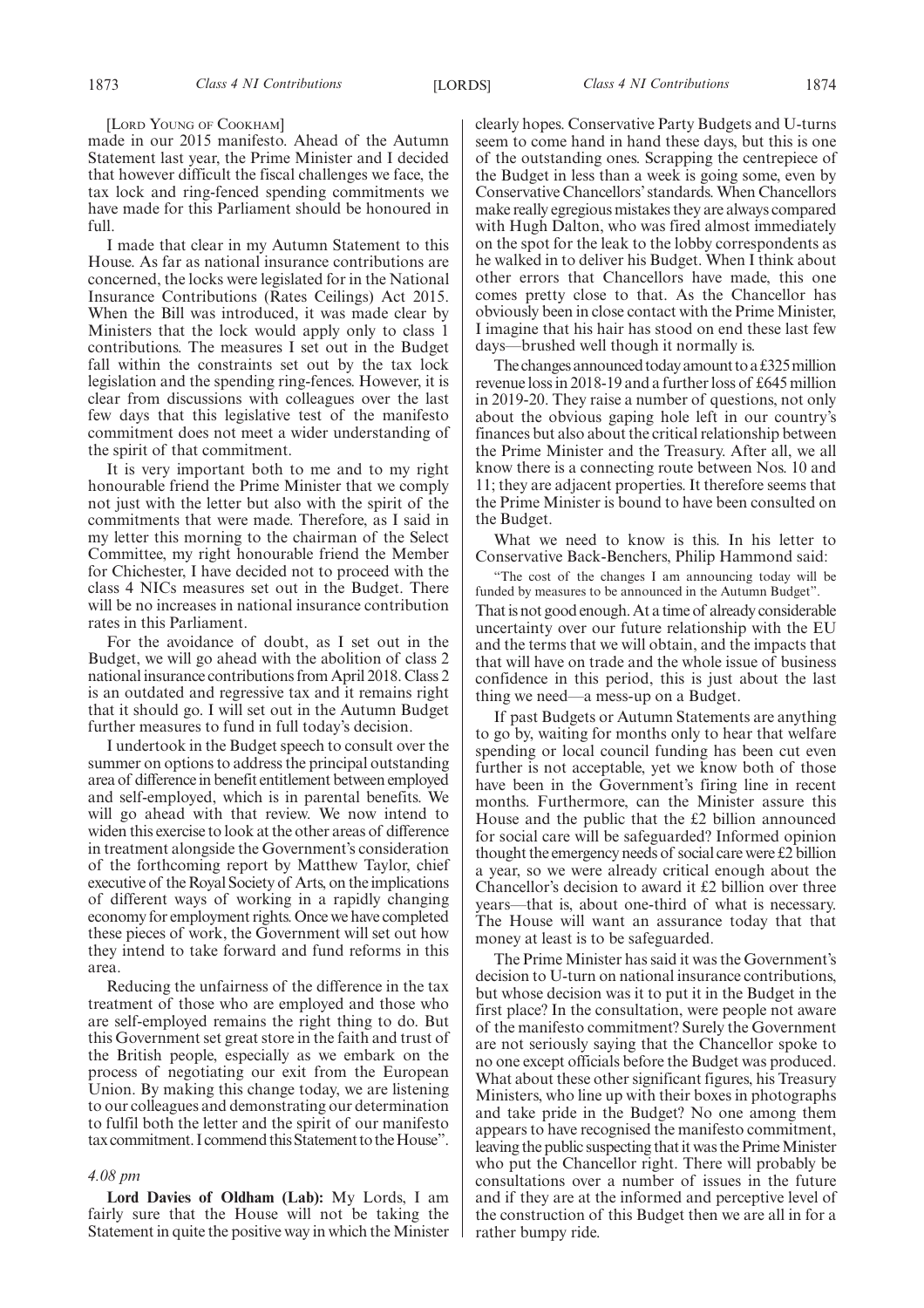This after all was one of the Chancellor's major announcements in his first Budget. Surely he must have consulted people. We and indeed the country are at a loss as to why no one recognised what is now regarded as an important block—namely, that at the last general election the Conservative Party made a series of promises, not all of which have been fulfilled, though the ones that have been fulfilled are the ones that we on this side of the House find most onerous. It turns out that as far as this Budget was concerned this promise was the critical one, yet the Chancellor went blissfully on to deliver the Budget.

As the IFS has made clear with regard to self-employed people on low incomes, the NICs uprating was only ever small in comparison with the more significant changes that the Government are making to universal credit, yet this is the one that has shaken the Chancellor. I hope the Minister recognises that the self-employed will remain worried about what they will be taking home at the end of the month following this fracas. On the abolition of NICs 2, which the Chancellor has today confirmed will go ahead, how will the rights previously obtained by class 2 contributions be ensured?

There is now a gaping hole in the Budget and the Chancellor needs to reassure the nation that he will cope with the financial problem represented by this blunder. Finally, if no action on NICs 4 is to be taken in this Parliament, what on earth is the purpose of Matthew Taylor's work? If there is such a block on action on this one crucial area—the Government have after all emphasised how crucial it is in terms of changing patterns of work—until after the next general election, we are all left to wonder just what will be the purpose of that work.

**Baroness Kramer (LD):** My Lords, what a climbdown. And what a spat between No. 10 and No. 11. The Chancellor has always had a tin ear, but did the Prime Minister not recognise that the NICs change was, in effect, a tax increase on the plumber, white van man, the entrepreneur and women working from home because of children—people who are typically "just about managing" and whose income fluctuates, is low and is often unreliable?

Yesterday, in the Budget debate, the noble Lord, Lord Willetts, spoke of the now discarded NICs change as a way to combat companies that, to benefit from tax arbitrage, push people out of employment into less certain self-employment. I suggest, as I did then, that if the NICs changes had been focused on those companies seeking that tax arbitrage, rather than on the self-employed—manifesto pledge or no manifesto pledge—the response would have been very different. Were the Tory Government following their usual pattern of protecting big companies and big business and hitting the little people?

It is crucial, as I think everyone in this House would agree, that the increase of £2 billion for social care remains, inadequate though it is, being spread over three years. How will the Government fill the gap in the public finances when the Chancellor is so constrained by expected blows from hard Brexit? Can the Minister give us today a guarantee that it will not be filled by more severe spending cuts parts of the public sector already under extraordinary pressure? Do the Government agree that the whole Victorian structure of business and employment taxes needs re-examining? The former BIS Secretary, Sir Vince Cable, is chairing such a review for the Liberal Democrats. Will this Government, among their many reviews, take on frankly a review of similar scope, because it is vital?

When spreadsheet Phil decides to shoot from the hip, we surely have a Government puffed up in hubris. I am afraid that this exactly reflects the arrogance that led the Government to hard Brexit. If they have a tin ear over their own self-employed, how bad is the tin ear that they will take into EU negotiations?

**Lord Young of Cookham:** My Lords, I say to the noble Lord, Lord Davies, that we are reluctant to take advice from the Labour Party on promoting harmony between No. 10 and next door. He will recall that Budget measures introduced by the Labour Government subsequently had to be revised. For the Liberal Democrats, the noble Baroness was cautious enough not to mention manifesto commitments—there are certain issues from her party that would be brought to mind.

We have made it absolutely clear that we will make good the fiscal impact of this decision in the Autumn Statement. We are not minded to borrow more, which has sometimes been suggested. However, in response to the serious issue raised by both the noble Lord and the noble Baroness, I can give a firm assurance that all the spending commitments made in the Budget will be honoured—on skills, on adult social care and on accident and emergency. We stand by those commitments.

The noble Lord asked about universal credit. There will be no change to the entitlement to universal credit by the self-employed. On the broader issues about the Taylor review, there is an issue here—and the Labour Party has recognised it as an issue; it has a commission looking at the issue. I do not think that it would be right to do what the noble Lord suggested, which is to ditch the Taylor review. It is important that we go ahead with it, but we have ruled out certain responses in how we take it forward. But there is an issue here—a threat to the tax base that we need to address.

The Autumn Budget will make good the deficit, in the normal way, so the hole will be filled, and the Chancellor remains committed to sound finance, reducing the deficit and investing in infrastructure and key public services. Those commitments remain as before.

**Lord Higgins (Con):** My Lords, my noble friend will know that the Chancellor's original proposal was widely welcomed by, for example, a leader in the *Financial Times* and the Institute for Fiscal Studies. Would he agree that the way in which the doctrine of the manifesto has developed over almost the last century needs further review now? We find ourselves in a situation where a manifesto appears at short notice, is subject to absolutely no consultation with anyone and is not subject to amendment. In those circumstances, it is not surprising that it sometimes contains rather unfortunate proposals. None the less, one must obviously abide by it in general terms—but one must surely take into account changes in circumstances. The result of the referendum means that the Chancellor will be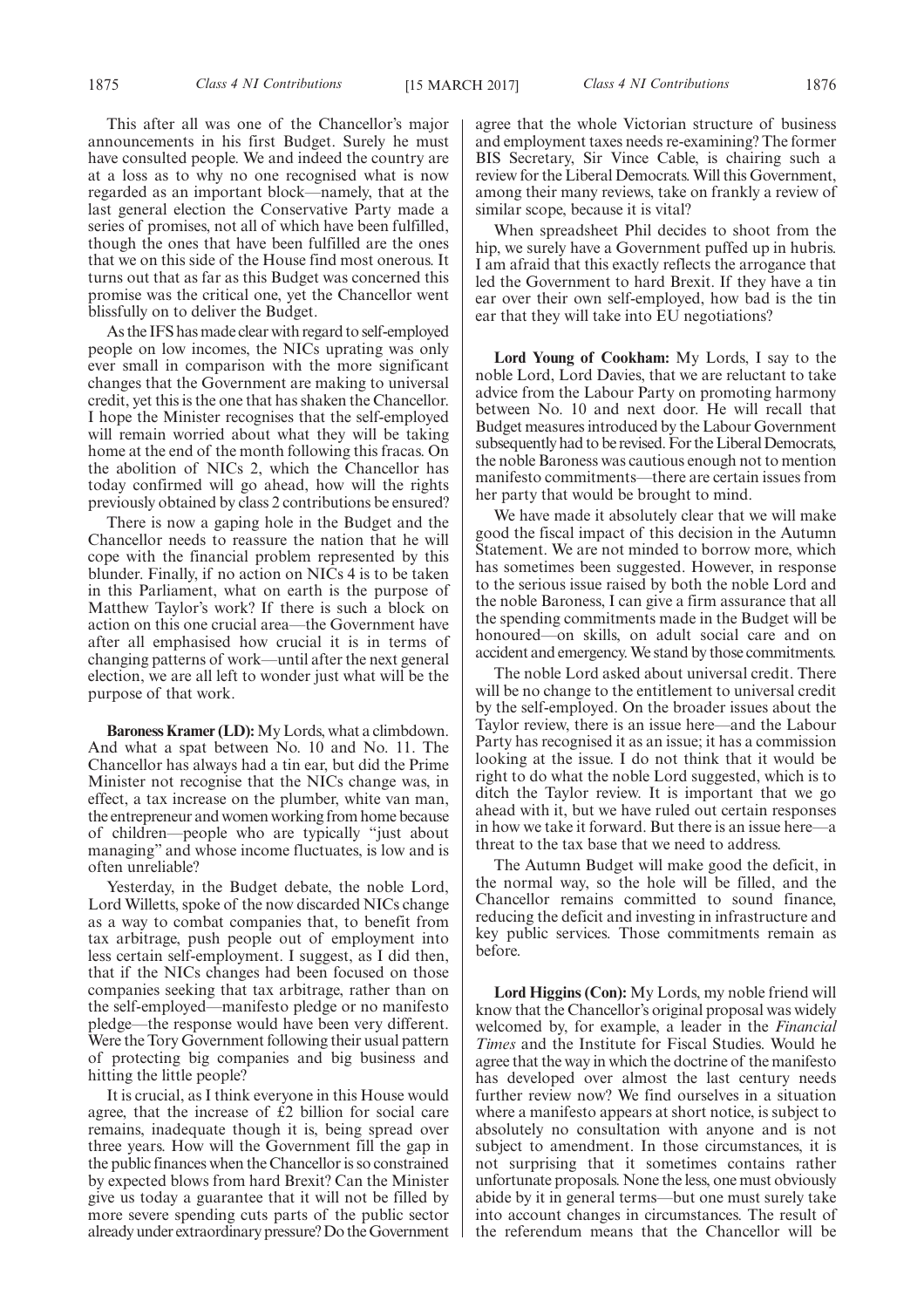#### [LORD HIGGINS]

faced with immense problems in this Parliament. Is it not a mistake to continue to tie his hands, and should we at least give him the possibility of not sticking to the manifesto commitment as it was conceived at the time of the election because of these changed circumstances? He ought not to be bound by the triple lock, which is after all a major aspect of fiscal policy, when we are trying to deal with all the problems that a hard or even a soft Brexit may produce.

**Lord Young of Cookham:** My noble friend gives some wise advice on the number of commitments in the manifesto. I think that we had 600 in our last manifesto, and I am sure that there are lessons to be learned. But I cannot agree with him that we should ditch our manifesto commitments. Confidence in the political system is not that high and if any party, once elected, were to break its manifesto commitments along the lines that my noble friend has suggested, it would not enhance confidence in the political system at all. So we have to stick within the commitments that we made and find other ways in which to reduce the deficit.

**Lord Bilimoria (CB):** Although I welcome the fact that the Government have backed down on this, the reason given very clearly is on the spirit of a manifesto commitment not being broken. Well, the biggest manifesto commitment that has been broken is remaining in the single market. Are the Government now going to back-track on that? We shall wait and see.

The main reason why people—and when I say people I mean Members across the parties in another place and here—objected to this increase in national insurance contributions for self-employed people affecting more than 2.5 million people is because the perception that it sends out is that the Government are going after and hitting the very people who take the risk to be self-employed and going against encouraging entrepreneurship. Would the Minister agree that the main role of government in this area is to encourage entrepreneurship, which means encouraging job creation, tax takes and growth, which will help to get rid of the deficit—not by hurting the very people who will create that growth?

**Lord Young of Cookham:** The noble Lord will know that we have taken a number of measures to promote enterprise. We have reduced corporation tax and we are investing in infrastructure and broadband. I do not want to reopen a discussion that we have had for the last two or three weeks about the single market and Brexit, but what has happened is that there was an announcement last week and there were then discussions with parliamentary colleagues and others. Against the background of those discussions, the Government have decided not to proceed. This is not an unparalleled development in the political system. It is a measured and proportionate response to some very real reactions that we got from colleagues down the other end.

**Lord Rooker (Lab):** Can I give the Minister two messages for the Chancellor? First, the greatest unfairness in national insurance—as I look around the House, this will not go down very well—is the cut-off point at age 65. Whether people are on salaries or pensions, national insurance is general taxation and it should cover everybody who has a relevant income. I cannot see how that could be covered by this lock. My second message is more widespread. It comes from the mid-1990s, when some of us on the Front Bench were sent to Templeton College, Oxford, on the basis that one day we might be Ministers. The abiding lesson that I took away from that seminar was a simple one: it is never too late to avoid making a bad decision.

**Lord Young of Cookham:** I am working out the exact impact of that—if you have made a bad decision, how do you get out of it?

**Lord Rooker:** Reverse it.

**Lord Young of Cookham:** If the noble Lord is saying that if you make a bad decision it is never too late to undo it, I understand that. On his other point, there is an argument for harmonising tax and national insurance; this debate has been going on for some time. It is not without its consequences. National insurance is a contributory benefit—you contribute to your state retirement pension. If you have retired and drawn your pension, what is the argument for continuing to make national insurance contributions if your pension is not going to go up as well? Harmonising is a complex issue, which we will of course continue to look at. But I have to say, it is not something that the Labour Government did while they were in office.

**Lord Scriven (LD):** My Lords, I draw the House's attention to my interests as listed in the register, particularly as a member of Sheffield City Council. As the national insurance contribution changes were widely briefed by the Government to pay for extra social care funding and business rates support, will the Minister now give an absolute guarantee that local government budgets will not be raided to pay for the gap that has now been made by this U-turn?

**Lord Young of Cookham:** I think I have already given that commitment: the support that we announced for local government in the Budget will go ahead and will not be affected by the announcement today.

**Lord Northbrook (Con):** My Lords, I congratulate the Chancellor on his change of heart. I am sure that he is encouraged by yesterday's debate here on the Budget and the contributions of my noble friends Lord Flight and Lady Altmann and the noble Lord, Lord Bilimoria, and others. I welcome this measure for self-employed business, but can the Minister make representations to the Chancellor on the subject of dividend tax changes, which will hit small incorporated businesses particularly hard, and also on the new proposed probate tax, which has not come in yet but which will affect current and potential Conservative voters in London in particular?

**Lord Young of Cookham:** I am grateful to my noble friend for drawing attention to the very good debate that we had yesterday on the Budget Statement. I will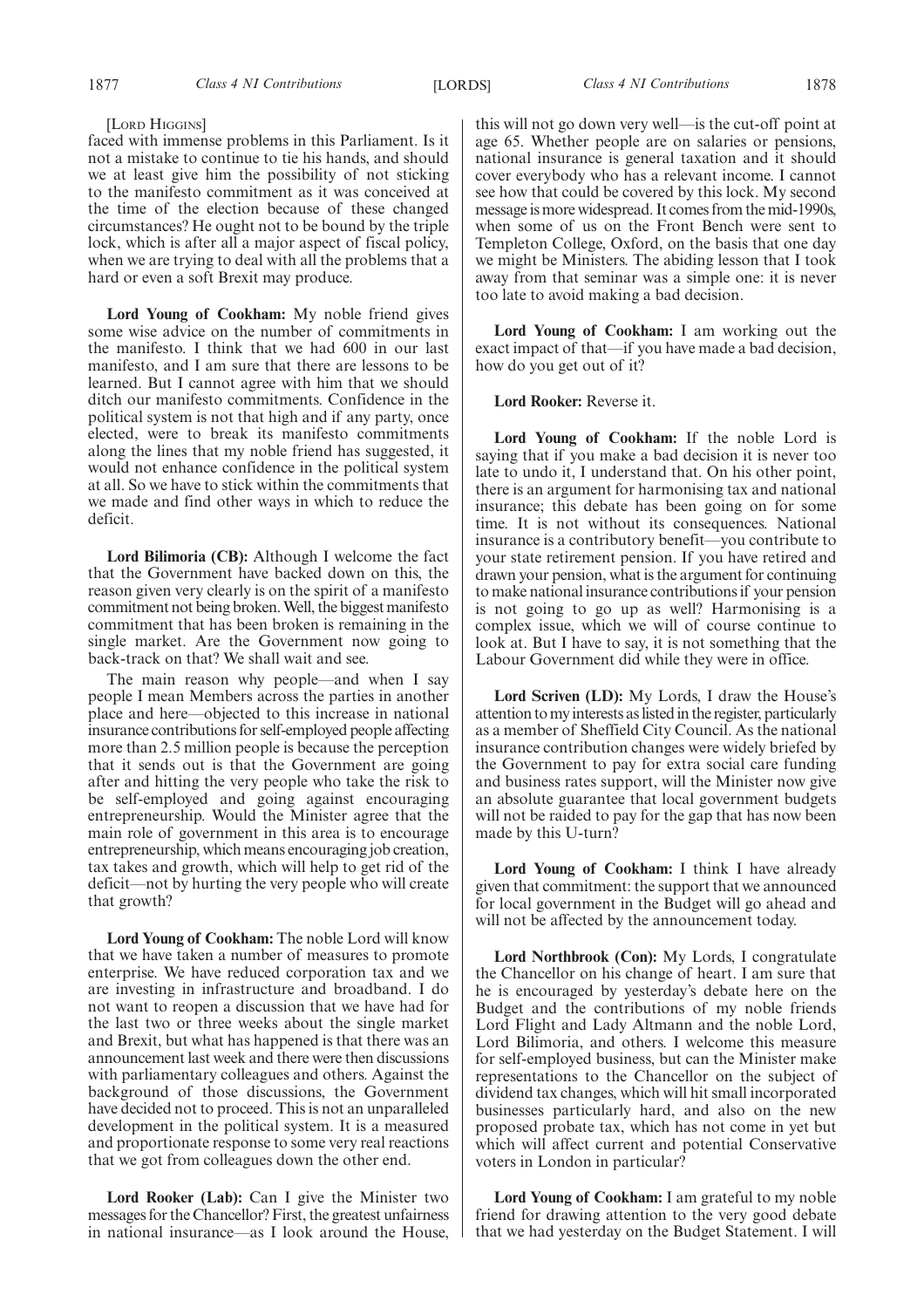**Lord Elystan-Morgan (CB):** My Lords, does the Minister accept that the Statement is a brilliant piece of euphemistic improvisation? It may well be that the man in the street will remind himself of a line of Victorian poetry, "Someone had blundered". However, does he accept that it is entirely appropriate for the Government to proceed with extreme caution on this fateful day, the Ides of March?

**Lord Young of Cookham:** I am grateful to the noble Lord. He said "improvisation", but I think he does an injustice to the minds of the civil servants, politicians and spads who had to put together the Statement that the Chancellor made a few moments ago.

**Lord Howarth of Newport (Lab):** My Lords, further to the excellent exchange between the noble Lord, Lord Higgins, and the Minister, is not the moral of this episode—indeed, one that should be taken by all parties—that manifestos that read like mail order catalogues are a bad idea and that manifestos would be better confined to one side of A4?

**Lord Young of Cookham:** I have some sympathy with that as a person who has had to defend manifestos over 10 general elections. It is important that the public have some idea of the direction in which a political party will take the country if it is successful in a general election, and that manifestos give some idea about the big issues such as public ownership, tax, defence, the police and law and order. However, 600 commitments, which I think is what we made, may be on the high side. By the time we hit 2020, I am sure everybody will learn that there is something to be said for brevity.

**The Lord Bishop of Chester:** My Lords, I think I can paraphrase the remarks of the noble Lord, Lord Rooker, by saying:

"To improve is to change; to be perfect is to change often",

as Churchill said. It is a strength that the Government can change their mind so openly and directly, and I wish that politicians would more often simply and openly accept that they have changed their mind in the light of the evidence. So, in that sense, I welcome this announcement. My concern is about the further measures. One of the problems with the triple lock and the guarantee on tax rates and so on is that tax increases tend to be stealth taxes of one form or another. In a healthy democracy, the more open, direct and progressive taxation is, the better. I wonder whether the Minister is willing to make some comment, from his heart, on that suggestion.

**Lord Young of Cookham:** The right reverend Prelate invites the sinner to repent; I think that was the gist of his remarks. I am sure the Chancellor, as he reflects on how to make good the deficit that we now have in the Budget, will take on board the suggestion that the right reverend Prelate made about openness and avoiding stealth taxes. However, I hope he is not implying that the Government should not make good the deficit and continue with their policy of getting it down.

**Lord Dobbs (Con):** My Lords, I congratulate the Chancellor on his brave and sensitive decision to change his mind. I see our Labour colleagues smiling, but the Chancellor changed his mind after seven days. They have not changed their minds after 18 months of having the wrong leader. At least our Chancellor got the message—

**A noble Lord:** Oh yes we have.

**Lord Dobbs:**I bow to the noble Lord's greater intimacy with those decisions.

I pick up on the many points made about the value of manifesto commitments. It seems to me inevitable that other manifesto commitments will have to be considered: the triple lock is just one clear example. Can we learn from this lesson and make sure that the debate is had before those decisions are made, rather than waiting until the SAS comes through the window?

**Lord Young of Cookham:** I am grateful to my noble friend. I think there is something for all the political parties to learn in terms of setting up policy reviews well in advance of the 2020 general election and involving party members and other people, as appropriate, as they develop their policies, rather than leaving things to the last moment. I therefore take heart from what he says. I am sure that we will all learn from what has happened today.

**Lord Harris of Haringey (Lab):** My Lords, many of those who are self-employed are also registered for value added tax. I declare an interest as such a person. However, the Government, with effect from 1 April, will introduce a flat rate for limited-cost businesses under the VAT flat rate scheme. This will have an immediate effect for many people in that position of increasing the money they pay to HMRC by a margin of 2% or 3%—in some cases more—of their turnover. Is that consistent with the spirit of the Conservative manifesto?

**Lord Young of Cookham:** I assume those measures have already been approved by both Houses of Parliament, if they are going to come into effect next month.

**Baroness Altmann (Con):** My Lords, I too add my congratulations to the Chancellor on his very sensible and timely decision. The idea that self-employed and employed people have opportunities for arbitrage, and that that needs to be corrected, is absolutely right. However, the Chancellor should be applauded for concluding that we should wait until the Matthew Taylor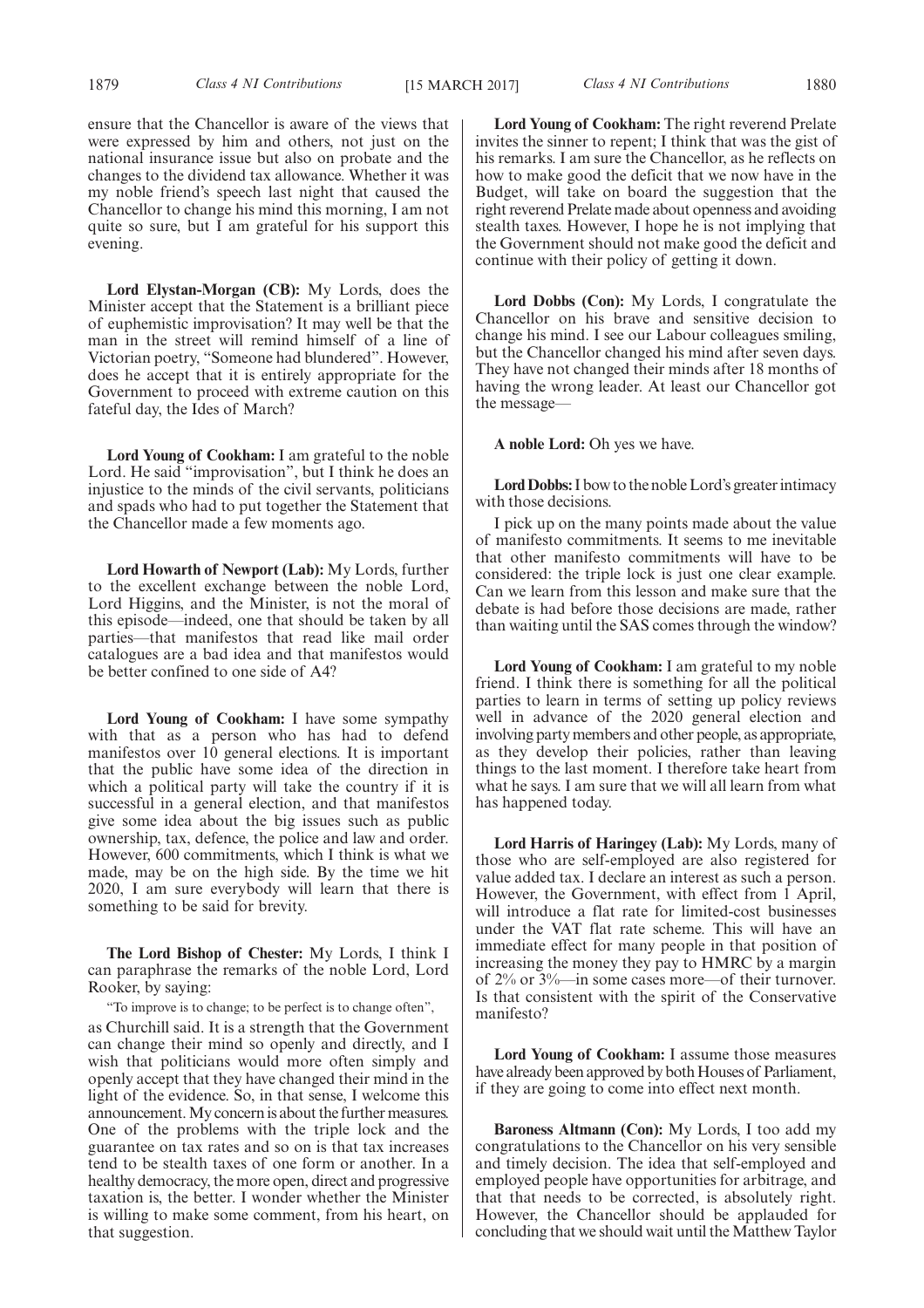#### [BARONESS ALTMANN]

review and a more thorough analysis can be carried out, and then come back in the autumn with perhaps different proposals that will achieve the desired impact without breaking manifesto commitments and recognise the huge importance to our economy of encouraging self-employment, risk-taking and the establishment of new businesses.

**Lord Young of Cookham:** I am grateful to my noble friend for what she has just said and for her contribution to yesterday's debate on the Budget. I am sure she is right in what she says about the Taylor review and about finding the right way through the dilemma of continuing to encourage enterprise and self-employment where it is legitimate while, on the other hand, removing the opportunity for arbitrage and abuse, which in some cases is taking place at the moment. I am grateful for her support.

**Lord Cunningham of Felling (Lab):** My Lords, a very famous operator in the field of social security and taxation once said, "When the evidence and the facts change, I change my mind". That is very wise advice for the Government. What concerns me in all this is that the Government have locked themselves for the whole of the Parliament into what I would regard as a rash, ill-judged manifesto commitment. A black hole—not the first one—now appears in our public finances and will have to be remedied over time, as the Minister has already acknowledged. The question for us now is: as people on benefits, housing benefit and low incomes have been hurt, who will be hurt by whatever measures emerge to fill this black hole?

**Lord Young of Cookham:** I understand the noble Lord's concern but, as I said when I repeated the Statement, in his Autumn Budget the Chancellor will outline the measures that he will take to make good the revenue lost by this decision. Therefore, the noble Lord will have to wait until the Autumn Statement for the answer to his question, but I know that the Chancellor will take on board his concern for the lower paid and the less well off as he addresses those issues.

**Lord Marlesford (Con):** My Lords, I congratulate the Chancellor on his rapid reverse but might it be worth reminding the Labour Party what a long time it took for it to drop the absurd selective employment tax, invented by Professor Kaldor? It hung round Labour's neck for a very long while. As for filling the gap, did my noble friend notice the suggestion that I made yesterday that one of the easiest things to do is to reverse the freeze on road fuel duty, which would do less than make up for inflation? An increase of 10p a litre would produce £4.6 billion of revenue this year, next year and every year.

**Lord Young of Cookham:** I am grateful to my noble friend for reminding us about the selective employment tax, which I had totally forgotten about until he reminded me a few moments ago. I am also grateful to him for making a suggestion as to how the gap might be filled —something that we have not had from many other contributors. I know that as the Chancellor approaches his Autumn Budget he will take on board my noble friend's suggestion, but I give no guarantee at all that he will implement it.

**Lord Snape (Lab):** Without wishing to sound a sour note, does the Minister accept that, in the view of many of us, no congratulations to the Chancellor are necessary on what is in fact a humiliating U-turn? As former Whips in the other place, the Minister and I both know that the reason the Chancellor has backed down is that he does not have a majority for this measure on his own Back Benches. That is the simple explanation. As far as the welcome advice that the Chancellor is now going to take from Mr Matthew Taylor, I recollect—and I hope that the Minister does too—that Mr Taylor was a distinguished adviser to Mr Tony Blair during his time as Prime Minister. If his involvement indicates that we are about to return to that golden era, it will be long past time.

**Lord Young of Cookham:** I am sure that Matthew Taylor will be able to build a consensus between the various parties that he has served over a period of time. As the noble Lord knows, Whips do not speculate about how they go about their trade. The reasons for the decision were as I set out in the Statement some 20 minutes ago.

**Baroness Pinnock (LD):** I thank the Minister for his very clear statement about the continuing commitment to social care additional funding, but will he give us an equally clear and unequivocal statement to satisfy lots of worried people in local government that he will not be raiding existing funding for local government in order to offset the social care funding that has been provided?

**Lord Young of Cookham:** The settlement for the current year has been made and the additional funding that was announced in the Budget will stand, so all the commitments that have been made in the Budget will remain.

**Lord McKenzie of Luton (Lab):** My Lords, there is an air of inevitability about this decision today. We have seen it built on the folly of those manifesto commitments referred to by the noble Lord, Lord Higgins. There is another issue that has run through lots of Budgets, which is the internal process of government and the checks and balances that are applied to Budgets, which are much weaker than one would see in most legislation. Anyone producing a Bill in government has to go round every department getting input into it, and there is challenge. That process irons out some of the problems that we have seen emerge not only in this Budget but, to be fair, in previous Budgets and announcements as well. On the specific commitment today about no changes to class 4 contributions, does that apply to the basis of calculation of thresholds as well as the rates?

**Lord Young of Cookham:** That is a good question. The manifesto commitment was actually about the rates. So far as the thresholds are concerned, our policy has been to uprate them each year in line with CPI, I think. We have no plans to change that.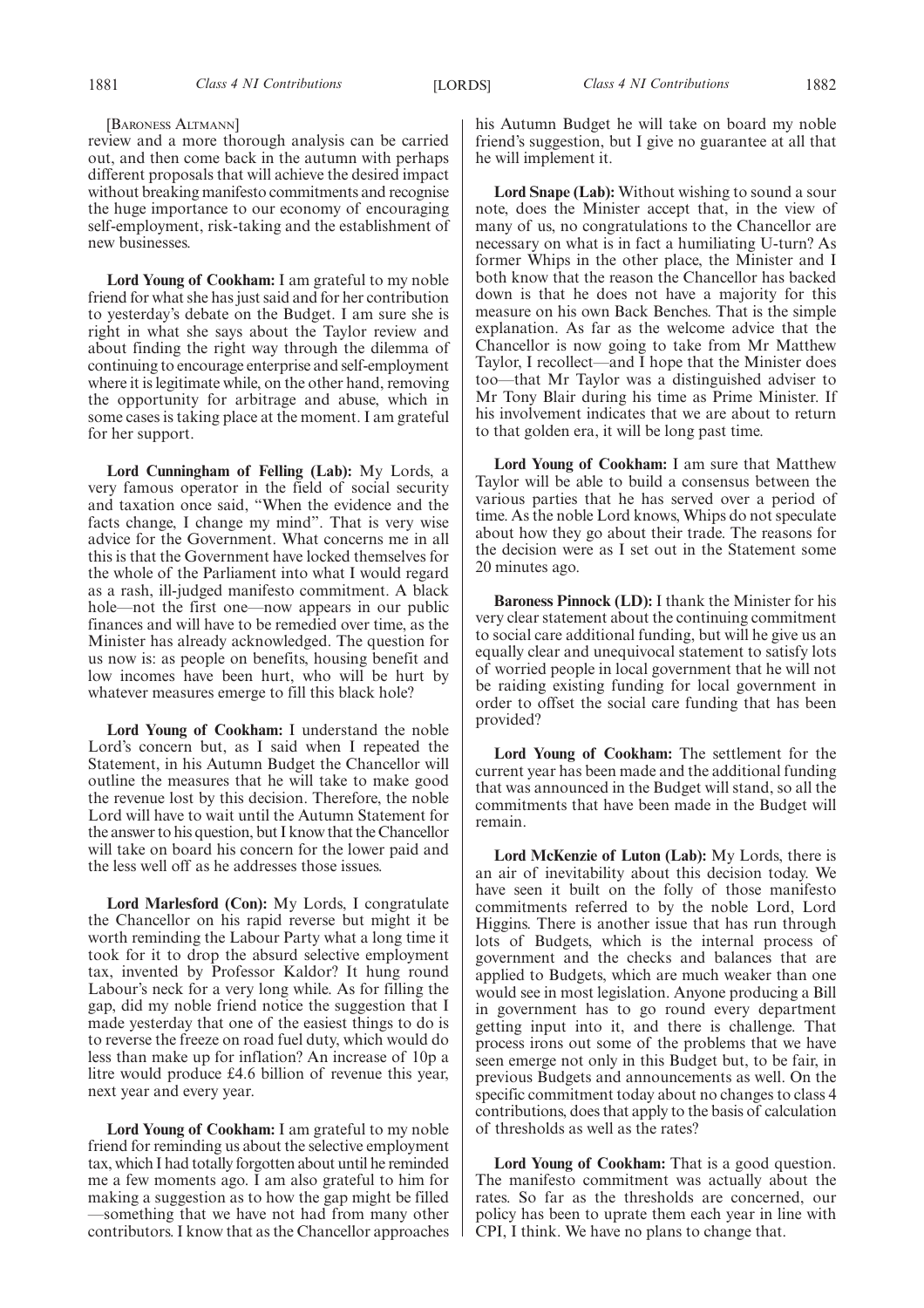# **Neighbourhood Planning Bill**

*Third Reading*

*4.41 pm*

#### *Amendment 1*

#### *Moved by Lord Bourne of Aberystwyth*

**1:** After Clause 6, insert the following new Clause—

"Engagement by examiners with qualifying bodies etc

- In Schedule 4B to the Town and Country Planning Act 1990 (process for making neighbourhood development orders), in paragraph 11 (regulations about independent examinations) after sub-paragraph (2) insert—
	- "(3) The regulations may in particular impose duties on an examiner which are to be complied with by the examiner in considering the draft order under paragraph 8 and which require the examiner—
	- (a) to provide prescribed information to each person within sub-paragraph (4);
	- (b) to publish a draft report containing the recommendations which the examiner is minded to make in the examiner's report under paragraph 10;
	- (c) to invite each person within sub-paragraph (4) or representatives of such a person to one or more meetings at a prescribed stage or prescribed stages of the examination process;
	- (d) to hold a meeting following the issuing of such invitations if such a person requests the examiner to do so.
	- (4) Those persons are—
	- (a) the qualifying body,
	- (b) the local planning authority, and
	- (c) such other persons as may be prescribed.
	- (5) Where the regulations make provision by virtue of sub- paragraph  $(3)(c)$  or  $(d)$ , they may make further provision about—
	- (a) the procedure for a meeting;
	- (b) the matters to be discussed at a meeting.""

**TheParliamentaryUnder-Secretaryof State,Department for Communities and Local Government and Wales Office (Lord Bourne of Aberystwyth) (Con):** My Lords, before I speak to these important government amendments, I wanted to take the opportunity to express my thanks once again to noble Lords for their careful and thorough scrutiny of the Neighbourhood Planning Bill. The Government have listened carefully to the issues that have been raised throughout these debates and have brought forward amendments to address key issues.

The Bill that we now have before us is, I believe, a better Bill as a result of the scrutiny of this House and the wealth of experience that noble Lords have been kind enough to share. I thank noble Lords for their diligent and constructive approach at each stage. I am aware that a vast number of noble Lords has contributed to the debate during the Bill's passage, but I particularly thank noble Lords on the Benches opposite, and certainly the noble Lords, Lord Kennedy of Southwark, Lord Beecham and Lord Shipley.

I thank my ministerial team in the department, my right honourable friend Sajid Javid, and particularly my honourable friend Gavin Barwell for their help and support. Furthermore, I thank my noble friend, co-pilot and Whip, Lord Young of Cookham, who adeptly led on the compulsory purchase elements of the Bill. Finally, I thank my officials, led by Simon Gallagher, Susan Lovelock, Darren McCreery and Robyn Skerratt, and the wider team, including my private office, and special thanks too to Grace Smith and Alanna Reid.

I now turn to the government amendments in this group. We had important discussions in Grand Committee and on Report about neighbourhood planning, and in particular the process for the examination of neighbourhood plans. My noble friend Lady Cumberlege led this discussion, and I am personally grateful for the way she did it. I should note that she was not the only participant making those arguments, and I thank my noble friends Lord Caithness and Lord Mawson and the noble Lords, Lord Kennedy, Lord Shipley and Lord Stunell, for their contributions. But I particularly thank my noble friend Lady Cumberlege for her continued generosity with her time, and for her commitment to working with my department constructively to ensure that the practice of neighbourhood planning continues to be in line with our collective aspiration to empower communities to develop neighbourhood plans. I am very conscious of the great pressure she has been under and the grace and generosity that has characterised her contribution to these important issues.

I want to set the amendment in the context of a number of important steps that the Government are taking to meet the concerns raised. I do so because the issues are too broad to be addressed through legislation alone. Noble Lords will recall that much of what needs to be done to address this important issue does not require legislative intervention.

First, we will amend planning guidance once we have taken into account the responses to the Housing White Paper consultation, to which I will return, to clarify our expectations of local planning authority engagement with neighbourhood planning groups before and during the examination process. Secondly, amendments to the Bill tabled in Grand Committee enable the Secretary of State, for example, to require authorities to set out in their statements of community involvement how they will provide advice or assistance to neighbourhood planning groups prior to examination. Thirdly, my noble friend Lady Cumberlege has raised the important role that local planning authorities play in supporting neighbourhood planning in their communities, so it is important that they have the necessary resources. This month, we have written to local planning authorities outlining the arrangements for our continued funding to them to support neighbourhood planning next year under the new burdens doctrine.

# *4.45 pm*

Fourthly, we have resolved in the housing White Paper —I draw noble Lords' attention to paragraph 1.43 where this is set out—that we will make further funding available to support neighbourhood planning groups from 2018 to 2020. This sits alongside the work we are doing to develop the tools and support available to neighbourhood groups through our current support package. I can also confirm that we intend to add to the existing advice on areas such as housing need and site assessment a specific toolkit to support communities wanting to use their plan to allocate sites for housing.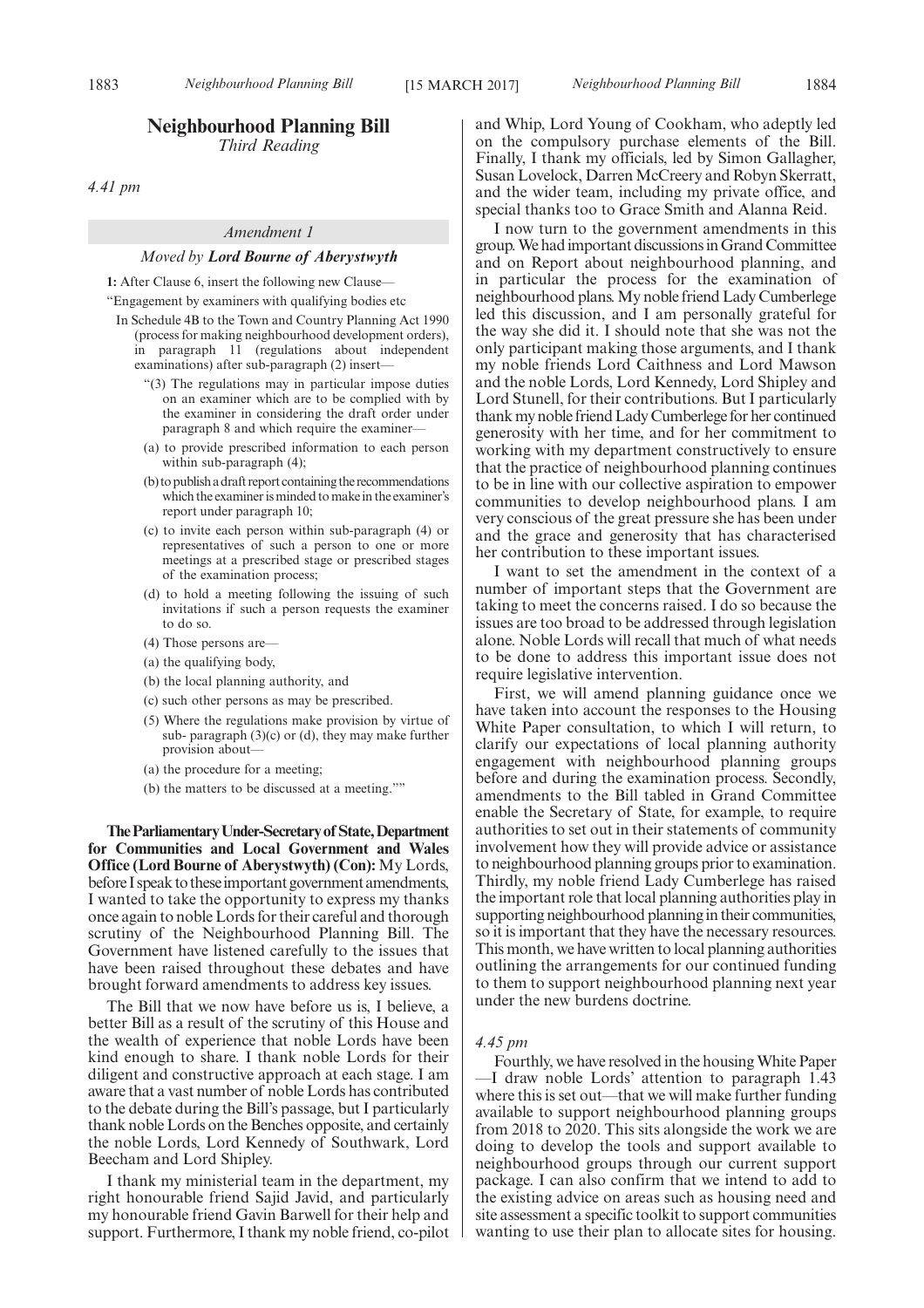[LORD BOURNE OF ABERYSTWYTH]

This will, for example, provide advice on how neighbourhood planning groups can approach drafting policies that plan positively and provide clarity on where development will be encouraged or where it may be less appropriate, and on the type of evidence that may support a phased approach to housing delivery.

Fifthly, we are making it easier for those who are using their neighbourhood plan to allocate housing to get technical consultancy support. This includes access to a "health check" of their neighbourhood plan by an experienced examiner prior to submitting the plan to the local planning authority. Priority groups under the Government's support contract can apply for a health check at no cost. All other groups can choose to use grants awarded through the support contract to pay for a health check.

In addition to these important steps, we are also encouraging others to take action. I referred on Report to the commitment made by the Royal Institution of Chartered Surveyors to having procedural practice guidance in place by the autumn for the neighbourhood plan examiners it works with.

Before I turn to the Government's specific amendment, I would like to return briefly to the issue of phasing raised by my noble friend Lady Cumberlege. Neighbourhood planning groups are already able to phase development so that it matches their view of how the community should evolve in response to the market. Where they do so, it must be backed up by clear evidence as to why there should be a restriction on when a specific site or sites should come forward for development. It should be evidence based, because we want to ensure that the proposals are deliverable.

We have listened carefully to the concerns raised by my noble friend, and government Amendment 1 will enable the Secretary of State, through regulations, to set out the procedure an examiner of a neighbourhood plan or neighbourhood development order must follow. It adds to the existing non-exhaustive list of matters that regulations may address, which is set out in paragraph 11 of Schedule 4B to the Town and Country Planning Act 1990. In exercising the power, the Secretary of State will be able to make regulations that place a duty on examiners to provide information to, and to hold meetings with, neighbourhood planning groups—the qualifying bodies—local planning authorities and others, and on the examiners to publish their draft report with their recommendations. The amendment, set alongside existing matters that regulations may already address, would give my ministerial colleagues the power to achieve what my noble friend and other noble Lords have pressed for.

We are consulting in the housing White Paper on what changes may be needed to ensure that consultation and examination procedures for all types of plan-making are appropriate and proportionate, and I draw noble Lords' attention to paragraph A.20 where this is set out. The consultation closes on 2 May.

This amendment strikes the right balance between enabling reforms that can improve the dialogue between neighbourhood planning groups and examiners, while allowing for any future improvements to procedures to be informed through the White Paper consultation by those who will understand best how the current arrangements are working in practice. More than 350 communities have had direct experience of the examination process. Local planning authorities will have worked with these communities and will have been responsible for arranging the examinations of the neighbourhood plans and any contracts with the examiners. There will no doubt be others with relevant experience, not least the examiners of neighbourhood plans. It is important that the examination process remains fair and open to those with an interest but does not become adversarial. Again, the housing White Paper consultation provides an opportunity for people to express views on how we might best achieve that balance.

My noble friend Lady Cumberlege has previously spoken warmly of the work my department has done to explore what a possible model for the examination process could look like. I have considered what additional material could be made available as a contribution to the debate on the changes that may be needed to the examination of neighbourhood plans. Today I have published a discussion document on the Government's website, GOV.UK, that contains a possible model for how examinations could be improved. This is expressed in the form of a process flow chart—I know that my noble friend believes that this flow chart system is helpful; I do too. The document is in the form of an edition of *Notes on Neighbourhood Planning*, a regular series of bulletins from my department published on the Government's website and sent to more than 1,500 organisations and individuals that have signed up to receive it. I would welcome representations from noble Lords on this possible model, alongside other contributions to the housing White Paper consultation.

Amendment 5 seeks to replicate the changes proposed in Amendment 1. Amendment 5 applies in circumstances where a neighbourhood planning group seeks to update an existing neighbourhood plan in the streamlined way proposed under Clause 3 and Schedule 1 to the Bill. This will ensure consistency for those examining a new or updated neighbourhood plan.

I want to leave your Lordships in no doubt that we are taking this matter very seriously, and to reassure noble Lords on the timing. It is right that we then take time fully to consider responses to the White Paper consultation, including the impact that reforms may have on voluntary and community bodies and on businesses. These amendments give the Government the powers to act on the issues raised in our debates. Clearly, that would be our intention. Noble Lords must allow us to continue to consult more widely to hear more views, so that we can be sure we have the right process. If there is consensus as a result of our consultation, we can move swiftly to prepare regulations from the commencement of this legislation. That would be our intention. I beg to move.

**Baroness Cumberlege (Con):** My Lords, I again declare an interest. I have a planning application pending at the moment. I have taken advice from the Clerk of the Parliaments and have been assured by him that the sub judice rule does not apply in my case. My other interests are in the register. I thank my noble friend for his generous words towards me, but he is absolutely right that many other noble Lords contributed to the role of examiner. Their wise words also influenced the tabling of this amendment.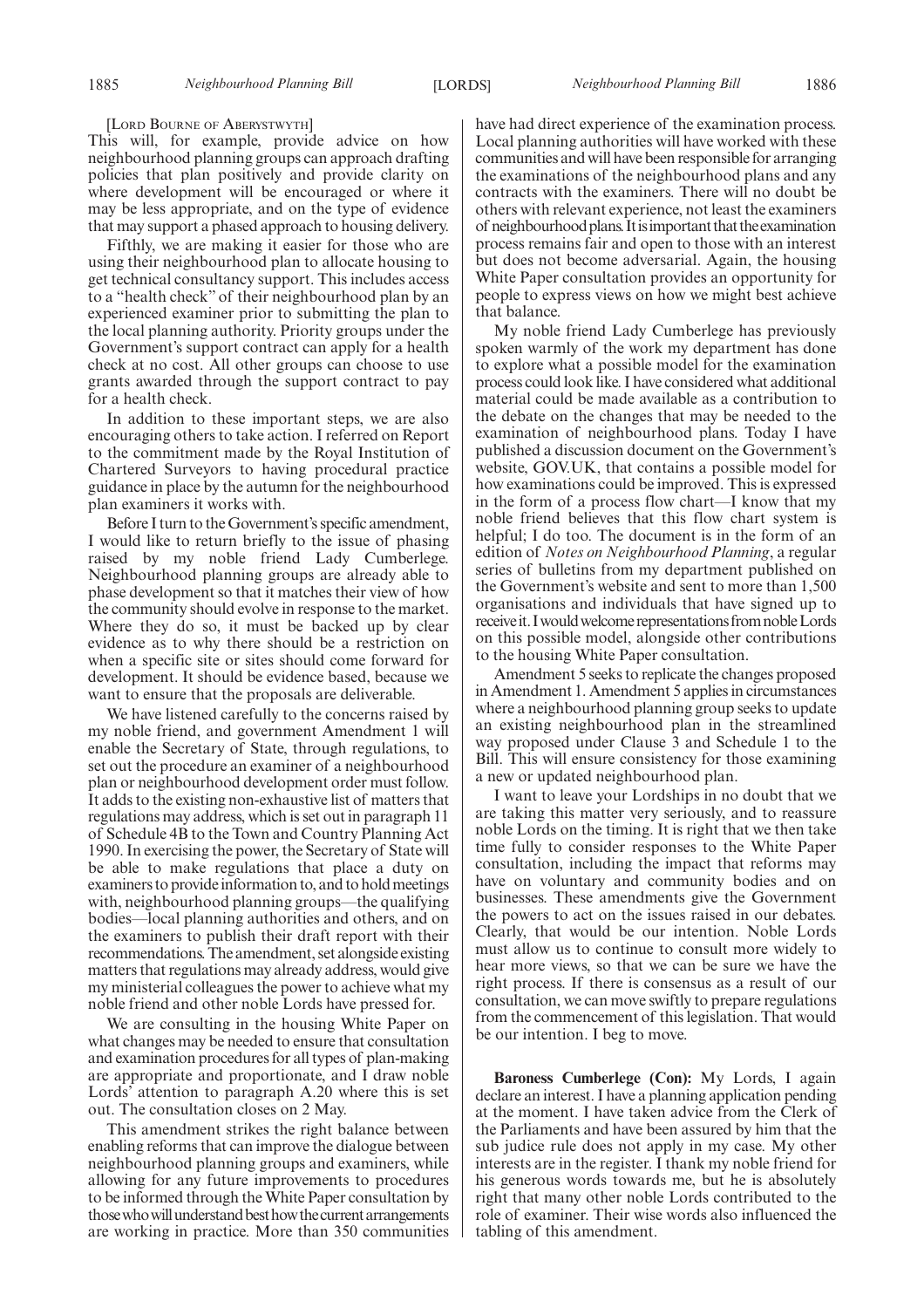Before I address the amendment, I will say a few words. At Second Reading, which seems a very long time ago, I acknowledged to noble Lords that my centre of interest was really more health and family planning than town and country planning. Your Lordships may consider that family planning is more about denial, but my experience with this delightful Bill has been the reverse. Through the work of noble Lords right across the House, we have had a very creative exercise. It has been serious; it has been informed; it has been challenging, and in many respects it has been collegiate.

The tenor has been set by the Minister and, as he has referred to him, his co-pilot, my noble friend Lord Young of Cookham. We could not have had a more courteous, more conscientious and more willing pair of Ministers on the Front Bench. My noble friend Lord Bourne has gone to great lengths to listen, to test our arguments and to assess their validity. Where possible, he has put down his amendments to improve the Bill. I have no doubt that it has taken considerable negotiation within the ministerial team, with the involvement of the department's lawyers and others, to achieve these results. I thank him very much for it.

One of my noble friend's amendments is before us now. It is an amendment that I wholeheartedly support. Throughout the passage of this Bill, I have banged on about the role of the examiner. Intelligent, well-informed men and women have taken on this difficult task while being trapped in a system which is rigid, excludes proper dialogue, is not inclusive and does no one any favours.

Understanding my misgivings about the current system, my noble friend has with great generosity given me considerable time to meet not only him but the department's officials. Again, I thank him for that. His officials have been exemplary. They have been patient, have sought to understand my concerns, have been forensic and have put their considerable knowledge to finding a way through the examination of a neighbourhood plan so that we are all winners—the communities we seek to serve, the neighbourhood plan makers, the local planning authorities, the developers, the department and, not least, the examiners.

My noble friend's talented officials have produced a flow chart which clearly sets out the procedures to be followed. It is a masterpiece. It is clear and concise, with no weasel words and no ambivalence. This is the path to follow when going about an examination of a neighbourhood plan.

The two amendments before us seek to put the flow chart into the required legislative language. Of course, that is necessary, but not all plan makers—especially neighbourhood plan makers, who are volunteers, after all—have expertise in this field, nor do they attempt to say so. The only expertise they really have is to know their communities inside out. They perhaps do not wish to pore over an Act of Parliament, trying to decipher quite what was meant. So this flow chart is an answer. I was going to ask my noble friend how he would make the chart available. Today, he has told me that he will put it on the web and make it accessible to all who need to see it. I thank him for that.

As so often with amendments, the weakness with this one is it depends on the making of regulations. When is that likely to be? When will we see those regulations? Am I right, as I believe I am, in thinking that all regulations throughout the Bill are in the negative form? Can the Minister think of some way in which he could give notice to those of us who have been involved in the Bill of when the regulations will be laid before the House? I know that it is very easy to miss them, and a trigger would be valued by many noble Lords.

In conclusion, I strongly support this amendment. It will give those embarking on a neighbourhood plan a tool of considerable worth.

# *5 pm*

**Lord Shipley (LD):** My Lords, as we start Third Reading, I declare my vice-presidency of the Local Government Association. The Minister said that this was a better Bill for the work of this Chamber and I concur entirely. The value of the revising nature of this Chamber has been demonstrated in the work that took place in Committee and on Report. I pay tribute to the Minister and his officials for their willingness to meet and to listen, and for the courtesy they showed. The outcome is a much better and stronger Bill than when it came to this House. I learned from the debates we had that there is an appetite from all parts of this House to promote neighbourhood planning. There is a sense of common purpose about that which I strongly welcome.

I said at an earlier stage in the Bill that we need a plain English guide to the planning system which the general public could relate to. The noble Baroness, Lady Cumberlege, talked about the flow chart which will all be very helpful. Indeed, on the departmental website there is a plain English guide to the planning system in general terms. I am looking here for a plain English guide to the Bill which will become a practitioners' guide as opposed simply to a plain English guide explaining what the Bill is about. It should go into much more detail than we currently have. I notice that the Minister talked about the plans of the RICS to create further briefing materials for the examiner of a neighbourhood plan. I welcome that but if we are seriously to promote neighbourhood planning and achieve many more areas, particularly urban ones, engaging with the process, a practitioners' guide would be extremely helpful.

Amendments 1 and 5 are very helpful and reflect the discussions we had in Committee and on Report. I too pay tribute to the noble Baroness, Lady Cumberlege, for all her work in this area. The Minister talked about her generosity with her time and that is absolutely right. The amount of time and effort that went into convincing the Ministers, their colleagues and officials that this really is important has borne fruit. These two amendments bring the process of neighbourhood planning closer to those devising a neighbourhood plan. The noble Baroness talked about the planning system being rigid, and indeed it is. There are good reasons why that is the case in terms of challenges but, equally, it needs to be a system that is understood by all those trying to engage with the process. In Amendments 1 and 5 we have the publication of a draft report by the examiner and the potential for meetings to be held about that draft. This is a major step forward and I welcome it.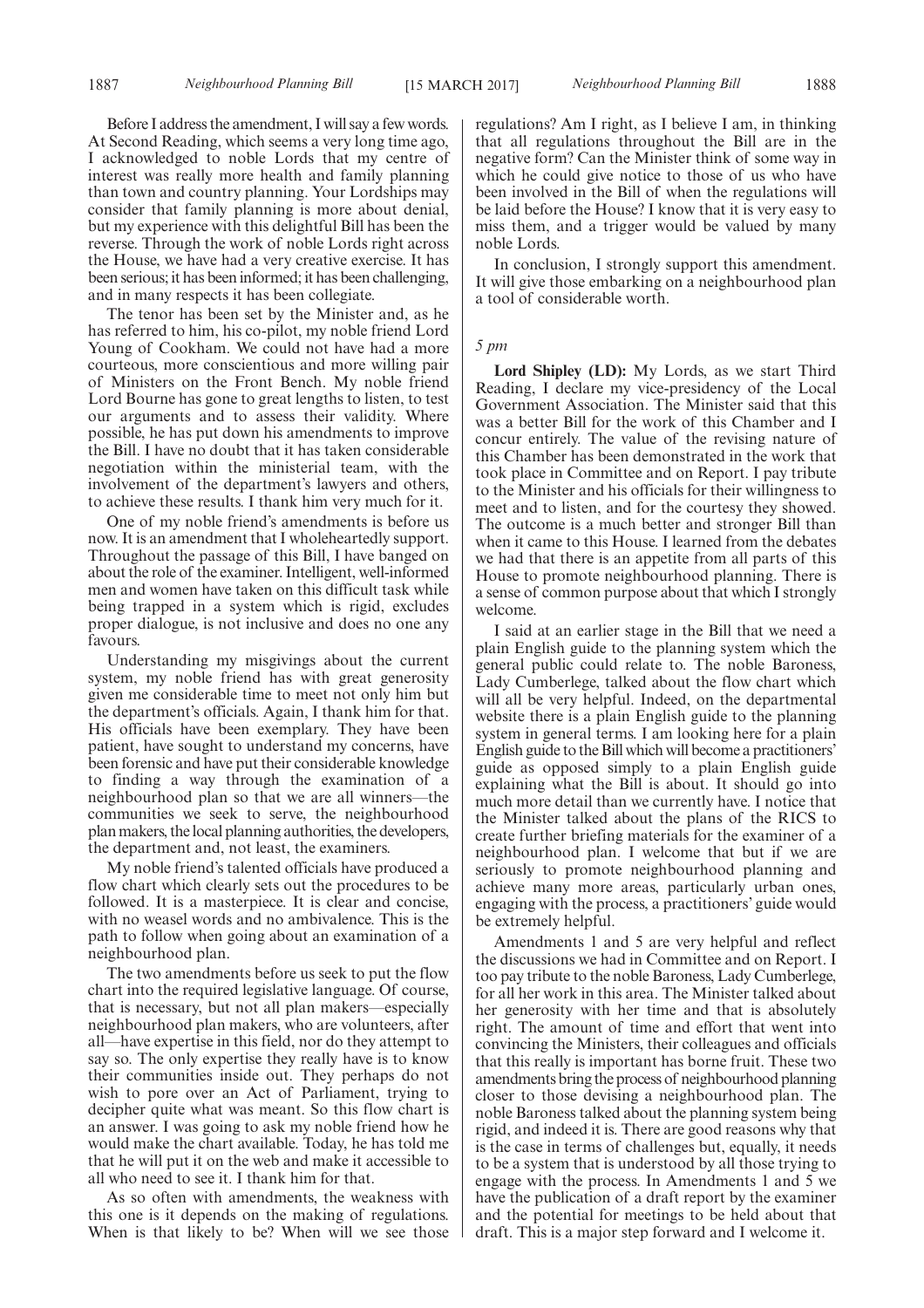#### [LORD SHIPLEY]

I have two further points. First, there is the timing of the regulations. The noble Baroness asked about that and it is very important that we get some sense of when it is likely to be. The Minister talked about the consultation on the White Paper and the outcome of that. The consultation on the White Paper is due to end at the beginning of May but we tend to find that there is then a long period—several months—before something happens. Of course, this will be going over the summer period as well so it could be even longer than that. I think I interpreted from the Minister's words —which included the word "swiftly"—that it is going to be faster than that. I very much hope that it will be, because so many of the helpful things that are being proposed in the White Paper need to be got on with as soon as possible. I hope that there will be a timetable that will speed up the process.

We have not quite finished Third Reading, but I want to say that the process of examining this Bill and getting it to the point where it is in a strong form to pass Third Reading is down to a great deal of effort by a large number of people. I pay tribute in particular to the Ministers, the noble Lords, Lord Bourne and Lord Young, for their support for this process, which has been hugely appreciated.

**Lord Beecham (Lab):** My Lords, I join the Minister and the noble Lord, Lord Shipley, in paying tribute to the noble Baroness, Lady Cumberlege, for her very thoughtful and constructive—and somewhat exhaustive —approach to the deliberations on the Bill. It has been a pleasure to work with both the Ministers, but particularly, if I may say so, with the noble Lord, Lord Bourne. I make that point having discovered recently that he, like me, is a great fan of Leicester City; in my case, it is my second team. I rather hope we might be playing in the same league next season and I hope that will be the Premiership. In that event, perhaps the noble Lord would care to accompany me to a match, when naturally Newcastle will expect to beat my other team.

The substantive issue this afternoon is not the fate of either of those teams but the drawing to conclusion of the Bill. It has been a pleasure to work in such a constructive way with both Ministers, but principally, on the major part of the Bill, with the noble Lord, Lord Bourne. He has listened carefully and been very constructive in his approach. Indeed, the whole experience has been a vast improvement on the dreadful time we had with the Housing and Planning Act last year. That is no reflection at all on the noble Baroness, Lady Williams, who struggled mightily to retain her sanity and promote ours during the course of that legislation.

I have one or two questions about Amendment 1. Proposed new sub-paragraph (3)(d) says that a meeting should be held following the issuing of invitations, which are outlined in proposed new sub-paragraph (3)(c). Is that a meeting with an individual, or is it envisaged as a public meeting in which other interested parties would be involved? There might be a number of people who make submissions; there might be only one or two. Would that meeting be just with those who make the contact, or will it be on a broader basis? The definition of "persons"is slightly mysterious. It talks about, "the qualifying body … the local planning authority"—

that is obvious—

"and ... such other persons as may be prescribed".

Can the Minister indicate what is envisaged by that rather muffled description?

Then there is the question of the regulations. Will the regulations themselves be subject to consultation? The noble Lord, Lord Shipley, referred to consultation. Will the specific regulations in relation to this amendment be subject to consultation in the way that the Minister has described generally the consultation which will take place on other matters?

Having said that, and while I wait with anticipation to hear the Minister's response, again I congratulate him and the noble Lord, Lord Young, on the way they have conducted this matter. I look forward to that degree of co-operation continuing over the secondary legislation that will follow. It is very important that the Bill should go forward into practice in a way that, frankly, we have not yet seen adequately with the Housing and Planning Act 2016. I hope that we can learn from that experience and carry the Bill forward in the constructive way that Members of all sides have sought to treat it.

**Lord Bourne of Aberystwyth:** My Lords, I thank noble Lords who have participated in the debate on these two amendments. First, I thank once again my noble friend Lady Cumberlege for the gracious way that she has approached this, and for her kind words in welcoming the amendment and the flow chart. I suspect that her kind words about the role of the officials in the flow chart will have its cost in terms of drinks and cakes; nevertheless, I thank her very much indeed for those kind comments. I can confirm to her and to other noble Lords that the regulations will be subject to the negative procedure which, given the weight of business we will have as a consequence of the EU withdrawal process, is welcome news.

I thank the noble Lord, Lord Shipley, once again for his kind words and very much agree that this is a better Bill because of the scrutiny that has come from all parts of the House. I agree that there is support for the neighbourhood planning principle from all parts of the House and it is important that we see that to safe haven. Clearly, it is not just about the Bill. I very much agree with him on the plain English guide—I know that he made that point before very forcefully. We will certainly do what we can with the website and the flow chart. I would welcome participation and views from noble Lords as to how we can improve them. I will pass on the thanks that he gave to the RICS for the practitioners' guide. I am sure we all hope that that will be in plain English, as it is extremely important.

I turn to a point raised by the noble Lords, Lord Shipley and Lord Beecham, and my noble friend Lady Cumberlege in relation to the timing of the regulations. Clearly, as the consultation ends on 2 May, I cannot anticipate how many responses we will have in relation to this matter. I hope that it will be quite a lot. We intend to move quickly and not to delay things, but we need to make sure that the system works well. I hope your Lordships will understand that we would want some time to take account of those views. In relation to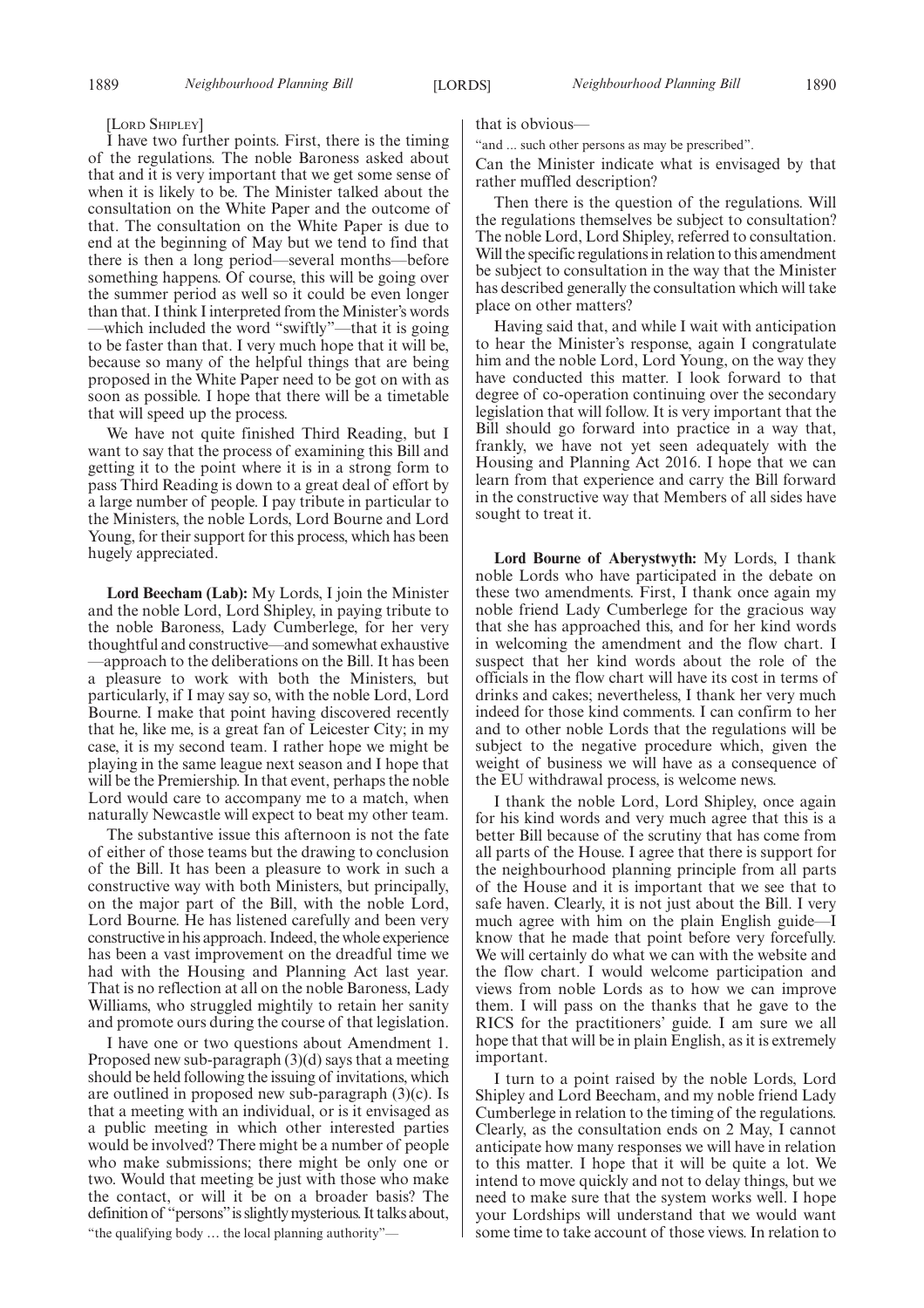the very fair point made by the noble Lord, Lord Beecham, about continuing the process of consultation and getting it right by discussing it with others, I would anticipate discussing the shape of what we are going to do with my noble friend and with the noble Lords, Lord Beecham, Lord Shipley and Lord Kennedy, and others, but that would not be to slow the process down. We have to get the balance right there, but I would be very happy to do that.

I thank the noble Lord, Lord Beecham, for his generous invitation to St James'. An invitation from me would be to the King Power Stadium, if we are indeed in the same league next year. As he may know, I am in Newcastle on Friday of this week and when I said that I am visiting the two cathedrals, many people told me that there are actually three cathedrals—the third being St James'. I do not think I have time for it on this occasion, but I look forward very much to locking horns over football for once, rather than over politics. I am sure that would be a game we would both enjoy.

In relation to the points made by the noble Lord, Lord Beecham, about who is included under new sub-paragraph (3)(d) in Amendment 1, we want to make sure that there is an open, fair and transparent procedure. In relation to meetings, therefore, I do not think we would want to stipulate that a group should be of a particular size. It would not be just individuals, but if somebody wanted to come along from the neighbourhood group with a fair number of people, we would be looking to that. We are not prescribing anything; it is important that it is an open and transparent process. In relation to other bodies that may be prescribed, I think that other amenity groups might have an interest in the area—I will write to the noble Lord if I am wrong on this—and it could conceivably be the National Trust, if it had property there. I anticipate it would be that sort of thing.

I have dealt with the noble Lord's point in relation to the consultation on the regulations, which will, as I say, have the negative procedure. I thank again those noble Lords who have participated in the debate on these amendments.

*Amendment 1 agreed.*

*5.15 pm*

# *Amendment 2 Moved by Lord Taylor of Goss Moor*

**2:** After Clause 14, insert the following new Clause— "Development of new towns by local authorities

- (1) The New Towns Act 1981 is amended as follows.
- (2) After section 1 insert—
- "1A Local authority to oversee development of new town
	- (1) This section applies where the Secretary of State is considering designating an area of land in England as the site of a proposed new town in an order under section 1.
	- (2) The Secretary of State may, in an order under section 1, appoint one or more local authorities to oversee the development of the area as a new town.
	- (3) But a local authority may only be appointed if the area of land mentioned in subsection (1) is wholly or partly within the area of the local authority.
- 1891 *Neighbourhood Planning Bill Neighbourhood Planning Bill* [15 MARCH 2017] 1892
	- (4) The Secretary of State may by regulations make provision about how a local authority is to oversee the development of an area as a new town.
	- (5) Regulations under subsection (4) may, for example—
	- (a) provide that a local authority is to exercise specified functions under this Act which would otherwise be exercisable by the Secretary of State, the appropriate Minister or the Treasury;
	- (b) provide that a local authority is to exercise such functions subject to specified conditions or limitations;
	- (c) provide that specified functions under this Act may be exercised only with the consent of a local authority;
	- (d) make provision about the membership of a corporation established under section 3, including the proportion of the members of the corporation who may be members of or employed by a local authority;
	- (e) modify provisions of this Act;
	- (f) make different provision for different purposes;
	- (g) make incidental, supplementary or consequential provision.
	- (6) In subsection  $(5)(a)$  the reference to "functions" does not include a power to make regulations or other instruments of a legislative character.
	- (7) Where two or more local authorities are appointed in an order containing provision by virtue of subsection (2), the Secretary of State may in that order provide—
	- (a) that a specified function is to be exercised by a specified local authority, or
	- (b) that a specified function is to be exercised by two or more specified local authorities jointly.
	- (8) In this section—
	- "local authority" means—
	- (a) a district council,
	- (b) a county council, or
	- (c) a London borough council;
	- "specified" means specified in—
	- (a) an order containing provision by virtue of subsection (2), or
	- (b) regulations under subsection (4)."
	- (3) In section 77 (regulations and orders)—
		- (a) in subsection (2), after "which" insert ", subject to subsection (2A),", and
		- (b) after subsection (2) insert—
		- "(2A) A statutory instrument containing regulations under section 1A(4) may not be made unless a draft of the instrument has been laid before, and approved by a resolution of, each House of Parliament."

**Lord Taylor of Goss Moor (LD):** My Lords, this amendment is tabled in my name and that of the noble Lords, Lord Best and Lord Lucas, who have given great support on this issue during the passage of the Bill, as have noble Lords on all sides of the House. On Report, there was a very welcome commitment from the Minister to return to this issue.

I should draw attention to my interests. I advise many projects, including new settlement projects. I am a visiting professor of planning at Plymouth University, and over the years I have worked with government bringing forward policy changes.

This amendment is aimed at empowering local government communities to bring forward settlements of the highest quality, ensuring that the value that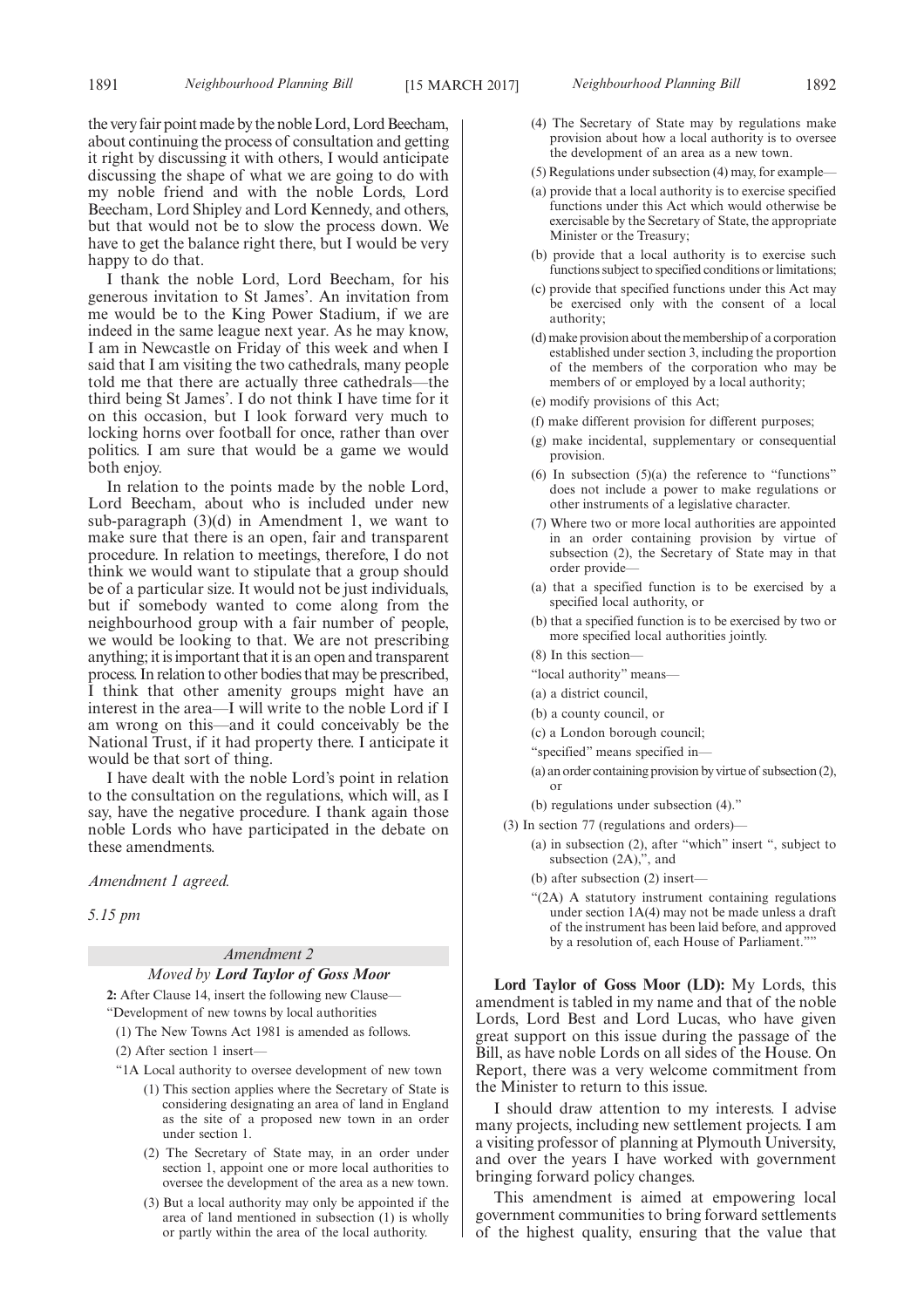#### [LORD TAYLOR OF GOSS MOOR]

comes from development taking place is captured to create great places and deliver wonderful facilities for those places and is not captured in excessive profits for landowners or developers, and ensuring that the Government's objectives in bringing forward the garden villages, garden towns and garden cities programme are met in terms of the delivery of what comes forward, with opportunities for small builders, self-builders and contract builders to grow and deliver in new ways better quality, more affordable homes and all the facilities in these places to create sustainable and vibrant 21st century communities.

Why have I tabled this amendment? At the start of the passage of the Bill, I made the point that in the Neighbourhood Planning Bill the Government accepted proposals that I and other noble Lords brought to the House to simplify the process of using the New Towns Act. The New Towns Act is essentially from a period when central government was much more involved in local delivery and when that was accepted. We are now in an era of localism, yet the New Towns Act gives all the power to the Secretary of State who has no capacity to hand over the role of the corporations that will be set up to deliver these new settlements to the local councils that would bring them forward. In the modern world, it is not right that in seeking to deliver a new settlement through a new town corporation to ensure that it is delivered at quality and pace to meet local needs a local council would surrender all the powers to the Secretary of State.

I do not think that the Secretary of State would want to have power over every penny of expenditure, the power of planning, because these bodies would get planning powers, and the power of controlling the assets and, potentially, of future disposals of those assets. It is far more likely that local authorities and communities will be comfortable with this process if they have not simply identified the site and taken the decision that it should be brought forward. When it comes here and the necessary process is gone through in Parliament to approve it, they should be confident that those powers will be exercised locally and that in the long run the assets will be controlled locally for the benefit of the people who live there and the wider community.

When we first debated this, the Minister understandably said that the Government needed to think about this and work it through, but the White Paper made it clear that the Government agree with this process. I have been delighted that the Government have taken forward this policy, which I was very much involved in developing. On the back of the White Paper, we came back. I have to thank the Minister for his positive response on Report and for allowing me to talk to officials in working through something that might now work positively for the Government and that could be incorporated into this Bill.

I shall briefly speak to some of the detail. The principle of the amendment is to give the Secretary of State the power to appoint one or more local authorities in the designated area of the new town to oversee the delivery of the new town and the new development corporation. This is a localising measure. It hands really strong power to communities to ensure that new towns are delivered at quality.

The functions that would be transferred to local authorities for this purpose would be set out in secondary regulations subject to the affirmative procedure, so fully respecting parliamentary process. Since new towns may straddle the boundary of more than one authority, more than one authority could be appointed. This will make it much simpler in those circumstances to bring forward and deliver proposals. The Secretary of State would be able to set out how those powers would be transferred to those local authorities, for joint exercise or divided between them. Changes to the New Towns Act may be needed to allow this to work on subjects such as asset control. The purpose of the power to modify the Act would be to make the principle of local accountability work.

Therefore, this fits with the agenda that Members across the House have outlined, to bring many more homes forward to meet local needs and to capture the value of land in order to create supplements. In that way, we would not look to the taxpayer to fund the school, build the surgery, provide for shops or build a real community. The value of the land would be put into the process of making this work.

At the moment, where projects are approved, the risk is that they are sold on through the chain of speculators, developers and housebuilders. Then, by the time that they are delivered, on grounds of viability because of the price that has been paid for the land or because of the model of the housebuilder, none of the promises made at the start to the local community is delivered. The use of the development corporation as proposed would guarantee that what had been promised to people at the start would be delivered to people at the end.

This approach would open the opportunity to use compulsory purchase powers under the New Towns Act. These could be used where necessary, but normally purchase would be done by treaty in consultation with landowners. The point would be to reach a price that allows the delivery of the quality of place that has been promised. That promised quality would then be locked in through the development corporation process, rather than being at risk of never being delivered. I am afraid that I can take noble Lords to many places where much was promised and far too little of those promises was delivered. There are places where it has been done well, but only where there has been a landowner genuinely committed to it.

That partnership would, therefore, be available. Generally, I imagine that it would be done through joint venture and partnership and agreement but none the less locking in that quality. Where that did not happen, powers would be there to achieve the quality of place that is needed.

Above all, this is about three things. One is keeping it honest and delivering what is promised. That is essential if there is to be any credibility around the delivery, not just of housing but of communities and neighbourhoods, that this approach of garden villages and towns promises.

Secondly, it is critical if we are to move from a supply of new homes inadequate to meet people's needs that results in ever-accelerating prices beyond what is affordable. If we are to create the 250,000 to 300,000 homes each year that we need, rather than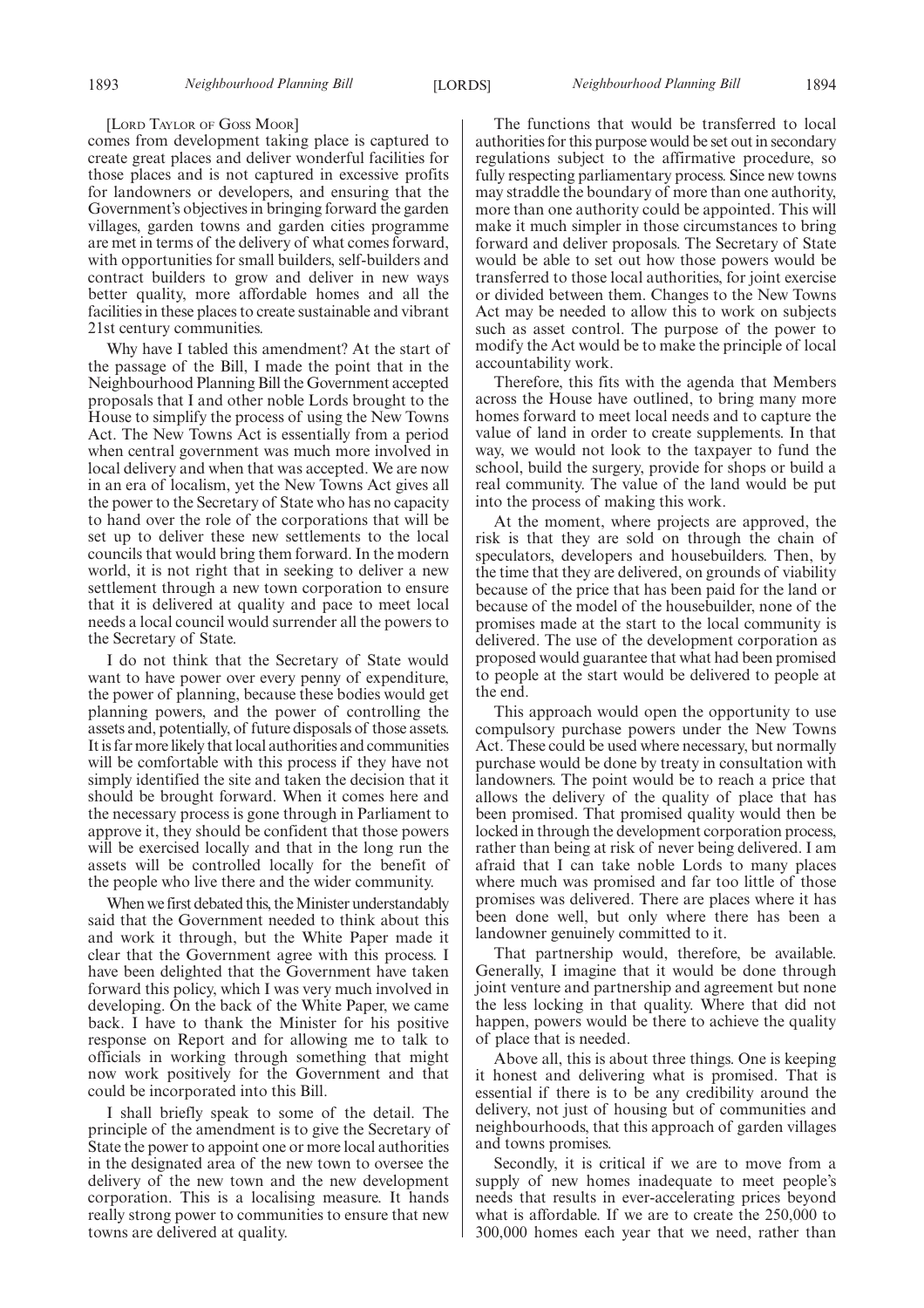150,000, those extra homes need to be delivered to a higher quality in places that they do not ruin. Rather than encircling existing historic towns and villages with endless bland housing estates, we need to deliver something better in places where people can accept them and where the public will support the programme. If we try to raise the numbers but deliver inadequate quality, as too often happens currently, there will simply be a public revolt and we will not get the houses delivered.

Finally, it is also critical that we understand that the big housebuilder model does not allow big housebuilders greatly to increase the numbers being delivered. They will not do so even if they wish to because of the way in which they are financed and the way in which publicly assisted companies are priced. The only way to deliver the increased numbers—and the increased quality—is to build up new entrants, whether housing associations, growing SMEs, self-builders or overseas developers of the highest quality. They all need places to build without the current tortuous process of land options and land banking.

These are the mechanisms to deliver it. But it will happen only if we have a very clear understanding that this means delivering great places to go with the plots to build them on, not just handing this over to the people who build houses and expecting them somehow to create great places. We know they deliver housing estates, but they do not deliver the quality of places demanded by people, which is what will give public acceptability to the programme.

This amendment will be the critical factor in creating local empowerment to deliver what will be a genuine game-changer. I am very grateful for the support there has been on all sides of the House for this and to the Government for the positive way in which they have responded to the case. I beg to move.

**Lord Best (CB):** My Lords, I will speak briefly to the amendment, to which I have attached my name. I commend the noble Lord, Lord Taylor of Goss Moor, for following through on our earlier amendment and indeed for all his good work in promoting new garden villages and garden towns. This amendment is not as definitive as the one we discussed on Report, but it should achieve the same outcome, namely of placing local authorities centre stage in the creation and oversight of the new corporations that will be responsible for these major new settlements. This will greatly improve the prospects of these much-needed new communities getting off the ground.

I was delighted to hear today that the Local Government Association—I declare my interest as an LGA vice-president—is fully supportive of the amendment. If accepted, the amendment will mean it will be much more likely that a number of successful, well-designed, mixed-income new settlements will be developed over the years ahead. That would be of enormous benefit to many thousands of households, which will have great new places to bring up their families and live their lives, as well as to the nation as a whole in reducing acute housing shortages. I have every confidence that the Minister will find the amendment entirely acceptable, and if so, I congratulate the Government. Following the housing White Paper, and a number of the helpful measures in this Bill, I greatly welcome this further step in the Government's creation of a much-improved set of national housing policies. I strongly support the amendment.

**Lord Beecham:** My Lords, I join the noble Lord in complimenting the noble Lord, Lord Taylor, for his very thoughtful and constructive contributions to the Bill and on this amendment. However, I have one question to put to him about it. Proposed new subsection (8) defines a local authority as,

"a district council … a county council, or … a London borough council".

Where do the new mayoral combined authorities sit within this framework? Perhaps the noble Lord could assist me with that, or perhaps the Minister could indicate what role is envisaged for a combined authority, which will presumably by its very nature include land for development which crosses what would previously have been boundaries but are now within the new framework. I suspect the noble Lord, Lord Taylor, would wish that combined authority to exercise a role, but perhaps the Minister could indicate what the Government's attitude would be and whether any further step needs to be taken to ensure that that outcome is fulfilled.

**Lord Porter of Spalding (Con):** My Lords, I speak in favour of the amendment as well, and declare my interest in the register as chairman of the Local Government Association. The noble Lord, Lord Best, is right that the association welcomes this. It is pleased to do so, even in a version that is slightly watered down from the original. The Secretary of State should be congratulated on being prepared to cede some power: it is not very often that a Secretary of State is happy to let somebody else get on with something unless it is going to be a bad news story. I honestly believe this will be a good news story, so I am pleased that he is prepared to do it.

Like the noble Lord, Lord Beecham, though, I also have an issue with proposed new subsection (8): its definition of councils does not appear to allow unitary councils where they are the council of choice for people to be the body that makes a decision. It is fine for the districts or the counties to do that, but unitary councils outside London appear to be excluded. I am sure Newcastle or Sheffield would also want some space in this conversation. I am not sure at the moment how that could be changed, but perhaps it could be changed to "local planning authorities and county councils". That would capture all existing councils. I urge against including combined authorities at this stage until we are sure where the constituent members of those authorities see this power resting.

#### *5.30 pm*

**Lord Mawson (CB):** My Lords, I have just come out of a meeting this afternoon. I chair the regeneration and communities committee on the Olympic Park. I have been involved with the Olympic Park from the very beginning; I think this is year 18. We have been on a very long journey. Along with a colleague I wrote the document for Hazel Blears that eventually led to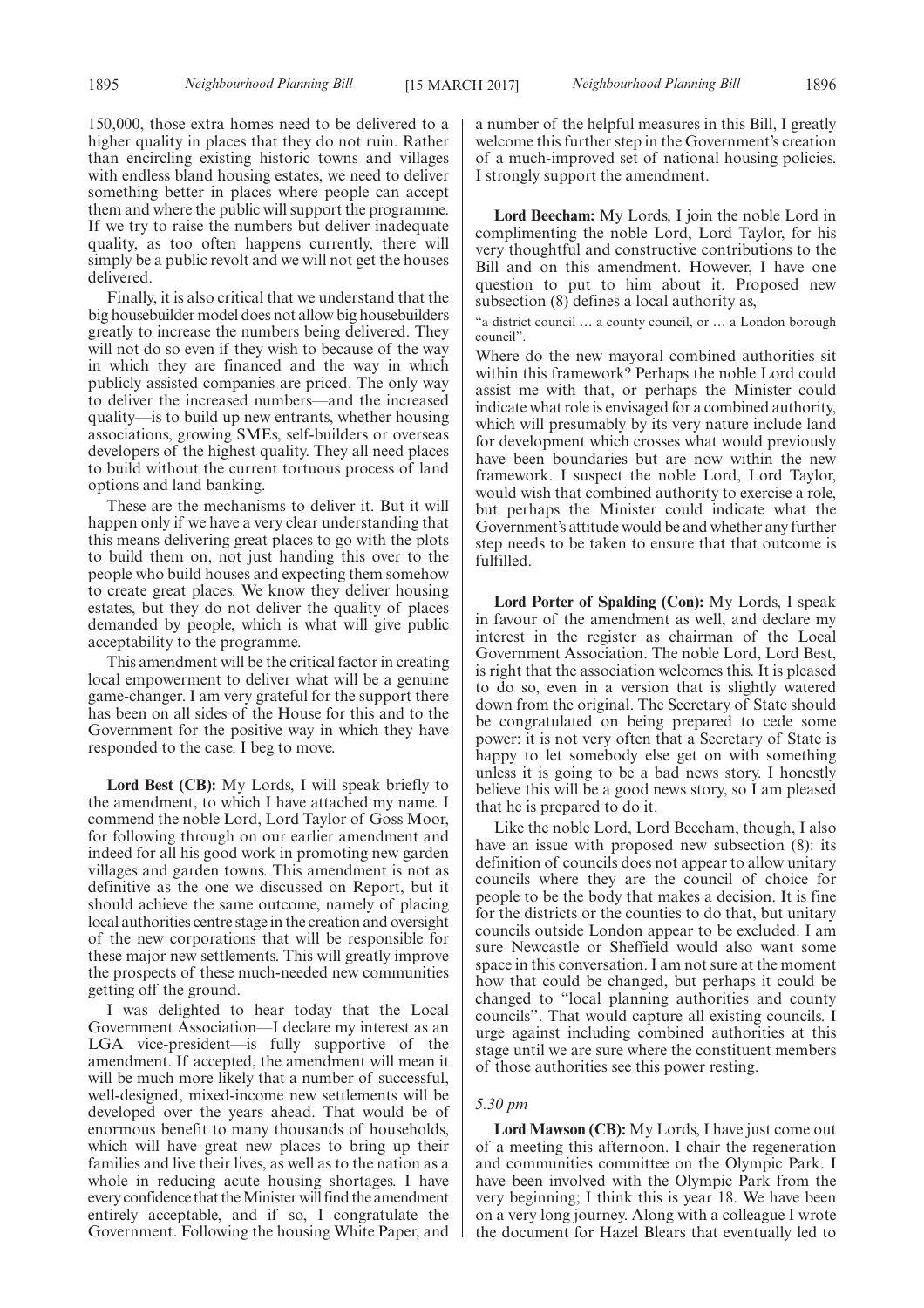[LORD MAWSON]

the setting up of the Olympic Park Legacy Company, which of course now is a corporation. So one has watched and been involved in all the detail of what is now happening in Stratford in east London, which is a very exciting cluster development. This afternoon we have seen a new school at Here East, businesses and housing all coming together.

There are one or two cautionary lessons. First, local authorities can be very good if you have the right leadership in place to drive them, but if you do not then very different things can go on. It is all about the people, not structures. I know from experience that local authorities, if they are not so good, can be warring factors and can play lots of politics around these things that do not deliver the best quality but sometimes undermine that.

Secondly, we have learned that it is important to have the right serious business partners on the board of the corporation who, together with public sector leaders and leaders in the social enterprise sector, buy into a narrative over a long period of time; and that getting the top, middle and bottom of these institutions to buy and act out that narrative is important as well.

Ultimately, it is all about people and relationships. Our experience suggests that giving local control is very important, but I suggest that it is not just about local authorities—it is about the relationships between people in business, the public sector and, particularly, the community sector. Sometimes local authorities can talk as though they represent and understand the local community, but I have found over the years that that might not actually be true. It is about the right relationships, the right people and the right experience around the table.

**Lord Bourne of Aberystwyth:** My Lords, I thank noble Lords who have participated in the debate on Amendment 2. I thank particularly the noble Lord, Lord Taylor of Goss Moor, for moving it, supported by the noble Lord, Lord Best. I thank them both and indeed other noble Lords for their time and commitment on this issue and for the opportunity to discuss this matter. We have discussed it both in Committee and on Report, and I have been heartened to hear the support for the measure from across the Chamber.

This amendment seeks to support the creation of locally led garden towns and villages by enabling the responsibility for any development corporation created under the New Towns Act 1981 to be transferred to a local authority or authorities, covering all or part of the area designated for the new town or village. On the point made by my noble friend Lord Porter, I think the definition is broad enough to include unitary authorities; that is certainly the intention. On a different point about combined authorities that was made by the noble Lord, Lord Beecham, of course we can create mayoral development corporations in relation to the new combined authorities—we did so with Teesside a couple of weeks ago—so that could well be part of the deal with the new authority. However, along with other noble Lords, I would want to think carefully in conjunction with the combined authorities as to whether they wanted to take that power on. I think I am right in saying, although I may be wrong,

that the designated garden towns and villages do not come within the purview of what at the moment is projected as a combined authority, but it is a point well made. Therefore, I would like to go away to ponder this and give a fuller response to the noble Lord, if I may, copying it to noble Lords who participated in the debate and putting a copy in the Library.

The aim of the amendment is entirely consistent with those of the Bill. The Government certainly support it and I thank in particular the noble Lord, Lord Best, for his pre-emptive congratulations on the Government's support. The amendment is very consistent with the approach of the Government, the department and the recently published White Paper in relation to the importance of localism.

I take the point of the noble Lord, Lord Mawson, about the importance of ensuring that all local authorities have the right attitude to these things. We hope that is accomplished through elections but the broad principle of it being done locally must be right. That has been echoed throughout the contributions on this legislation as it has gone through the House: local is better. We know that a number of local authorities—for example, those in north Essex—are interested in taking advantage of the new opportunity that the amendment would provide to support a new generation of locally led garden towns and villages, the 21st-century heirs to Letchworth and Welwyn.

I also welcome the support of the Local Government Association and the kind words of my noble friend Lord Porter for the principle behind the amendment. I am very pleased that it commands wide support throughout the House. This is a simple principle; making it work in practice will require detailed modifications to the New Towns Act, which my department will develop. We will want to keep in close contact with the noble Lords, Lord Taylor and Lord Best, both of whom I thank very much for the impetus and enthusiasm they have given this and the expertise they bring to the table. I pause at this stage to pay tribute to their work as effective champions of this issue throughout discussions on the Bill.

In conclusion, I am very pleased to support the noble Lord's amendment, which will help to fulfil an important White Paper commitment.

**Lord Taylor of Goss Moor:** My Lords, I shall respond very briefly. I thank the noble Lord, Lord Best, for all his support and encouragement, not only on this Bill but previously. I should also thank my noble friend Lady Parminter, who was in the Chamber but has had to go, for moving an amendment for me on Report that enabled this matter to be brought forward.

We have had a promise from the Minister to come back on the point made by the noble Lord, Lord Beecham. I should make it clear that the intention is absolutely that more than one local authority can be involved. We need to explore the mechanism for that and hear what the Minister has to say, but the ability for more than one authority to come together is here. I therefore imagine that in practice nothing would stand in the way of the point that was raised.

On the point of the noble Lord, Lord Porter, about unitary authorities, the intention is that they should be covered. Indeed, having worked very hard to support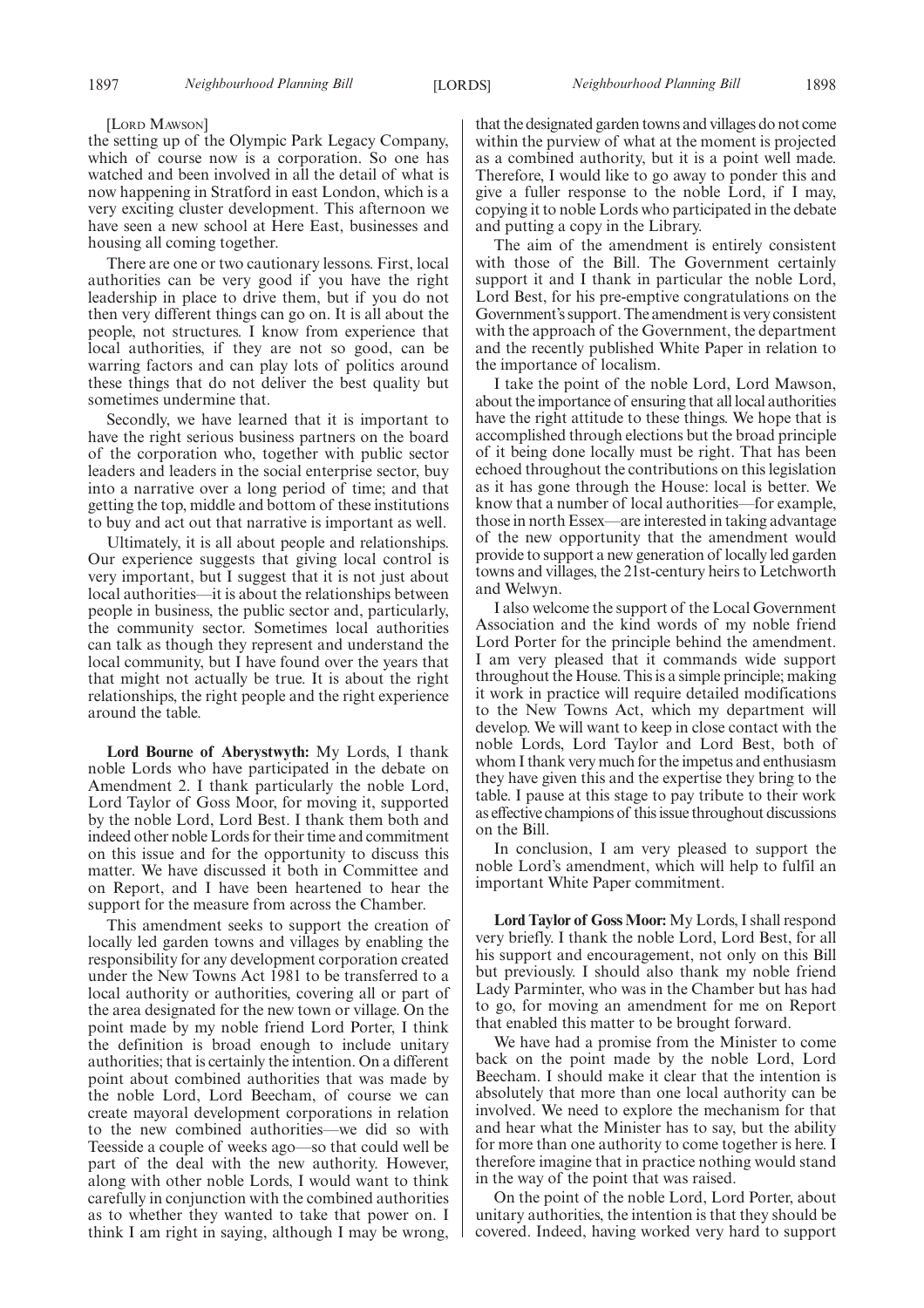the creation of a unitary authority in Cornwall, I would be horrified if I had managed in any way to get the drafting wrong on that point, but I believe it is covered.

I absolutely take the point of the noble Lord, Lord Mawson, and thank him for his support. In my comments, I talked about the fact that although the mechanism is here for local authorities to take a leadership role, the expectation is absolutely for a partnership approach. I thought quite hard about how one might look at the structures of a corporation. It is very important that this is not a 1950s or 1960s view, whereby a local authority chief executive is appointed and gets on with the job. The world has moved on since then. My view has always been that you need, as we see in Europe and in the States, a master developer and a master planner; you need expertise and business experience.

I chair a joint strategic board for the Carclaze garden village, which has been many years in gestation. The key thing has been to bring together the local authority, the private sector-led development body and the landowner in a partnership. That partnership has been incredibly successful. It took the development through the recession after 2008. The developer is Egyptian-owned, so the partnership took it through the storms of the Arab spring in terms of its financing. It is now in front of planning, and I think will be delivered. That has been possible only because we have built a really strong partnership between all parties, including the private sector, so there is a very deep experience of people creating fantastic places for business reasons, as well as the very important experience of the council representing people and understanding the processes of local government. There has been a great partnership with the HCA as well.

I could not agree more with the noble Lord's comments. That is why, although this provision uses the powers of the New Towns Act, it is very much in a 21st century setting—and that is not just about localism; it is about partnership between all the stakeholders. I also make the point that it is about holding people to promises, because too often people see wonderful designs at the stage when something is proposed, but the moment when it is allocated or an outline is commissioned, it is traded and traded and, somehow, it gets watered down and not delivered. That experience is important for business, too.

**Lord Mawson:** I welcome that, and I absolutely agree with the noble Lord. The Civil Service finds it very hard to understand—and I think that the noble Lord is saying the same thing—that what really matters is having people around the table from different sectors who care about the place and are going to stay on this journey a very long time. It takes a long time to deliver these things and it is very difficult, but it is all about having the right people—people who care.

**Lord Taylor of Goss Moor:** In every case when I have advised on new settlements coming forward, I have advised local authorities, councillors and communities but also those promoting the project to establish the basis of the joint venture and partnership for delivery of the original objectives and to hold people to it. It is only by getting everyone around the table jointly to discuss that—again, that is the case at Carclaze—at every key stage, whether in looking at the master plan and working out how to deliver affordable housing and quality, wherever the ultimate power may lie to take the decision, that we have all been jointly involved in coming to the right conclusion. That is what these bodies achieve; they are, ultimately, about keeping it honest, but they are also about getting it delivered. The noble Lord clearly has that experience in the Olympic context, and we need that experience in each of these initiatives.

The last thing that we want is to create bland housing estates in the countryside, not great communities. If we do the former, the project will die very quickly, and public enthusiasm will disappear; if we get it right, people will clamour for what are actually the intentions of the 1947 planning Act, when people talked about stopping suburban sprawl, rejuvenating cities and towns and building new communities to meet the needs of those who could not be housed. This is about returning to those objectives and putting back under control the suburban sprawl that we see once again too often around our historic towns and cities. It is a new option and a better one.

I thank the Minister very much for his supportive comments. We have worked very closely on getting this right.

*Amendment 2 agreed.*

#### *Amendment 3*

#### *Moved by Lord True*

**3:** After Clause 14, insert the following new Clause—

"Local authorities meeting housing targets to be permitted to override prior approval

- (1) Where a local planning authority can show that—
	- (a) the exercise of prior approvals for the conversion of offices to residential is having a detrimental effect on the local economy, including the expulsion of, or non-renewal of leases to, businesses to make way for residential development, and
	- (b) the relevant local authority is meeting its housing targets and can show reasonable evidence that it will continue to do so,
- the local authority concerned may, notwithstanding any regulation or provision to the contrary, require any future application in any part of, or the whole of, the local authority area to seek full planning permission and may bring any part of the adopted local plan, or relevant neighbourhood plan, into consideration in determining that application.
- (2) A local authority may recover all permitted planning fees and costs in relation to any application for a development determination by prior approval, as if the application concerned were subject to all procedures of a normal planning application."

**Lord True (Con):** My Lords, this is Third Reading and there is other business before the House, so I shall endeavour to be brief on this matter. However, it is important. I shall seek not to repeat points that I made on Report and on previous Bills. The subject that I have been trying to deal with is the problem in parts of London in particular, but also in other high-value areas, where there is arbitraging under the current very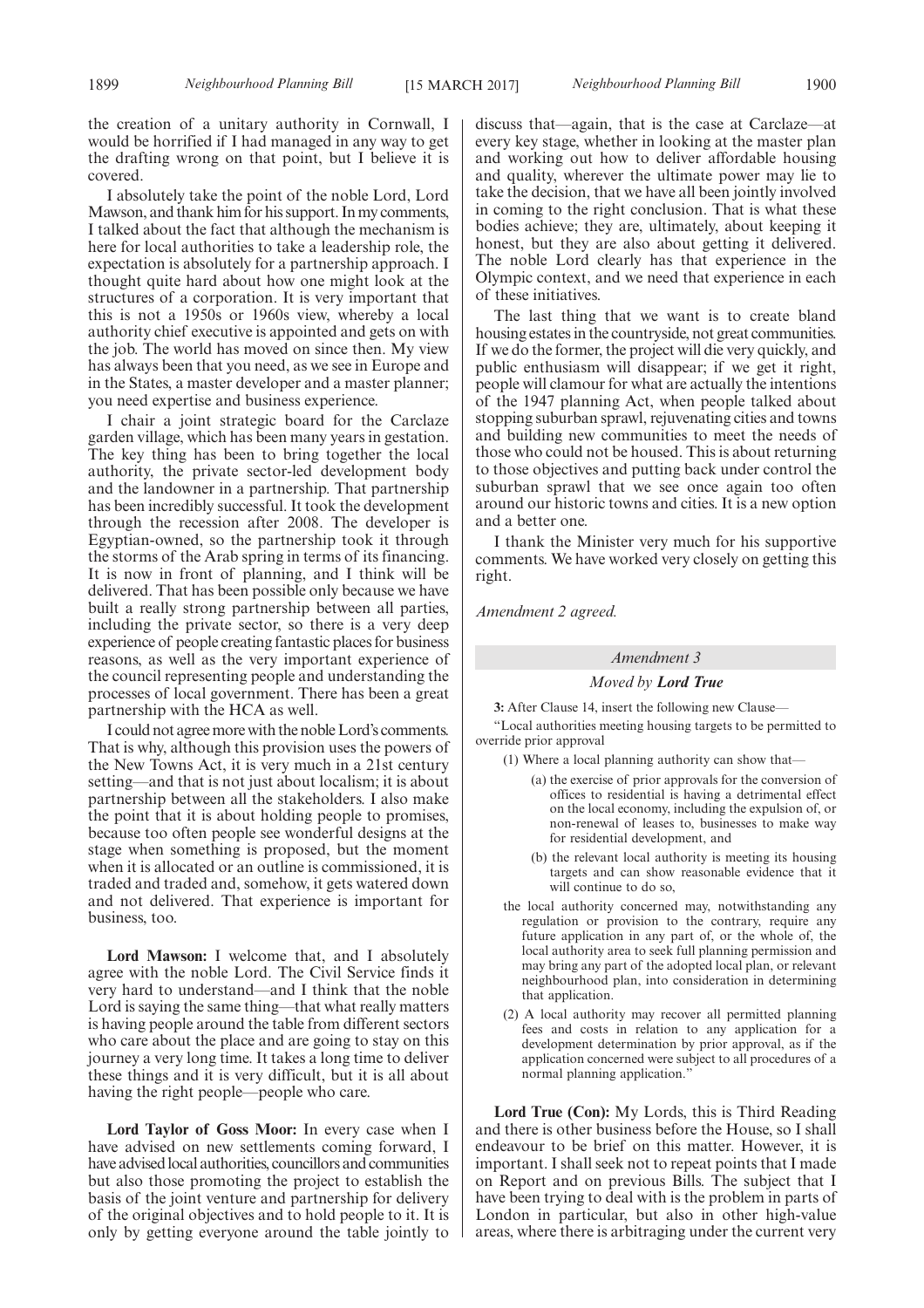#### [LORD TRUE]

free prior approval system and where you can switch without planning permission from office to residential, taking a very large profit—threefold or fourfold—and in so doing throwing out of premises businesses that in some cases have been established there for a very long time. I have argued for many years that this was an abuse. In our case, in my authority of Richmond—I declare an interest as leader—we have lost 30% of our office space. As I explained to the House before, in half of those cases the offices were partly or wholly occupied by businesses.

# *5.45 pm*

I have been very grateful, in pursuing a way out of and a resolution to this injustice, for the support from the noble Lords, Lord Tope and Lord Shipley, on the Benches opposite. This started about four years ago, when they were my noble friends, although I hope that they are still my friends. I also thank the noble Lord, Lord Kennedy—he is understandably not able to be in his place—who is also a London councillor and gave a great deal of support.

The amendment before the House is not intended to be perfect or to be included in the legislation. I reiterate in the absolute strongest terms my sense of gratitude towards my noble friend on the Front Bench and to his colleague, my noble friend Lord Young, for the way in which they and their officials have conducted themselves on this legislation. Following our debate on Report, my noble friend gave hope that if I took away the amendment, he would give consideration with colleagues to addressing the two key issues that are highlighted in this amendment—or at least two of the key issues. The first is the inability of the local council to address this problem. We discussed the difficulties with Article 4 and I am hopeful that we may get some suggestion that those difficulties could at least in part be addressed. Second is the fact that local authorities lose an enormous amount of money when a developer goes round through the prior approval route, as they do not have to pay planning fees. I gave the figures in a debate at a previous stage—hundreds of thousands were lost to my authority alone, where it would have been a clear open and shut case for the developer to get planning approval because the offices were clearly not of strategic purpose. Subsection (2) of the proposed new clause refers to that issue.

I bring this back before your Lordships, having been encouraged to believe that when my noble friend responds he might give me some hope, short of seeking to take a legislative route through your Lordships' House today, that there may be some meaningful and positive response from the Government to help local authorities address this issue and for redress—sadly, the stable door has been open for a long time—to lift the fear that some small businesses still have of this threat coming their way. I beg to move.

**Lord Tope (LD):** My Lords, I find myself once again in tandem with the noble Lord, Lord True. He said correctly that we have been pedalling together on this issue for, I think, about four years now—mostly against a very strong headwind, it has to be said, both under the coalition Government and the present Government. I join him in welcoming, shall we say, a slightly less strong wind, a gentler breeze, on this occasion.

I still have the view that the question of the conversion of offices to residential—which is in many cases entirely desirable, where there are redundant offices, and so on—should be a matter for the local planning authority to determine in the light of local circumstances and to get such planning benefit as may be appropriate and possible. I understand that the breeze is still too strong for us to go quite that far, but when the Minister replied to our debate on this on Report—indeed, we have debated it at every stage of this Bill—he made some sympathetic and encouraging noises to encourage us to withdraw our amendment, which we of course intended to do anyway.

I would like the Minister to clarify two particular points for me, both of which I mentioned on Report—I will not go over all the ground again. I made the point that Article 4 is usually cited as the answer to all questions on this matter, and I related the experience of my own borough. Incidentally, I should once again declare that I am a vice-president of the Local Government Association. The following is no longer a declarable interest, but I was for many years a town centre councillor, and indeed leader of the council, in a south London borough not too far from the borough of the noble Lord, Lord True, and I have seen the effect of this measure on the ground there. When my then authority applied to introduce Article 4, the Government of the day made it extremely clear that they would certainly not counsel an Article 4 direction for the entire borough. They said that to a number of other London boroughs, and no doubt other authorities too. Indeed, they would not even allow it to cover a wider area within the borough and insisted on it being very tightly drawn around the town centre. That provision has had inevitable effects since it came into operation in our town centre area. It has now spread to the district centres, where Article 4 does not apply, and where we have seen an alarming spread of offices being converted to residential use. These are not empty, redundant offices. The figures I have cited several times in this debate applied to our town centre. While we waited for Article 4 to take effect, 28% of the office space in the town centre was lost. That was not redundant space; two-thirds of the offices lost were in active use at the time and the businesses in them had to move.

I hope the Minister will tell us what the Government's attitude now is towards local authorities that wish to introduce Article 4 over a wider area, or indeed over the whole local authority area, particularly where local authorities like mine have achieved, and indeed exceeded, the housing targets for many years. We are more than meeting government and London government requirements on housing targets. Will we now be allowed more leniency in the areas in which Article 4 may apply?

Secondly, as I have already mentioned, in the period we had to wait to implement Article 4, we lost 28% of the town centre office space. There was a reason for that. If Article 4 is introduced immediately, the local authority is liable to pay compensation, which could run to very considerable sums. Therefore my authority, and most, if not all, authorities, give 12 months' notice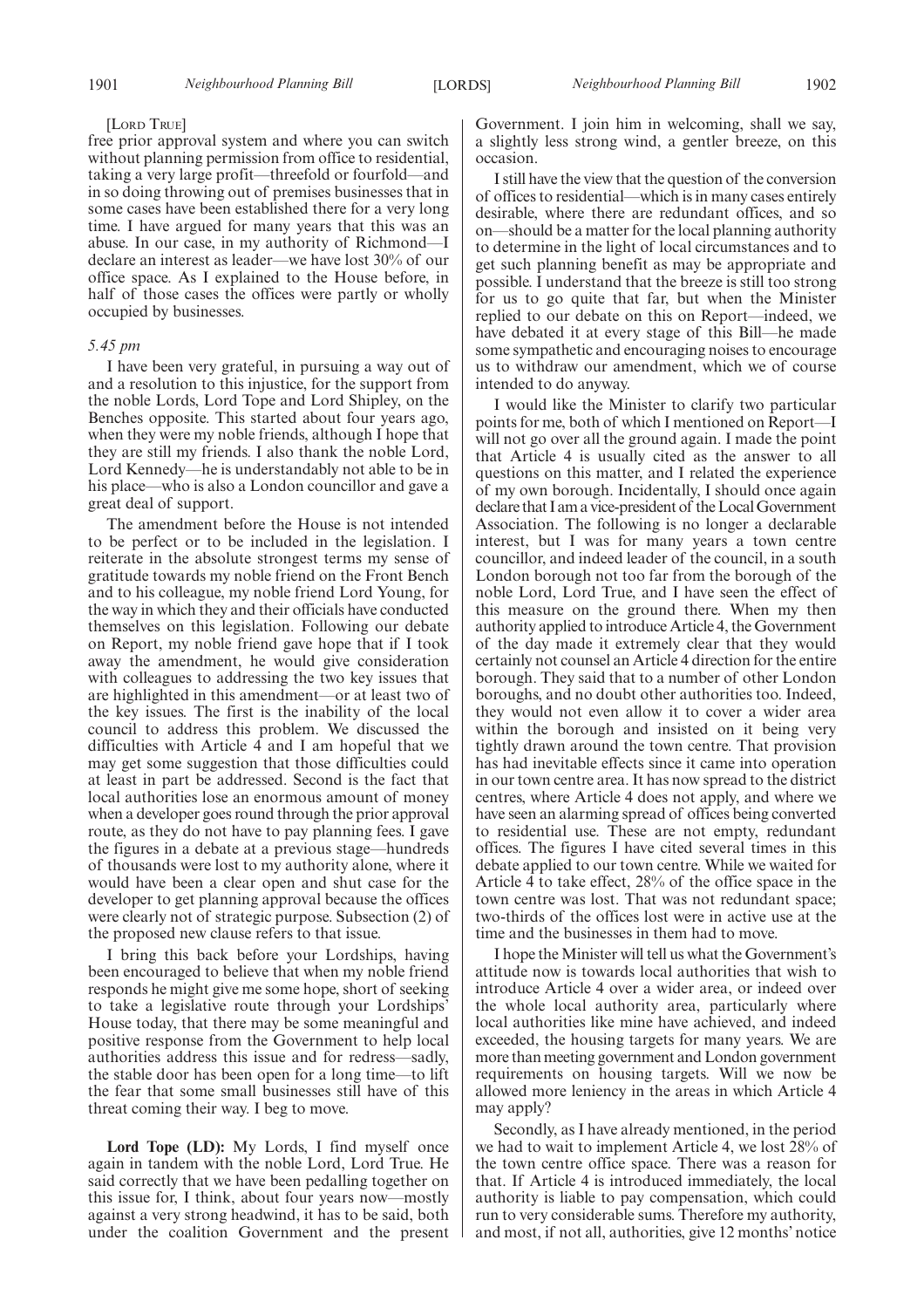of the intention to apply Article 4. It is inevitable that if you give 12 months' notice of the intention to apply restrictions, landlords and developers with a mind to convert offices to residential use are bound to go ahead in the period before Article 4 takes effect, especially if that is as long as 12 months, as it has to be. I hope that when he replies the Minister will say something about this long period. If local authorities are still to be required to give 12 months' notice, can he say anything about their liability for compensation to those who feel they may have a case for that compensation?

I conclude, as did the noble Lord—my noble friend— Lord True, by thanking the Minister in this place and the Minister in another place for taking a very much more sensible and realistic attitude to this issue and for listening to actual experience on the ground. I hope they will be willing to adopt measures to improve this situation. I thank the noble Lord, Lord True, for his very considerable persistence and perseverance on this issue throughout the previous four years.

**Lord Beecham:** My Lords, I support the amendment and I hope the Government will react sympathetically to the objectives that noble Lords outlined. We certainly are at one with them. I speak from my experience in Newcastle. It is important that the Government should see the logic of the case that is made in the amendment, and I hope they will treat it accordingly.

**Lord Bourne of Aberystwyth:** My Lords, I thank noble Lords who have participated in the debate on Amendment 3 in relation to office-to-residential conversion. I particularly thank my noble friend Lord True and the noble Lord, Lord Tope, for bringing before us again the issue of permitted development rights for change of use. This enables me to set out in more detail the proposal that I put before noble Lords on Report in a very sketchy form, and to which I promised to return. At the time, I spoke about the potential benefit of allowing greater flexibility over whether the permitted development right for the change of use from office to residential should apply to those areas that are delivering the homes that their communities need. I am sure noble Lords will agree that it is in everybody's interest to ensure that we do not put future housing delivery at risk. In fairness, that point was made by the noble Lord, Lord Tope.

The housing White Paper sets out compelling evidence of why it is crucial that we fix our broken housing market—one of the greatest barriers to progress in Britain today. Noble Lords will know that in the year to March 2016, over 12,800 homes came from the change of use from offices to residential alone. However, as I said on Report, I recognise that while the national picture is positive in terms of the contribution of permitted development rights to housing delivery, in some places there have been concerns about the local impact.

We can all agree that some authorities are high performers in delivering new housing. I am therefore pleased to confirm our future approach to Article 4 directions to remove the permitted development right for the change of use from office to residential where the local planning authority is delivering 100% or more of its housing requirement. As we have set out in our recent housing White Paper, we will introduce a new housing delivery test which will measure an area's local housing delivery against its housing requirement. It is proposed that the housing delivery test will be measured as an average over a three-year rolling period and data will be published alongside the net additions statistics in November each year. We propose that housing delivery will be assessed against an up-to-date local plan, London Plan or statutory spatial development strategy—or in their absence, published household projections—and that the first housing delivery data will be published in November this year. This will indicate to local authorities whether this additional Article 4 flexibility would apply to directions they brought forward after this date.

We are committing today that, following the publication of the housing delivery data, where an authority is meeting 100% of its housing delivery requirement and can continue to do so after removal of the right, and where it is able to demonstrate that it is necessary to remove the right to protect the amenity and well-being of a particular area—that might address the point that the noble Lord, Lord Tope, raised; there is still that continuing obligation although it may conceivably be a larger area than at present, but there is not the necessity to satisfy that test—the Secretary of State will not seek to limit a direction applying to that area.

When considering whether to bring forward an Article 4 direction regarding office-to-residential conversion, the local planning authority must demonstrate that it can continue to meet its housing requirement when the right is removed. This provides an important safeguard to ensure that local areas will continue to deliver the homes that communities need. For instance, we know that in the year to March 2016, the homes delivered under the right made a significant contribution to housing delivery in some areas.

Importantly, the Article 4 direction must continue to meet the test set out in the National Planning Policy Framework. As I say, the local planning authority must still provide robust evidence to demonstrate that removing the permitted development right is necessary to protect the amenity and well-being of the area where the right is to be removed. This could include impact from the loss of office space. I hope that is helpful to the noble Lord and to other noble Lords who have participated in the debate on the Bill. Where these tests are met, we would look more generously at the area across which the direction would apply and not seek to limit the direction. Of course, housing delivery changes over time. Therefore, local planning authorities should review their housing delivery annually and, if it falls below 100% in subsequent years, we would expect them to review the direction and cancel or modify it as necessary. The local authority may then be able to bring forward a further direction at a later date on the back of improved delivery where it had dipped below the housing delivery test.

This approach reflects the intent of the noble Lords' amendment. It allows areas that are meeting their housing requirements local flexibility in having a greater say over where the right will apply as long as they can demonstrate that removal of the right is necessary and that they will continue to meet their housing need.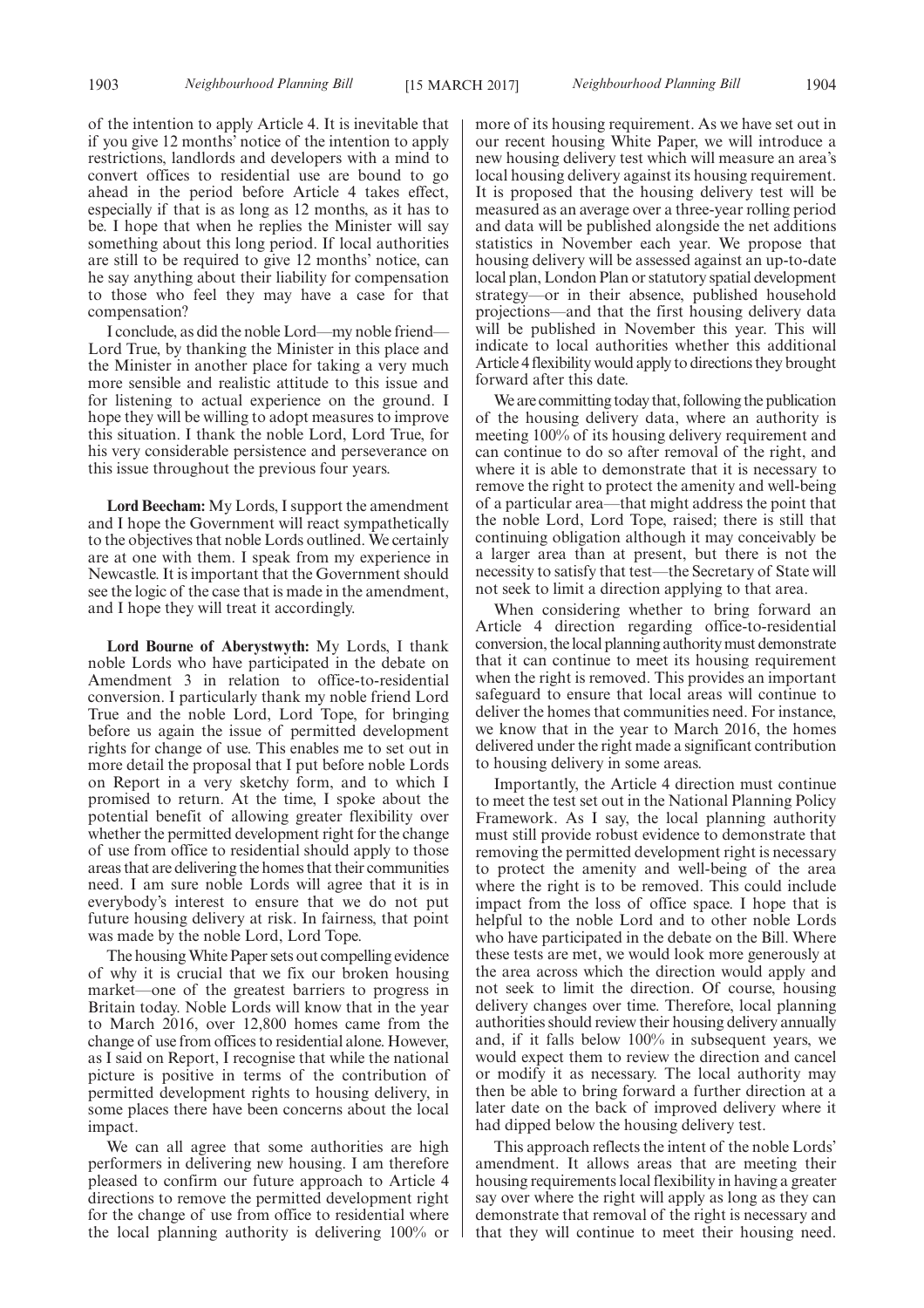#### [LORD BOURNE OF ABERYSTWYTH]

It enables local planning authorities to determine such cases in accordance with their local plan, any neighbourhood plan and other material considerations. At the same time, it provides safeguards should housing delivery decline. Moreover, it does so within the existing Article 4 processes, with which local planning authorities are familiar.

# *6 pm*

The noble Lords also raised concerns on Report about planning application fees but, before I move on to that, I want to respond to a point raised by the noble Lord, Lord Tope, about the compensation payable and the 12-month notice period. National permitted development rights are set at a level which the Government believe is generally appropriate across the country, and only in exceptional cases should local authorities find it necessary to restrict these rights. In many cases, local authorities can avoid a compensation liability, as the noble Lord said, by giving 12 months' notice of their intention to introduce an Article 4 direction. So they could proceed with an Article 4 direction without notice but, in those circumstances, they would be liable to compensation, and we are not proposing to alter that provision.

I turn to the loss of planning application fees where an Article 4 direction is in place and the impact that this has on local authority resources—a matter on which my noble friend Lord True and the noble Lord, Lord Tope, have also focused. I am pleased to be able to respond to the concerns on this front as well, and I can today commit to a further measure to support local authorities.

We will bring forward regulations to allow local planning authorities to charge the statutory planning application fee where permitted development rights are withdrawn by an Article 4 direction. We believe that this is an important step in recognising the resource commitment for authorities in determining planning applications in areas where the permitted development rights have been removed for sound policy reasons. This will further support timely local decision-making in bringing forward development quickly in accordance with local needs.

Noble Lords will be aware that we have committed to a 20% uplift in application fees from July where the funding is to be used to support the planning function of the local authority. I can confirm that this uplift will also apply to the fee for prior approval. We believe that this approach in respect of Article 4 directions provides local flexibility for areas that are meeting housing need, while ensuring the continued delivery of homes under the right. As I committed to do on Report, I have set out this approach today and I have also set it out in a letter to my noble friend. I am not sure whether that letter has reached him but I will place a copy in the House Library. This will be supported by detailed guidance, which we will provide nearer the time.

In closing, I thank both my noble friend Lord True and the noble Lord, Lord Tope. I have a graphic image of the two of them on a tandem coming through south-west London and initially facing a strong headwind but now heading for the sunny uplands with a gentle breeze. It will be an image that is with me for some time. However, I thank them for the reasoned, constructive and patient way in which they have approached this issue—particularly my noble friend Lord True, who I know has been absolutely determined in relation to this issue over a considerable time and has approached it with great courtesy and great patience. However, in the light of the commitments that I have made, I respectfully ask him to withdraw his amendment.

**Lord True:** My Lords, I am extremely grateful for what my noble friend has said. My great-grandfather was a baker. I am told that my grandmother once said to him, "Some of these loaves don't look very good", to which he replied, "Well, it's the food they want, m'duck, not the fancy". The fact is that of course one could quibble about the issue of compensation and the crux between the 12 months' notice and so on. There are issues there and there will be continuing discussion between local authorities and the Government. However, it would be churlish not to concentrate on the substantial steps that have been taken. I am very grateful for those, particularly obviously in relation to the fees but also—we will study the details—for the very clear indication that some of the difficulties in using Article 4 will be removed.

As well as thanking my noble friends on the Front Bench, I thank the Housing Minister, Mr Barwell, who intervened in this matter very effectively and courteously. I do not want to destroy his career but at a meeting of some of the London council leaders earlier this week at which all three parties were represented, the change that the Minister had made was commented on, and this is one small token of it.

I particularly thank my noble friends on the Front Bench and colleagues on the Benches opposite, who have been very supportive over a long period. Having said that, I beg leave to withdraw the amendment.

*Amendment 3 withdrawn.*

#### *Clause 42: Regulations*

#### *Amendment 4*

#### *Moved by Lord Bourne of Aberystwyth*

**4:** Clause 42, page 38, line 26, leave out "27(1), (2) or (3)" and insert "27(1) or (3)"

**Lord Bourne of Aberystwyth:** My Lords, in moving to this last amendment to be debated, I should note that this is a minor and technical amendment to correct a drafting inconsistency between Clauses 27(2) and 42(3).

In Clause 27, the Secretary of State has the power to make regulations concerning the temporary possession of land under subsections (1), (2) and (3). The Welsh Ministers, however, have the power to make regulations only under subsections (1) and (3) because none of the legislation referenced in subsection (2) is devolved. Therefore, Clause 42(3) specifies that regulations made by the Welsh Ministers under Clause 27 must follow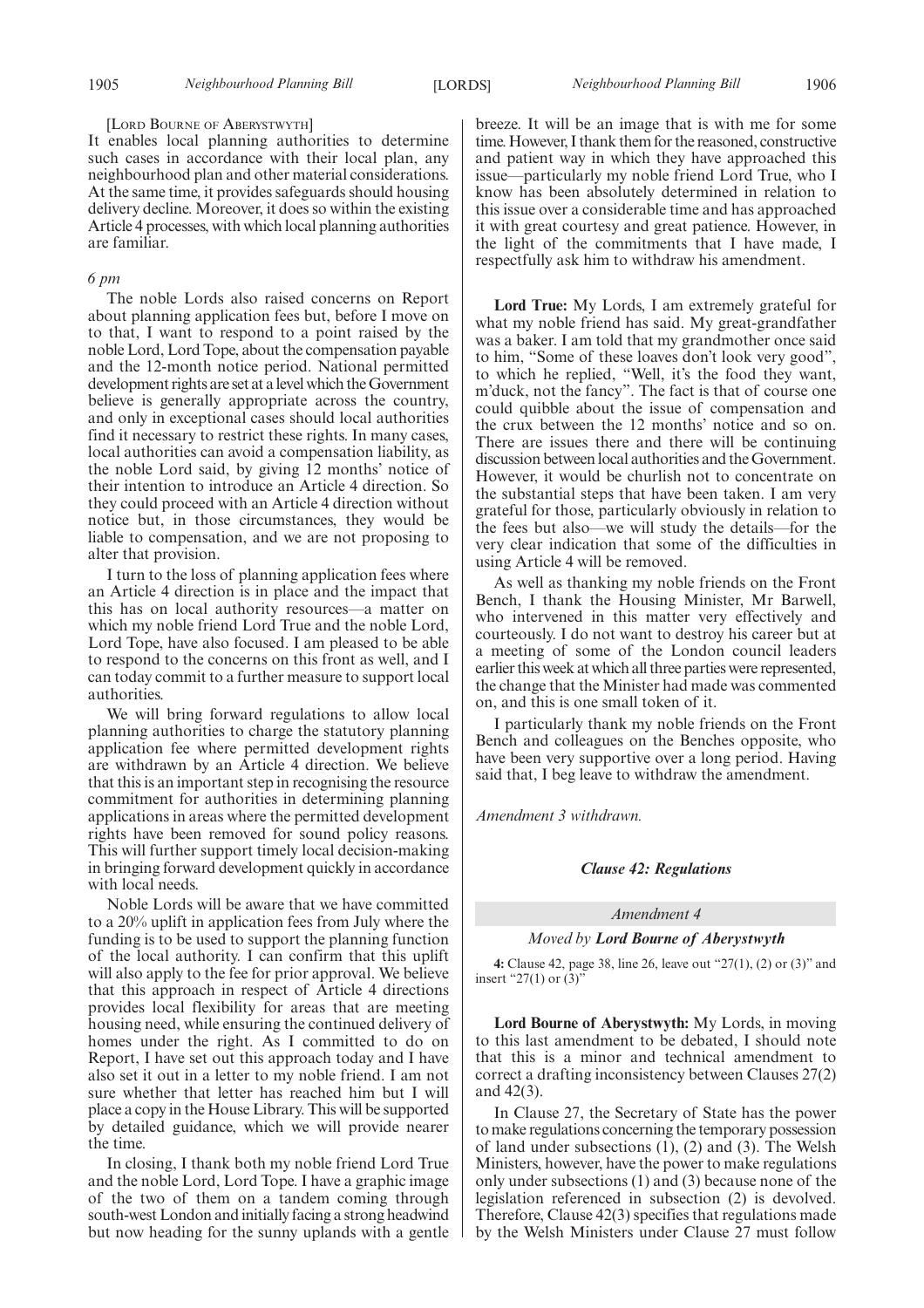the affirmative resolution procedure. Amendment 4 thus removes the redundant reference to Clause 27(2). I beg to move.

*Amendment 4 agreed.*

## *Schedule 1: New Schedule A2 to the Planning and Compulsory Purchase Act 2004*

#### *Amendment 5*

#### *Moved by Lord Bourne of Aberystwyth*

**5:** Schedule 1, page 48, line 7, at end insert—

- "(3) The regulations may in particular impose duties on an examiner which are to be complied with by the examiner in considering the draft plan under paragraphs 10 and 11 and which require the examiner-
- (a) to provide prescribed information to each person within sub- paragraph (4);
- (b) to publish a draft report containing the recommendations which the examiner is minded to make in the examiner's report under paragraph 13;
- (c) to invite each person within sub-paragraph (4) or representatives of such a person to one or more meetings at a prescribed stage or prescribed stages of the examination process;
- (d) to hold a meeting following the issuing of such invitations if such a person requests the examiner to do so.
- (4) Those persons are—
- (a) the qualifying body,
- (b) the local planning authority, and
- (c) such other persons as may be prescribed.
- (5) Where the regulations make provision by virtue of sub-paragraph (3)(c) or (d), they may make further provision about—
- (a) the procedure for a meeting;
- (b) the matters to be discussed at a meeting."

*Amendment 5 agreed.*

*Bill passed and returned to the Commons with amendments.*

# **Higher Education and Research Bill**

*Report (4th Day)*

*Relevant documents: 10th and 19th Reports from the Delegated Powers Committee*

*6.07 pm*

*Schedule 9: United Kingdom Research and Innovation*

#### *Amendment 159*

#### *Moved by Lord Prior of Brampton*

**159:** Schedule 9, page 104, line 38, after "matters" insert ", the charitable sector'

**TheParliamentaryUnder-Secretaryof State,Department for Business, Energy and Industrial Strategy (Lord Prior of Brampton) (Con):** My Lords, this is the first Bill that I have brought through the House of Lords to this stage, it having been through Committee, and I have to say that it has been a good experience. Everyone who has contributed can take some credit for having improved it considerably. For me, it is a good example of the value this House can bring to a Bill of this kind. Therefore, I thank all noble Lords who have contributed to improving the Bill.

I should like to start with the governance structures of UKRI and its councils. The issue of co-operation with the charitable sector was debated widely in Committee. Following the compelling argument put forward by a number of noble Lords—including the chair of the Association of Medical Research Charities, the noble Lord, Lord Sharkey—I am pleased to have tabled Amendments 159 and 164, which are also kindly supported by the noble Lord, Lord Mendelsohn.

These amendments will require the Secretary of State also to consider experience of the charitable sector on the equivalent basis to those other criteria in Schedule 9 when making appointments to the UKRI board. In doing so, we are recognising the vital contributions of charities to research in the UK, and ensuring that UKRI will be fully equipped to work effectively with this important sector.

In Committee, the noble Lord, Lord Krebs, and the noble Baroness, Lady Brown, tabled an amendment calling for an executive committee for UKRI. On that occasion, I was able to offer my reassurance that such a committee would be established. Now going a step further, we have tabled Amendments 168 to 171, which will include that in the Bill. Amendment 168 will also further empower the executive committee by enabling it to establish sub-committees, should it deem it necessary.

Also in Committee, a number of noble Lords made the case for increasing the maximum number of ordinary members on each council; including the noble Baroness, Lady Neville-Jones, and the noble Lord, Lord Willis, who drew on their own experiences as research council board members. Having listened to their concerns, we have now tabled Amendment 165 which will increase the maximum number of ordinary council members from nine to 12, thereby allowing individual councils greater flexibility for managing their breadth of activity, while still being mindful of best practice guidance on governance structures and board effectiveness.

While discussing the councils, allow me to introduce Amendment 167. In Committee, the Secretary of State's power to make one appointment to each of the councils was questioned. This is an important power; in particular, it provides the mechanism to appoint an innovation champion who will sit on both the UKRI board and Innovate UK council. However, it is right that such appointments should be made in consultation with UKRI. This amendment seeks to address concerns by requiring the Secretary of State to consult the UKRI chair before making such an appointment.

Amendments 179 to 181 seek to address the concern, raised in Committee by noble Lords, including the noble Lord, Lord Sharkey, that UKRI may steer away from the pursuit of knowledge for knowledge's sake, with the Bill being too narrowly focused on economic growth. As I did in Committee, I reassure noble Lords that UKRI will fund the full range of basic and applied research and will create opportunities to make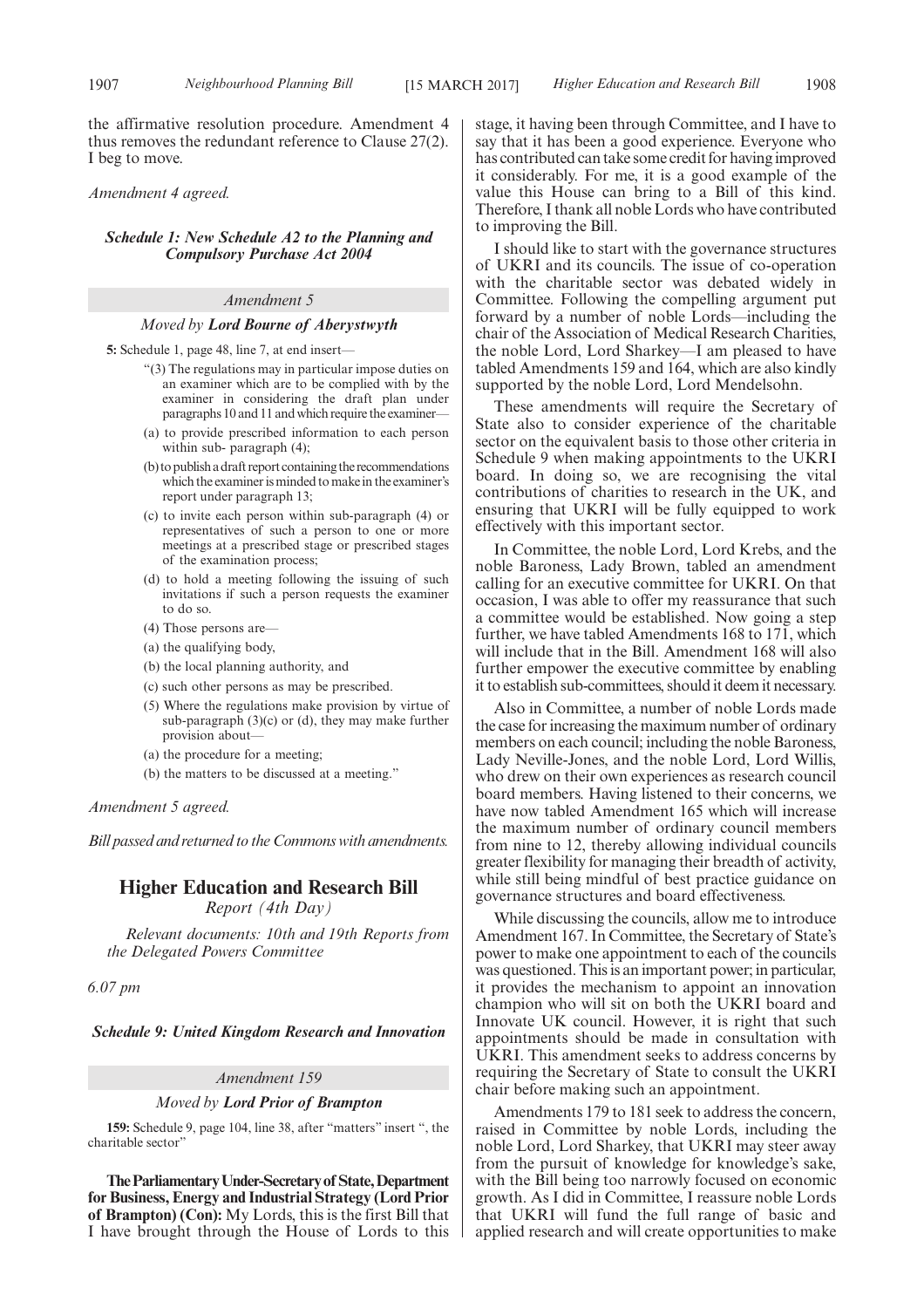#### [LORD PRIOR OF BRAMPTON]

serendipitous discoveries. I have tabled these amendments to make this absolutely clear. Amendment 181 explicitly recognises that the advancement of knowledge is an objective of the research councils. Meanwhile, Amendments 179 and 180 clarify that when councils have regard for economic growth in the UK, this may result in both indirect as well as direct economic benefit.

**Lord Sharkey (LD):** My Lords, I declare an interest as chair of the Association of Medical Research Charities. Government Amendments 159 and 164 mirror amendments that we put down in Committee. As the Minister said, they rectify the omission of the desirability of experience of the charitable sector in those appointed to UKRI. The charity sector plays a vital role in UK research. Medical charities alone spend £1.4 billion each year, 93% of which goes through our British universities. It is clear that UKRI needed to recognise the importance of engaging with and understanding the sector. Sir John Kingman and the Minister were quick to accept that. These amendments put that acceptance on the face of the Bill. We thank the Minister for that and enthusiastically support the amendments.

Amendment 165 responds to a Committee amendment from my noble friend Lord Willis and me. It increases the maximum number of members of research councils from nine to 12. In Committee, my noble friend Lord Willis confessed that in our proposal to increase membership we had chosen a completely arbitrary number. We simply wanted to tease out from the Minister the reasoning behind their proposal for what was then a truly radical reduction in the size of the councils to nine from an average today of around 15. I am not sure we really got an explanation then in Committee, and I am not sure we have had a rigorously defended explanation today of this new figure of 12. Perhaps it is simply an application of the Goldilocks principle. However, nine seems to us to be too few and much too radical a reduction. Twelve is better than nine and likely to cause less disruption to the working of the councils themselves, and we welcome the amendment.

Amendment 165A is in my name and those of my noble friend Lord Willis of Knaresborough and the noble Lord, Lord Mendelsohn, whose support I am grateful for. As in Committee, the amendment would preserve the position of lay members on the research councils. As I pointed out, at the moment the existing councils have between 10 and 17 members, with an average of 15, of whom four or five are lay members, depending on how one defines "lay". I am sure the Minister would readily acknowledge the importance of having lay members on the council and the valuable contributions they make, not least in combating magic circle groupthink. Our amendment would simply include in the Bill the requirement that councils have lay members. At a time when the membership size and constitutional and governance arrangements of councils are all being rewritten, we believe it is important that the Bill preserve lay membership. I hope the Minister can confirm the Government's commitment to lay membership of councils, preferably by accepting Amendment 165A, but I am sure there are other means of doing that.

Finally, we welcome Amendments 179, 180 and 181, which helpfully clarify the areas to which the councils must have regard when exercising their functions. Amendment 181 is particularly useful. Its inclusion avoids imposing on councils what may be seen as exclusively economic obligations.

# *6.15 pm*

**Baroness Brown of Cambridge (CB):** My Lords, I give my strong support to the government amendments in this group that allow for larger research councils, including an executive, and make it clear that our research can aim just to advance knowledge. I am very much an applied scientist, but I think it is hugely important that people are able do research that is just about moving forward the frontiers of their subject, even if we may not know for many years whether it has any purpose or practical application. I am delighted to see that such a provision has been included. I thank the Minister for not only listening to the comments of noble Lords and the research and innovation community, but responding to them.

I also add my support to Amendments 164A and 166A in the name of the noble Lord, Lord Mendelsohn, which would add a senior independent member to each council. I encourage the Minister to adopt that approach among the many other excellent improvements that he has already made.

**Lord Krebs (CB):** My Lords, I, too, echo the thanks of the noble Baroness, Lady Brown, to the Minister, the Bill team and the honourable Member for Orpington for the fruitful discussions and for listening to the points we raised at earlier stages of the Bill. I strongly support the government amendments in this group. There are two amendments with my name on them, which have already been discussed: on the establishment of an executive committee of the executive chairs of the research councils. I should declare that I am a former chief executive of the Natural Environment Research Council, so I have first-hand experience of this issue.

The noble Baroness, Lady Brown, and the noble Lord, Lord Sharkey, both mentioned the importance of Amendment 181, which sets out that one of the research councils' objectives is the advancement of knowledge. In fact, I would go further and say that the core objective of research is to advance knowledge. The fruits of that may be to improve the economy or quality of life but, as I said at Second Reading, one can never predict where those fruits will grow. I quoted the words of Nobel Prize winner Andre Geim, saying how important the advancement of knowledge for knowledge's sake was in helping to promote the well-being of society and of the economy.

Amendment 164A concerns a senior independent member. I would have preferred to have a non-executive chair because I know from my own experience as the chief executive of a research council that it is quite hard to fill the roles of both the chair of the board and the proposer of initiatives to the board, but I understand that for various reasons the Government are not willing to go down that road. The role of the senior independent member who can be a mentor to the executive chair,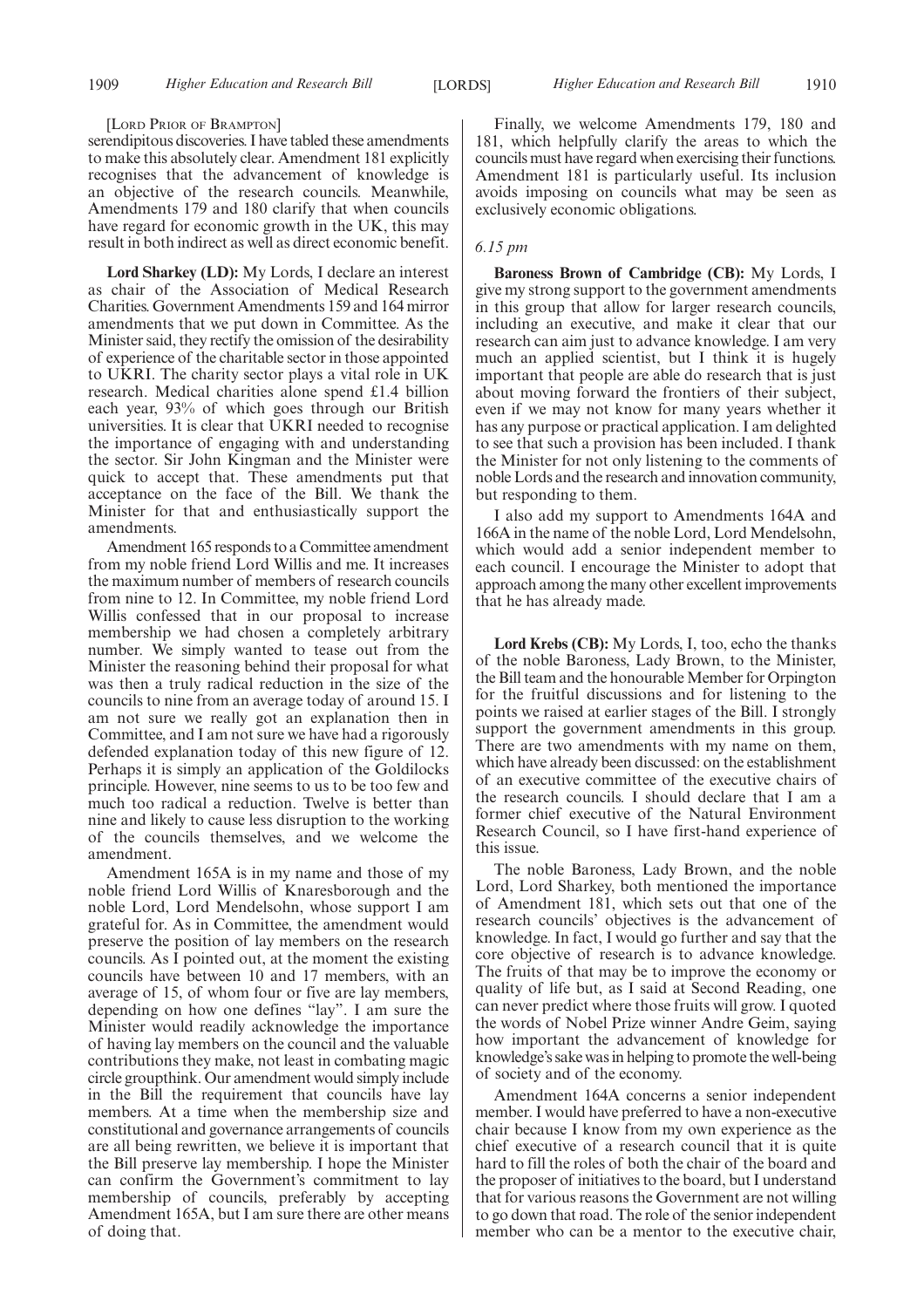and in difficult circumstances perhaps chair the board if it wishes to take the executive chair to task, is an important addition.

Also from my own experience, I strongly support the notion of lay members on the council as set out in Amendment 165A. There were occasions when I was the chief executive of the NERC when disputes between the warring factions of the academics—the earth scientists, the oceanographers, the ecologists and the atmospheric scientists—became so severe that I had to call upon the lay members to act as brokers in order to resolve them. I can hear the noble Lord, Lord Willetts, laughing at that remark, so obviously he has seen that kind of phenomenon before. The lay members of the research councils will have a key role to play and we should certainly support their inclusion among the 12 board members.

That is all I want to say at this stage, other than to repeat my thanks to the Minister and to noble Lords on these and other Benches with whom I have worked in trying to improve the Bill; I think we have significantly improved this part of it.

**Lord Broers (CB):** My Lords, I compliment the noble Viscount, Lord Younger, and the noble Lord, Lord Prior, on their willingness to talk about these issues and on the changes that have been brought about in the Bill. In the end, it has been a very positive experience. I too would like to support Amendments 164A and 166A, tabled by the noble Lords, Lord Mendelsohn and Lord Prior, as they resonate with the opinion that I expressed on Report. Those points have reached a satisfactory conclusion.

**Lord Mendelsohn (Lab):** My Lords, in Committee certain clear governance gaps were identified which the Government have addressed in some measure, and we thank them for their positive response. Indeed, we have signed the government amendments and we are pleased that such a positive response has been forthcoming. We would like again to associate ourselves with Amendment 165A tabled in the name of the noble Lord, Lord Sharkey, which addresses the important point about the valuable contribution which can be made by lay members.

Amendments 164A and 166A tabled in my name propose that each council should comprise a senior independent member alongside an executive chair and the other council members. This would ensure an element of independence and balance in the governance of the council, complementing the role of ministerial appointees. We believe that there is still a weakness in the governance of the research councils with the establishment of executive chairs and the UKRI governance structure. We also feel that without a proper governance role, the membership of research council boards will be denuded of talent if they believe that they are not part of an effective operating board. In Committee we discussed whether appointing chairs to research councils might address this weakness, and Amendments 164A and 166A, as the noble Lord, Lord Broers, has just pointed out, mark an evolution in the debate.

We believe that this is a sympathetic and effective change which is consistent with the Government's objectives and is likely to benefit the governance of research councils. The senior independent member is modelled on the practice in public companies of having a senior independent director. The title in this case is "member" specifically to ensure that the role is not confused with the duties of a director, which would raise structural issues that are not appropriate to the Bill. In the private sector, appreciation of the important role played by the senior independent director has grown in recent years. It was introduced in 2003 at the time of the Higgs review of the combined code, and the idea was that the senior independent director should be available to shareholders if they had reasons for concern that contact through the normal channels of the chairman and the chief executive had failed to resolve. Over time that remit has changed and the senior independent director is seen as a versatile intermediary who is in part ambassador, conciliator, counsellor, senior prefect and kingmaker. Most importantly, it establishes an address that stakeholders are able to go to and takes away the sometimes divisive politics of trying to find an appropriate address.

It is in this area that the role would be most useful in the context of UKRI. The senior independent member would ensure that there is a recognised channel to use from the level of the board of the research council to the board of UKRI to make sure that matters can be solved and conflicts and issues resolved. It is about not establishing new lines of management but creating a governance structure which is flexible enough to resolve issues as they arise. We have not set out a detailed role or job description, and certainly the latter is not appropriate for legislation, but there is flexible scope to ensure that such an individual can play a useful role in many different circumstances, from deputising in situations to leading aspects of succession processes to reviews of board effectiveness and other such matters. I hope that the Minister will see this amendment as a useful and flexible suggestion.

**Lord Prior of Brampton:** My Lords, first, I thank the noble Lord, Lord Mendelsohn, for not pressing his amendment requiring a shared OfS and UKRI board member with at least observer status. While I do not think that such arrangements need to be put on the face of the Bill, I recognise absolutely the value of establishing such a link between the OfS and UKRI boards. As such, I am pleased to be able to confirm that the chairs of both the OfS and UKRI would welcome an observer of each other's organisations at their respective board meetings.

I turn now to Amendment 165A. The noble Lord, Lord Mendelsohn, and the noble Lord, Lord Willis, drawing on his experience as a member of the Natural Environment Research Council, have previously outlined the value of lay members, and they have been supported today by the noble Lords, Lord Sharkey and Lord Krebs. Although in the future appointments to councils will be a matter for UKRI, I should like to take this opportunity to make it clear that the Government have the full expectation that the current practice regarding lay member representation will continue and we will commit to reflecting this in guidance to UKRI. Perhaps I should add in passing that the number of 12—the Goldilocks solution—reflects best practice advice from the Cabinet Office. I cannot recall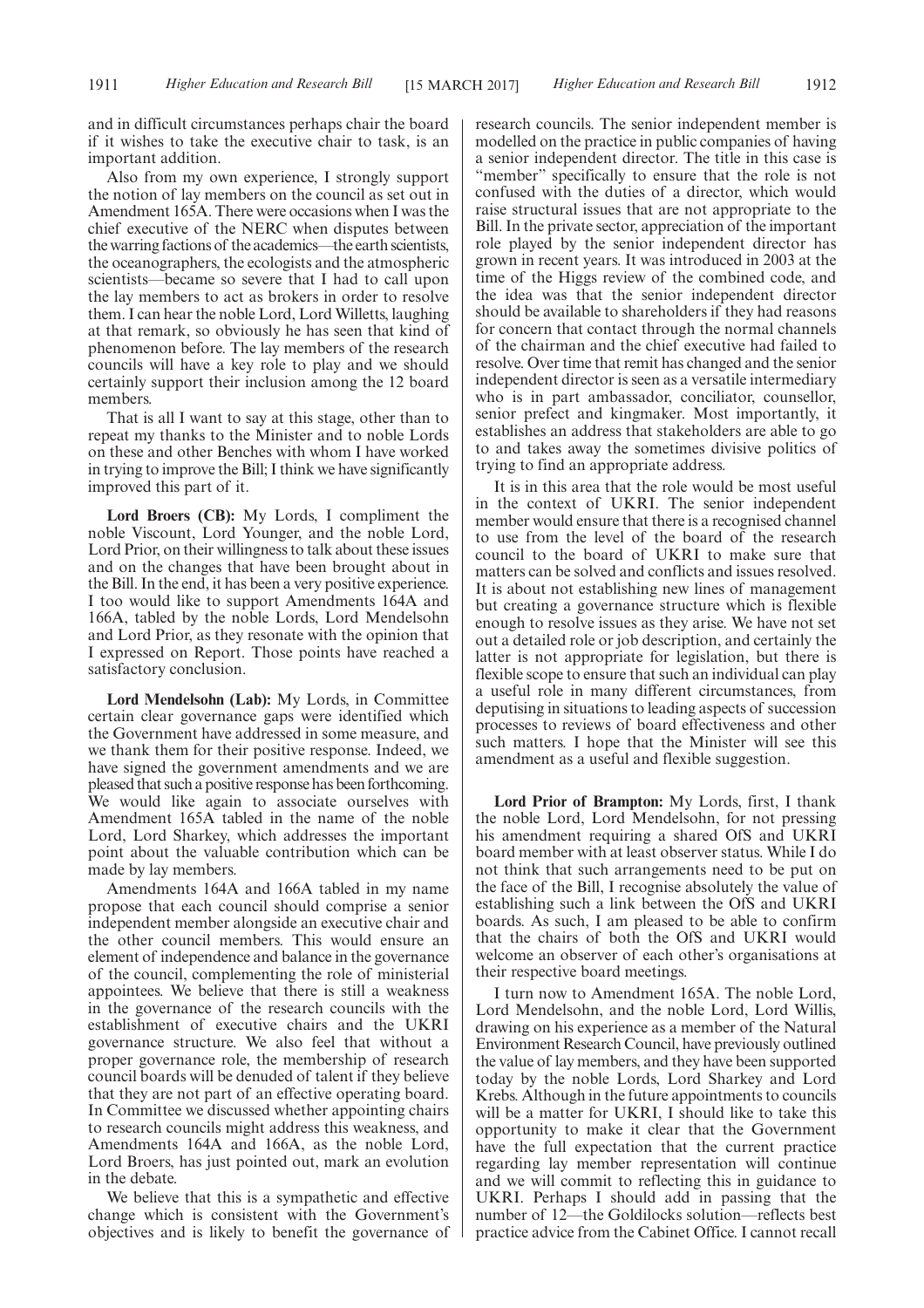#### [LORD PRIOR OF BRAMPTON]

what the code says on numbers, but 12 is a manageable figure. If a board is much larger than 12 members, it becomes much more difficult for it to be effective.

The idea of a senior independent member was raised in Committee by the noble Lord, Lord Broers, and described just now by the noble Lord, Lord Mendelsohn. I really cannot add to his description of the sometimes critical role in acting as a very important channel, in this case to UKRI from council members. That could be extremely important. I have some words here about the senior independent council member, but given the way the noble Lord has set out the role, I feel that I no longer have to do so; I will simply agree with what he said.

Having discussed the issue with the chair and chief executive of the future UKRI, I am pleased to be able to confirm that a member of each council will be appointed as the senior independent council member. This does not need to be set out in the legislation, not least because the amendment would result in an additional member of each council beyond what I believe to be a reasonable and workable number. Instead, I can commit to making this a permanent feature of the organisation through setting the role out clearly in the governance documentation for UKRI. I therefore ask the noble Lord not to press his amendment.

### *Amendment 159 agreed.*

*Amendments 160 and 161 had been withdrawn from the Marshalled List.*

#### *Amendment 162*

#### *Moved by Lord Stevenson of Balmacara*

**162:** Schedule 9, page 105, line 2, leave out from "least" to end of line 4 and insert '

- (a) one person with relevant experience of Scotland;
- (b) one person with relevant experience of Wales;
- (c) one person with relevant experience of Northern Ireland;
- with the respective agreement of the Scottish Government, Welsh Government and Northern Ireland Executive.'

**Lord Stevenson of Balmacara (Lab):** My Lords, Amendment 162 is taken from Amendment 476, moved in Committee by the noble Lord, Lord Patel. While there is no dissatisfaction with the way the Government responded at that stage, it is more that, particularly in relation to the changes wrought by the decision reached a few days ago for the Scottish Government to try to move forward on a second independence referendum, a certain piquancy has been added to the debate and discussion. It might be time to reflect a little further on some of the issues that were raised on that occasion.

When the noble Lord, Lord Patel, moved his amendment in Committee, he was clear that he did not expect this to be a surrogate for a change in the way in which UKRI is set up. It is not a representative body and I do not think that either he or I in this amendment are trying to make that change. However, as the noble Lord pointed out, there are significant differences in the customs, practice, legal systems and operational practices of the Scottish university sector and research community to suggest that at least there, and I believe also in Wales and Northern Ireland, it would be sensible for UKRI to have regard to—more than just once in a few returns around the membership cycle having someone with experience and practical knowledge of how things operate in those parts of the United Kingdom. In Committee we also talked about other parts of England requiring certain attention, but I do not think the difference between what happens in the regions of England in any sense mirrors the differences present in the legal and other structures that operate in Scotland and will over time also accrue in Wales and Northern Ireland.

# *6.30 pm*

In re-presenting this amendment, I make no excuses for going over some of the same ground, but it is important that we reflect very carefully before agreeing to a system that will not give specific responsibilities to those who have worked in and have experience, understanding and knowledge of the operation of Scottish universities and research institutions. In his response last time the noble Lord, Lord Prior of Brampton, quoted the words of Sir Alan Langlands, who has been vice-chancellor of the University of Dundee. He said essentially what I have been saying, which is that,

"given the dynamics of devolution and the fact that essentially we are dealing with four different financial systems and four different policy frameworks, the one thing that has stuck together through all this has been the UK science and research community".

He draws a different conclusion from the one I would draw, but the point he makes is worth saying.

I hope I have said enough on this occasion to show that, while we welcome what the Government did in the other place to ensure that the Secretary of State, in appointing members to UKRI and its board, must have regard to the desirability of including at least one person with relevant experience in either Wales, Scotland or Northern Ireland, I do not think it is sufficient. Will the noble Lord think again about this issue? I beg to move.

**Lord Wallace of Tankerness (LD):** My Lords, I shall speak to Amendments 184, 193 and 194 in my name. Amendments 184 and 194 are supported by the noble Lord, Lord Patel. In many respects these amendments complement the amendment that has just been moved. I will describe briefly what they would do. Amendment 184 would require that, before approving a research and innovation strategy for UKRI, the Secretary of State would be obliged to consult the devolved Administrations. Amendment 193, which relates to Clause 100, would add an obligation to the general duties of UKRI to have regard to the promotion of research and innovation in Scotland, Northern Ireland and Wales. Amendment 194 refers to guidance that would be given by the Secretary of State to UKRI. It states that the Secretary of State, "must have regard to the promotion of research and innovation in Scotland, Wales and Northern Ireland".

I apologise that I was not able to be here in Committee as I was abroad at the time, but I noted the debate and the amendments moved very effectively and eloquently by the noble Lord, Lord Patel. He emphasised that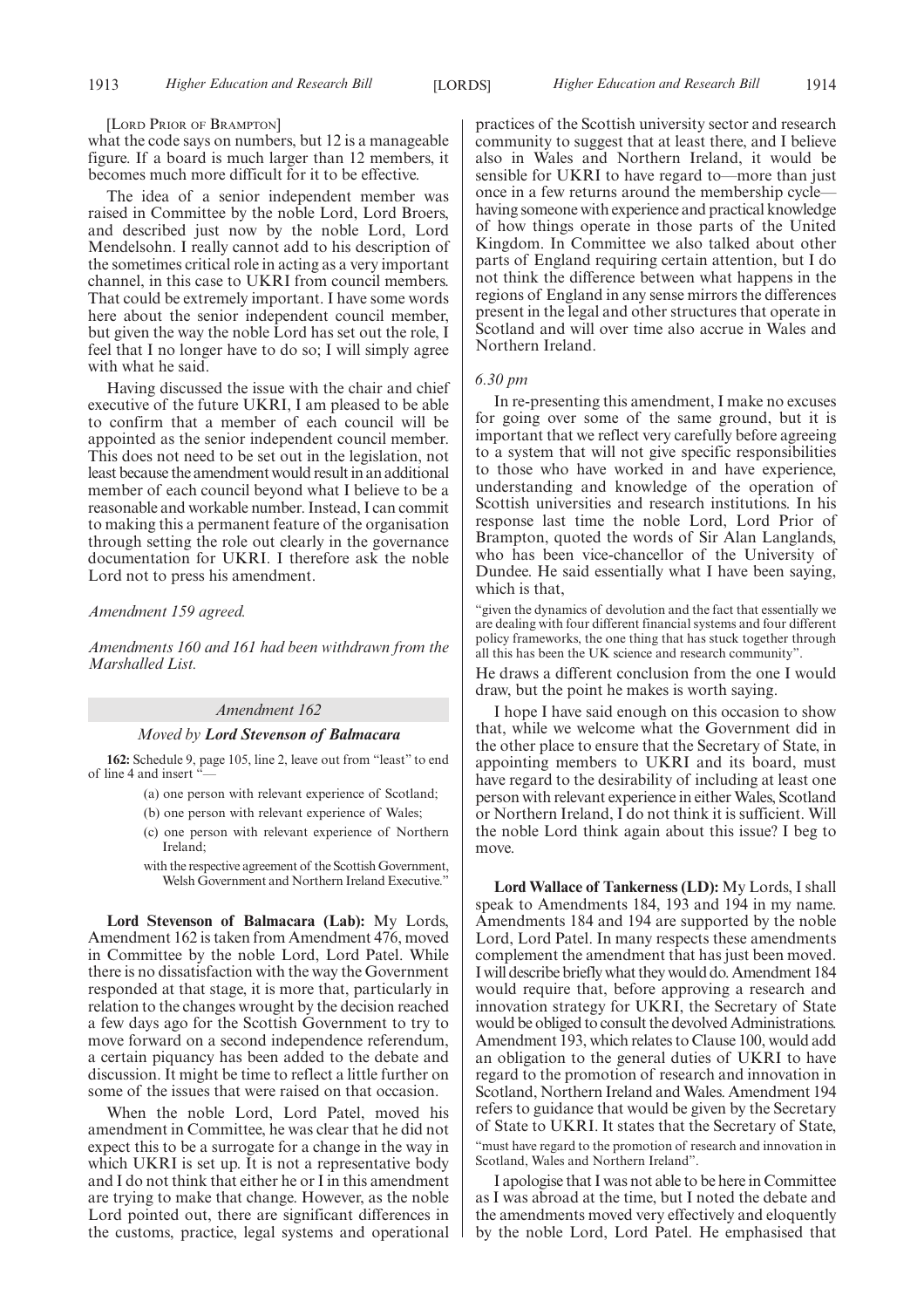this is not special pleading for Scotland or any of the devolved parts of our United Kingdom; rather, it seeks to address a situation where UKRI will have a remit right across the United Kingdom but, in respect of some parts of its business, will be focused on England only. We know that, with the best will in the world, if you are dealing day by day with one part it is sometimes easy not to have the full picture of—I do not mean ignore—what is going on in other parts of the United Kingdom.

We know from what has been said in previous debates that the contribution of Scotland's universities to United Kingdom research and innovation has been immense. Scottish universities certainly punch well above their weight in terms of the research funding that they have received from the research councils. That is a mark of the quality of the research that goes on in Scottish universities and, in turn, of what they put back into United Kingdom research and innovation. That is something I am sure we all wish to see continued.

There have of course been reassurances from the honourable Member for Orpington—the Minister, Mr Jo Johnson MP—and from Sir John Kingman that UKRI will work for the benefit of all parts of the United Kingdom. I do not for a moment doubt the sincerity of these aspirations and the personal commitment, but the principal of the University of Edinburgh—I declare an interest that it is one of my almae matres—Professor Tim O'Shea, said in a letter to Mr Jo Johnson on 17 February:

"I remain concerned that UKRI's attention to devolution issues relies on personal trust rather than being hard-wired into the statutory framework of UKRI".

These amendments would ensure that some of that hard-wiring was put in statute.

I read the Minister's response to the debate on 30 January. I also express my thanks to him and his officials for meeting me earlier this week to discuss these amendments. In response to the amendment on statutory consultation he said:

"I disagree that this should be achieved by requiring the Secretary of State to formally consult with the devolved Governments on reserved UK government policy, which would undermine the whole devolution settlement".—[*Official Report*, 30/1/17; col. 1004.]

With respect, there is a bit of hyperbole there; nor do I think it is wholly accurate, as I will deal with in a moment.

There is no doubt that important aspects of research and innovation are devolved. I recall when I had responsibility in the Scottish Executive as Minister for Enterprise and Lifelong Learning. The annual letter that I sent out to the Scottish Higher Education Funding Council referred to priorities, including priorities for research. Research and innovation are in a number of respects devolved matters. The Scottish Government put money into research and innovation in Scotland. This is not a situation where, as was perhaps suggested, having statutory consultation would trespass on a reserved matter. It is important that we have such consultation because important work in research will be going on with which the Scottish Government, or for that matter the Welsh and Northern Irish Administrations, are wholly cognisant.

The Minister's department, BEIS, will be dealing day in, day out with what is going on in England. It will have a much better picture of what is going on in England, but it is no criticism that it will not be as familiar with the landscape of research and innovation in Scottish institutions. It would not be a very effective use of public funds if, through lack of proper consultation, it led to duplication or it cut across things that were being done in Scotland that could have been done much more effectively and efficiently if there had been that consultation.

My preferred option would certainly be that the Minister would accept the hard-wiring of a statutory requirement, but he knows that devolution has shown flexibility as it has proceeded. There are memorandums of understanding between the United Kingdom Government and the Scottish Government, and indeed the other devolved Administrations. I hope he would be willing to consider that a memorandum of understanding would be possible if he does not feel that the statute book is the proper place for these requirements. Regarding the guidance that the Secretary of State would give to UKRI in Amendment 194, a commitment from the Minister that that guidance will not be in statute but nevertheless would include a direction to UKRI to have regard to the promotion of research and innovation in Scotland, Wales and Northern Ireland would be very welcome indeed.

I said that it was not wholly the case that these matters were reserved. The reservation in head C12 in Part II of Schedule 5 to the Scotland Act 1998 refers to:

"Research Councils within the meaning of the Science and Technology Act 1965. The subject-matter of section 5 of that Act (funding of scientific research) so far as relating to Research Councils".

That has been amended quite significantly. That amendment, passed by a Section 30 order under the Scotland Act in 2004, added the Arts and Humanities Research Council. When it was established it was not covered by the reservation in the Scotland Act 1998. I recall that when the then Higher Education Bill was going through this Parliament, I had to take the legislative consent Motion through the Scottish Parliament to allow the Arts and Humanities Research Council to apply in Scotland. There was subsequently an order—I think that it was the first ever order which reserved something which had previously been devolved back to the Westminster Parliament. My concern is that the minor repeals schedule to this Bill—it is a small-print detail—puts the work of UKRI into Schedule 5 to the Scotland Act. The Bill defines the functions of UK Research and Innovation as to,

"carry out research into science, technology, humanities and new ideas".

That is probably quite right, because, as we stand here today in March 2017, we do not have a clue what kind of issues will be here in, let us say, March 2027, where it would seem perfectly right and proper for there to be research council activities. However, I do not see "new ideas" in the 1965 Act. Therefore, what I think is being done by this legislation is to extend the reservation. I am not sure that the legislative consent Motion picked that up. I do not think for a moment that it is a deliberate subterfuge or land grab, but I think that it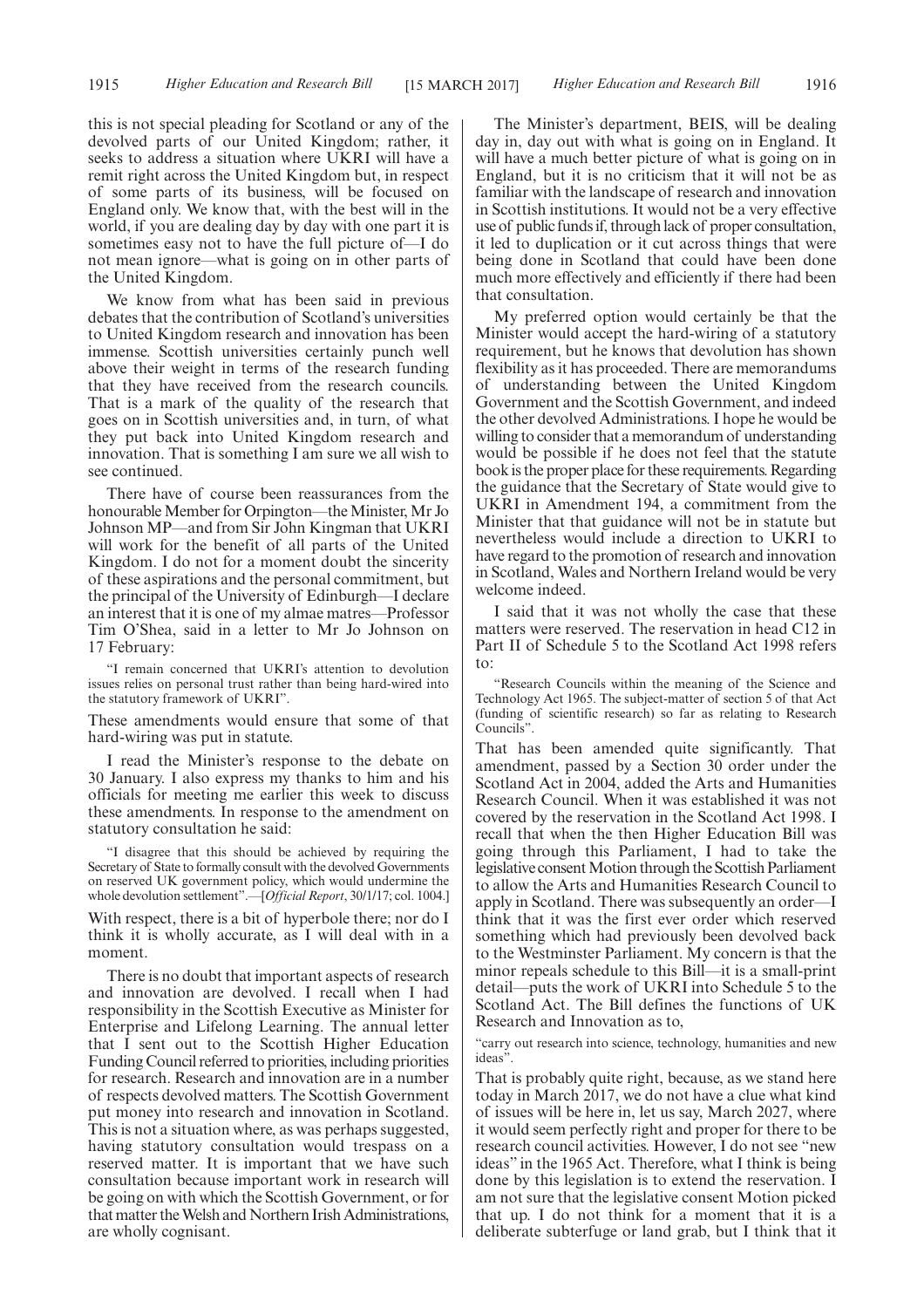#### [LORD WALLACE OF TANKERNESS]

has not been fully thought through. I invite the Minister to address that, because he knows that we are in sensitive times dealing with devolution and devolved and reserved issues.

My main point to the Minister is that he should recognise the different landscape—the different environment —for research and innovation. There is great merit in going forward as a United Kingdom, but the specific arrangements in Scotland, Wales and Northern Ireland have to be catered for.

**Baroness Garden of Frognal (LD):** My Lords, I support the amendments in this group. I add thanks from these Benches to those expressed to the noble Lord, Lord Prior, and the noble Viscount, Lord Younger, for the government amendments that they have brought forward and for supporting those from noble Lords, which have certainly made it a much better Bill.

Amendment 162 mirrors an amendment which we brought forward in Committee. For all the good reasons which the noble Lord, Lord Stevenson, has expressed, it seems niggardly to have one person trying to represent the three devolved Administrations. The arrangements would be stronger if there were somebody with experience of each of the three. There are distinct differences in higher education provision in the four parts of the United Kingdom. UKRI would benefit if it had relevant experience of all. We note that the amendment insists not that the person be Scottish, Welsh or Northern Irish but that they have experience of those three devolved Administrations. I hope that the Minister will look favourably on it.

**The Earl of Lindsay (Con):**My Lords, the amendments proposed by the noble Lord, Lord Stevenson of Balmacara, and the noble and learned Lord, Lord Wallace of Tankerness, address an important issue. I acknowledge that the significant proportion of research policy and funding reserved to Westminster offers advantages in its ability to support and encourage a cross-UK research ecosystem that can benefit all parts of the UK. I have had first-hand experience of what such cross-UK advantages can achieve from a Scottish perspective.

Until recently, I was chairman of a Scottish HEI with a strong research track record. The HEI that I refer to is SRUC, or Scotland's Rural College. In the 2014 research excellence framework results, SRUC, in collaboration with the University of Edinburgh, came top in the UK for research power for agriculture and veterinary and food science. This is just one example of the extent to which Scotland contributes significantly to the overall strength of the UK research sector.

However, the ability of a cross-UK research ecosystem to benefit all parts of the UK, and in turn to benefit from all parts of the UK, relies on the research infrastructure. More specifically, it relies on a research infrastructure designed and operated in such a way that it clearly involves, understands, reflects and serves the needs of all parts of the UK equally.

In this respect, I am aware of well-placed concerns about the currently proposed design arising from the view that the different parts of the UK need a better defined role and involvement in setting overarching UK research policy and direction, hence my interest in Amendments 162, 184, 193 and 194 and my hope that my noble friend will support their intent.

The amendments would result in more structured, more certain and less ambiguous protection of UKRI's duty and capacity to act in the interests of the whole UK. It could make sense for UKRI's research strategy to be subject to consultation with the devolved Administrations. It could make sense for UKRI and for the councils to include members with experience drawn from the devolved jurisdictions of the UK to ensure that decisions were informed by knowledge of the diverse contributions made by different parts of the UK. It would also make sense for Innovate UK's priorities to be informed by the specific economic policies of the devolved jurisdictions as well as by the UK Government's economic policies. I hope that my noble friend will acknowledge the importance of the issues that the amendments address.

#### *6.45 pm*

**Lord Prior of Brampton:** My Lords, I thank all noble Lords who have spoken in favour of the amendments. I think we all share the sentiments that lie behind them.

Perhaps I may first deal with the interesting, rather technical point raised by the noble and learned Lord, Lord Wallace, about the scope of the matters in the Science and Technology Act 1965 that are reserved under the Scotland Act 1998. He raised it with me earlier in the week and I agreed to write to him on it if I can, as it is of a fairly technical, legal nature, and to put the letter in the Library for others to see if they are interested.

I acknowledge that I and the Government appreciate the sentiment of the amendments and the underlying concerns from those working in the devolved nations. It is essential that we continue to work together to secure for the long term the UK's global reputation for excellence in research and innovation. This joint working happens on a number of levels, from regular informal discussions to formal partnership arrangements. Where appropriate, it can include the development of an MoU between the bodies, the devolved Administrations and their agencies and institutions.

There are many such arrangements at present, from ESRC's MoU with the Scottish Government on the What Works programme to the MoU between HEFCE and the devolved funding bodies, which ensures the operation of the UK Research Partnership Investment Fund across the whole UK. There is even an MoU between BBSRC and the Scottish Government for the horticulture and potato initiative. These arrangements will continue and I can commit to new MoUs being put in place where appropriate. I know from my own experience that MoUs can be window dressing, but they can be of great substance—it varies, entirely depending on the intent behind them of both parties. I sometimes think that we are beguiled by an MoU, when it is the informal relationships that lie behind them which are often much more important.

As we have debated at length and agreed on a number of occasions, it is vital that UKRI, a body which will operate UK-wide, is empowered to work for the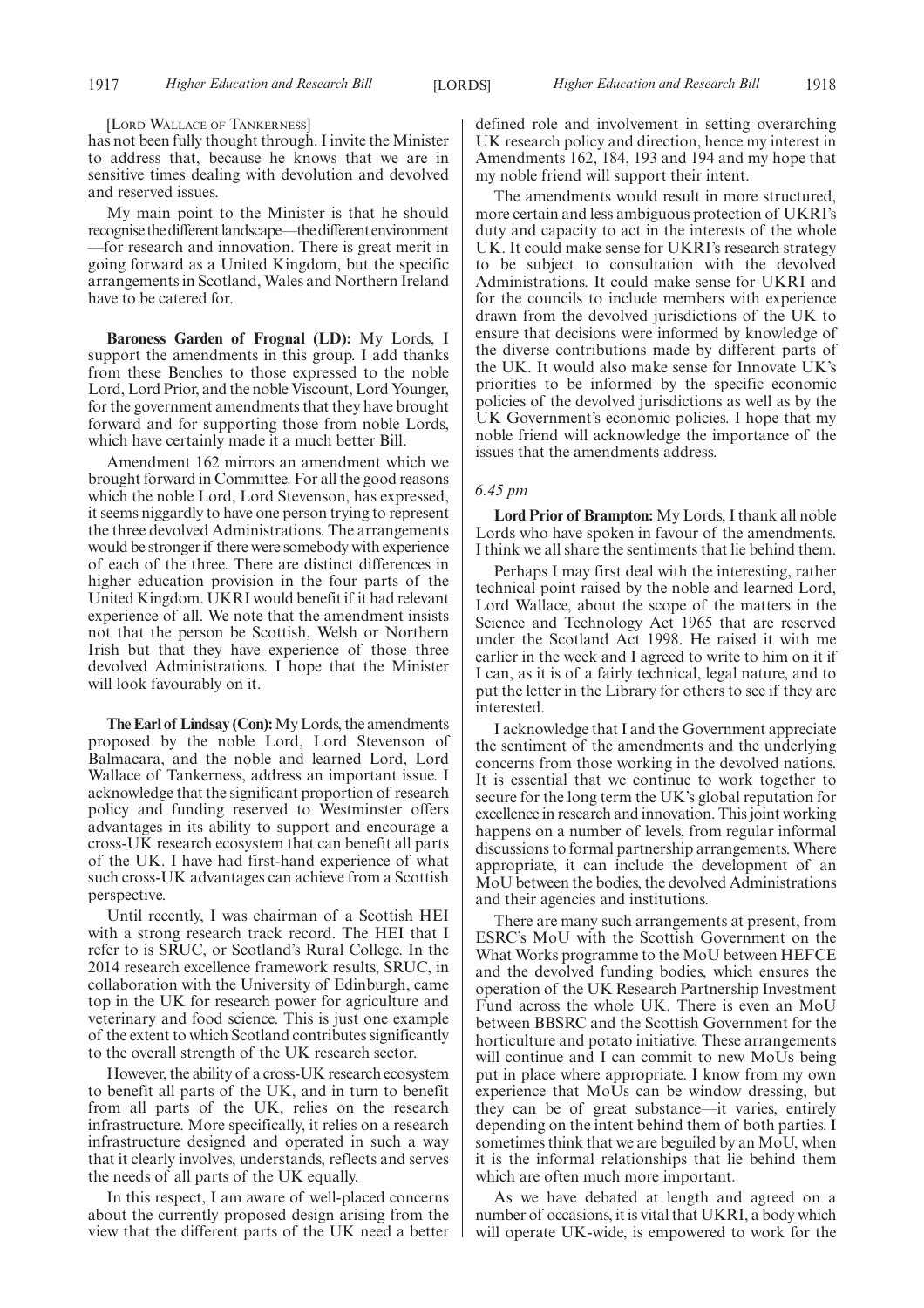whole of the UK. Noble Lords do not need to take my word for this. Duties for it are built into the Bill hardwired, if you like—in multiple clauses.

Let me make it clear that these reforms will not affect current funding access for institutions in Wales, Scotland or Northern Ireland. As part of UKRI, the research councils and Innovate UK will continue to operate across the UK, funding projects through open competition on the basis of excellence wherever it is found.

On the UKRI board, the Bill as amended in the other place recognises that the Secretary of State has a duty to consider appointing at least one person with relevant experience of the devolved nations. This change means that the Bill already goes further than the current legislation, which makes no such requirement. Of course, this should not be taken to mean just one person. The search for UKRI board members now under way actively seeks suitable applicants with experience from across all nations of the UK. We want and are actively working to recruit a board that will have this broad experience. However, requiring experience of all four countries at all times could have potentially unintended consequences. If a member of UKRI's board were to step down from their position, we would not want only to be able to recruit a like-for-like successor with the same background as their predecessor. Equally, we would not want to limit experience of each nation to just one individual on the board if the quality of applications is high. Such flexibility is essential to ensuring that the diversity and quality needed to deliver the best outcomes for research and innovation across the UK is present on the UKRI board at all times.

Amendments 193 and 194 ask that UKRI and the Secretary of State have regard to the promotion of research and innovation in Scotland, Wales and Northern Ireland. I agree wholeheartedly with the sentiment of these amendments. In fact, we already provided for UKRI to undertake this in its functions, described in Clause 89(1)(h), which says that UKRI may,

"promote awareness and understanding of its activities".

However, the proposed drafting of these amendments limits the scope of this additional duty to Scotland, Wales and Northern Ireland. I understand noble Lords' admirable desire to ensure that the interests of Scotland, Wales and Northern Ireland are suitably protected, but this should not be done at the expense of English institutions. Ministers' responsibilities are to the whole UK, and the Secretary of State, and UKRI, should be held to account by Parliament on that basis.

I also share noble Lords' desire that UKRI's strategy should work for the whole of the UK. The strategy will be the product of consultation and engagement with research and innovation institutions and bodies from across the UK. Let me also assure noble Lords that this consultation will of course incorporate the views of the devolved Governments. However, the development of a full research and innovation strategy for the UK may be an infrequent affair. I have spoken to Sir John Kingman, chairman-designate of UKRI, and he agrees that regular consultation with the devolved Administrations on UKRI's priorities would be a more appropriate way of ensuring their views are captured and taken account of regularly. This would be consistent with the MoU between the UK Government and the devolved Administrations, in which the principle of good communication with each other is key. The primary aim is not to constrain the discretion of any Administration but to allow them to make representations to each other in sufficient time for those to be fully considered. I commit today to putting this intention regularly to consult on strategy with devolved Administration colleagues into guidance from the department to UKRI.

I have been clear today that there are many areas where we expect UKRI to work with the devolved Administrations, and many areas where we have a common goal. I have committed to capturing this in guidance to UKRI. Therefore, I ask the noble Lord to withdraw his amendment.

**Lord Stevenson of Balmacara:** My Lords, I thank all those who spoke in this debate. We learned a great deal from the contribution of the noble and learned Lord, Lord Wallace, whose experience is of course unparalleled in seeing things from the perspective of the devolved Administrations. The noble Earl, Lord Lindsay, has real experience of trying to operate in an institution that is largely based in Scotland but that draws from the strength of UK science and UK contributions to its work. He therefore understands the mechanics of what we are about.

It seems that Goldilocks has been ignored in this process. I agree that "not just one" does not exclude 'more than one", but I think that Goldilocks would have wanted a little more in her porridge than just the promise that over a period of time there would be not one bowl but three bowls and that she could sup from all of them—I think my metaphor is about to run out, but noble Lords get my point. I hear what the Minister said, and he is an honest and good man. I am sure that he is trying to set up an arrangement under which we will achieve what is set out in Amendment 162. I will not press that to a vote on this occasion. We will take his assurances, but I hope he recognises that we are in difficult circumstances here.

Hardwiring may be too hard an approach to this. Underwiring, with support from below, may not be sufficient. I just hope that in some way, in the gap between memoranda of understanding and letters of guidance, we can get to a more settled arrangement over a period of time. I agree that it is difficult and I am not trying to constrain the Minister in any way. However, it is a bit defensive to say that one reason you do not wish to go down this route is so as not to disincentivise or in other ways constrain English institutions. That is exactly the sort of poison that will be used by those north of the border and in Wales and Northern Ireland to complain they are not getting fair treatment. The sensibility is probably right, but the wording must be looked at carefully. I hope that that message will get across.

We seem to be permanently in difficult times in terms of constitutional issues. This is not the time to let any chink through. If we all agree around the House, as I think we do, that this matter cannot be ignored and must be brought forward and foregrounded,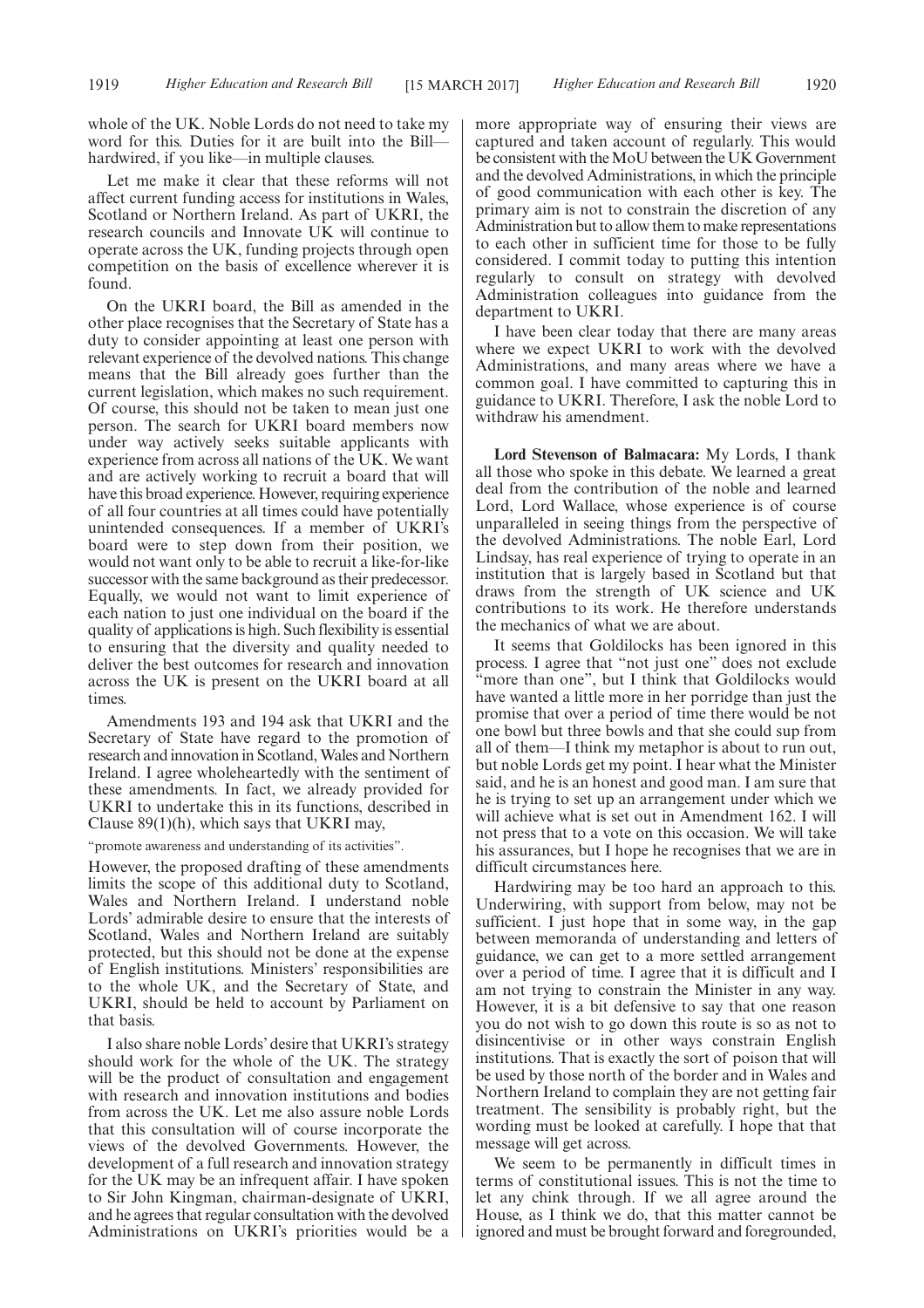[LORD STEVENSON OF BALMACARA]

then we can make progress together. Our commitment will not be doubted. I beg leave to withdraw the amendment.

#### *Amendment 162 withdrawn.*

*Amendment 163 had been withdrawn from the Marshalled List.*

*Amendment 164*

#### *Moved by Lord Prior of Brampton*

**164:** Schedule 9, page 105, line 9, after "matters" insert ", the charitable sector"

*Amendment 164 agreed.*

*Amendment 164A not moved.*

#### *Amendment 165*

#### *Moved by Lord Prior of Brampton*

**165:** Schedule 9, page 105, line 15, leave out "nine" and insert "twelve"

*Amendment 165 agreed.*

*Amendment 165A not moved.*

#### *Amendment 166*

#### *Moved by Baroness Brown of Cambridge*

**166:** Schedule 9, page 105, line 16, at end insert—

"( ) In the case of Innovate UK, the Council must have a non-executive Chair, and the non-executive Chair and the majority of the Council members must be from science-related business backgrounds."

**Baroness Brown of Cambridge:** My Lords, I rise to move Amendment 166 and support the other amendments in this group, which focus primarily on ensuring that Innovate UK—a very important business-facing council which is joining a group of academic research councils in UKRI—retains its unique character, strong business focus and ability to act in different and innovative ways. Innovate UK is, for good reason, a very different organisation to the other research councils.

My Amendment 166 goes beyond the earlier proposal for senior independent members. I was delighted to hear the Minister's response on that, and I very much welcome the approach he will take on senior independent members. My amendment proposes that Innovate UK retains a non-executive chair and that a person appointed to the role be a senior figure from business.

Most of Innovate UK's funding goes to companies, not to universities or research institutes. This funding is used to support innovative and strongly product and process-focused research and demonstration. Innovate UK's support has direct economic benefit and will be all the more critical as we exit the EU, with a change in relationship to the industry-focused programmes of Horizon 2020. Innovate needs to retain its strong business voice, both inside UKRI and, critically, also outside it. That voice will be very much amplified if Innovate is chaired by a leading industrial figure and has a majority of business members on the board. This is the purpose of Amendment 166.

Government Amendments 173 and 183 are enormously welcome, recognising the need for UKRI and Innovate to be able to provide a wide range of forms of support to new products and companies, which could include investing in and forming companies as well as giving grants and loans, reinforcing Innovate's role in supporting UK business—as indicated in Amendment 183. I beg to move.

**Lord Oxburgh (CB):** My Lords, I will speak to Amendment 173A. On the face of it, it appears that the provision, under "Supplementary powers", in paragraph 16(3)(b) of Schedule 9 prevents the research councils from doing a number of things that are important to their fundamental function. Clearly, they should be able to continue to do them. I hope the Minister will be able either to explain to us that this amendment is unnecessary because of provisions elsewhere in the Bill that I have not spotted or to accept that this is something that needs to be changed.

**Lord Broers:** My Lords, I have put my name to Amendment 173A. Although the wording of the amendment does not say it, this applies especially to Innovate UK. In its functions, Innovate UK very often has to collaborate and work with industry, so it would seem unnecessary to forbid it from setting up joint ventures.

#### *7 pm*

**Baroness Young of Old Scone (Lab):** My Lords, I support Amendment 166 in the names of the noble Baroness, Lady Brown of Cambridge, and the noble Lord, Lord Stevenson of Balmacara. I apologise that I was not present for this item when it was dealt with in Committee because I was abroad, but I have read carefully the discussion that happened at that point.

I, too, am a member of the Science and Technology Committee, which looked at this issue recently. I share the concern that was raised by a number of witnesses that Innovate UK would be hijacked by the research councils and become the commercialisation and innovation arm of the research councils, and that that would usurp the hugely valuable role that Innovate UK currently has in being business facing and supporting innovation, especially by small businesses and especially at very early stages, when an entrepreneur has a bright idea but no backers and no proof of concept. I share the concerns of the noble Baroness, Lady Brown of Cambridge, that the membership and chairmanship of the committee for Innovate UK need to be very much business focused and to include a predominance of business-focused people.

I recognise that the Government have gone some way in Amendment 183 and I welcome that. Indeed, I welcome the meetings that I have had with Ministers here and Sir John Kingman and with the Minister of State for Universities and Science in the other place—who is not here today, although he regularly is—but it is probably my conversations with Jo Johnson that have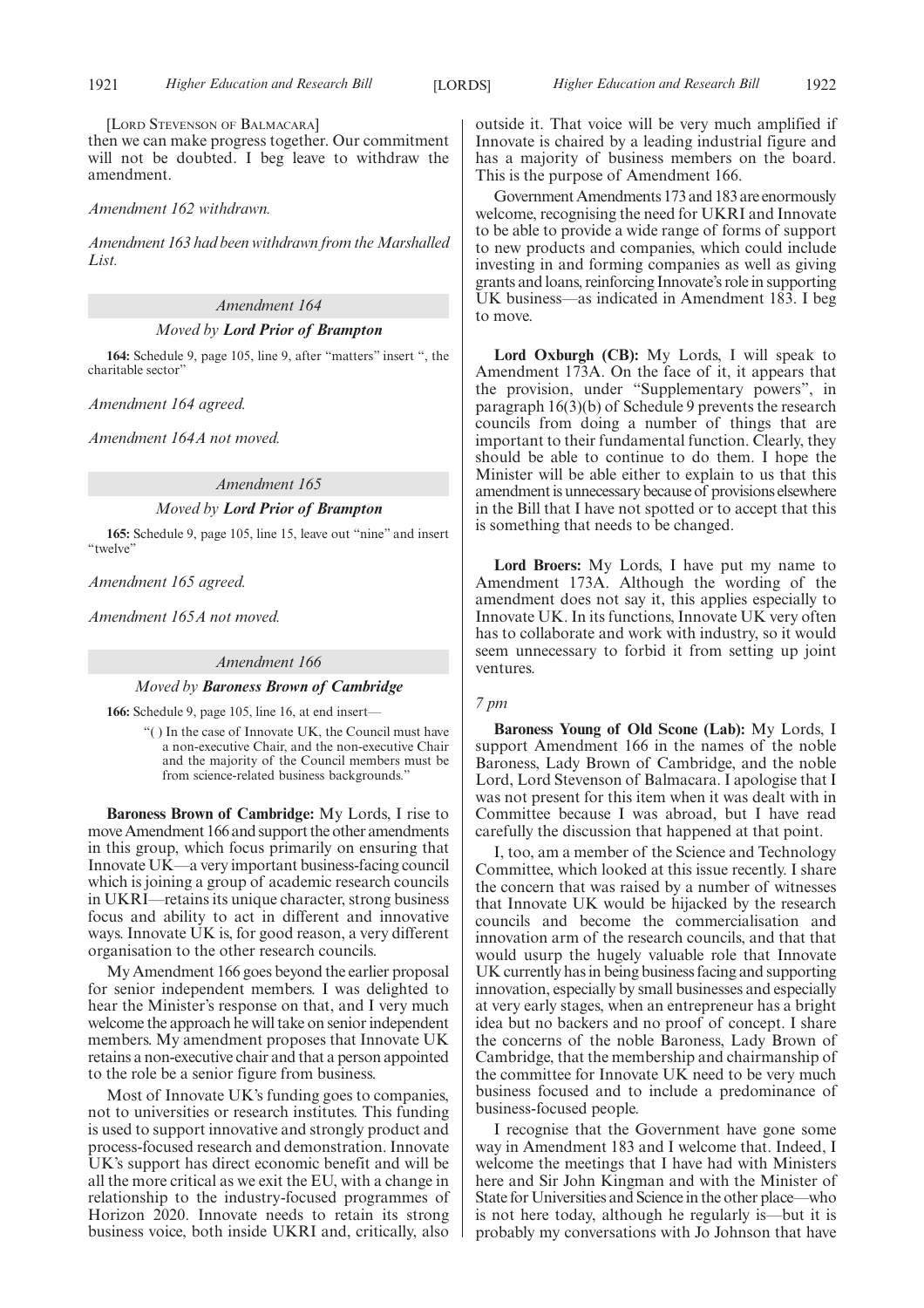made me the most alarmed, I am afraid, because although he gives assurances throughout about the business-facing role of Innovate UK, every time I have heard him describe it unprompted, he immediately describes it as being the innovation arm of the research councils.

I hope the Minister will recognise that the role of Innovate UK needs further strengthening and that to give it a business-based chairman and a predominance of business-based members on the committee would do that.

**The Earl of Selborne (Con):** My Lords, I welcome government Amendment 183, which addresses the issue that the noble Baroness, Lady Young, has just referred to. As chairman of the Science and Technology Committee, I can confirm that we were indeed concerned at the original proposals, some months back now, that Innovate UK should be put together with Research England into a research council, because it was clearly absolutely essential that the business community should have confidence that it had Innovate UK very much at its disposal as its organisation, and it was not somehow going to be subsumed by the research councils to be the commercial arm of Research Councils UK.

I accept that the concerns expressed by the noble Baronesses, Lady Brown and Lady Young, have validity, but I recognise that the government amendments, particularly paragraphs (a) and (b) in Amendment 183, requiring arrangements to have regard to,

"persons engaged in business activities",

and,

"the need to promote innovation by persons carrying on business", go a very long way from where we were some months ago. I, for one, am content to accept these as meeting most of my original concerns.

**Lord Bhattacharyya (Lab):**My Lords, I draw attention to my interests as declared in the register, and specifically to my chairmanship of WMG at the University of Warwick. I should also mention that I served as a member of Sir Paul Nurse's review of the UK research and innovation landscape that put all this together.

As peace appears to be breaking out today, I hope that those who laboured for so long in the salt mines of Committee will allow me a few brief words on Amendments 166, 173 and 183. All three will help Innovate UK promote partnerships between business and academia. I can tell your Lordships that that can be a tough job. When I started WMG, we encountered a lot of opposition. Academics are protective of their independence from commerce. However, engineers like making an impact—the bigger, the better—so their curiosity won out in the end.

We know that academic traditions can obstruct business collaboration. For example, grant application writing is a highly prized skill in universities, for a very good reason: critical assessment of research proposals is vital to academic debate. Businesses see this rather differently, especially if they are expected to disclose commercially sensitive knowledge. The Technology Strategy Board was created to address this cultural gap. We debated it here for about four years before it was formed because there were arguments on whether government should intervene and pick winners and many other arguments at that time. But we won and the Technology Strategy Board was created. Of course, this body is now Innovate UK.

Change is constant, so Innovate UK needs leaders who understand the way business and science are changing, as well as the flexibility to create the right partnerships. Amendment 166 would ensure this. Today, every business is multidisciplinary. If you make cars, you need programmers, cryptographers and medical researchers, as well as metallurgists and engineers. Bringing Innovate UK and the research councils under the same roof makes both scientific and commercial sense. Amendments 173 and 183 will ensure both business and scientific knowledge in Innovate UK's leadership, allowing it to build flexible partnerships with business.

Innovate UK's role is to act as a catalyst for business collaboration and partnership with academia. However, although flexibility is needed, Innovate UK should not be a bank. It has neither the resources nor the skill set. Instead, it should use its commercial expertise to create incentives to encourage businesses to invest in innovation. Its role is that of a matchmaker, not a moneylender. Its role has to be to improve productivity in this country via scientific research. The amendments in this group will help Innovate UK deliver on that vital task. More generally, the amendments proposed elsewhere today will do the same for UKRI as a whole.

**Lord Bilimoria (CB):** My Lords, in relation to Amendment 166, I want to emphasise again the importance of having individuals from a business background because, all too often with these initiatives, the Government have the best of intentions but there are people involved who do not have experience in business and have not run businesses, and it is when you run businesses that you realise that innovation and creativity are at the heart of it. I would go further and say that they must come from science-related business backgrounds. Any good business has to be innovative. In my industry—food and drink—you have to be innovative. But the key issue here is having people with business backgrounds at the top table.

**Lord Stevenson of Balmacara:** My Lords, I confirm that we are signed up to Amendment 166 and support the comments made by the noble Baroness, Lady Brown. It is important to get the balance right. There is probably another Goldilocks pun there but I am sure the Minister will pick it up and we will get a response to that.

We have also signed up to government Amendments 173 and 183, which are at the heart of the debate we had earlier. Again, this plays to the argument made by the Minister that there are ways of improving the Bill. We have been able to explore them in Committee and now on Report, and it is good to see that there are movements here that have support right round the House, which we are pleased to be part of.

We also feel that more constraints may emerge from the business consideration than have perhaps been allowed to emerge so far. As my noble friend Lord Bhattacharyya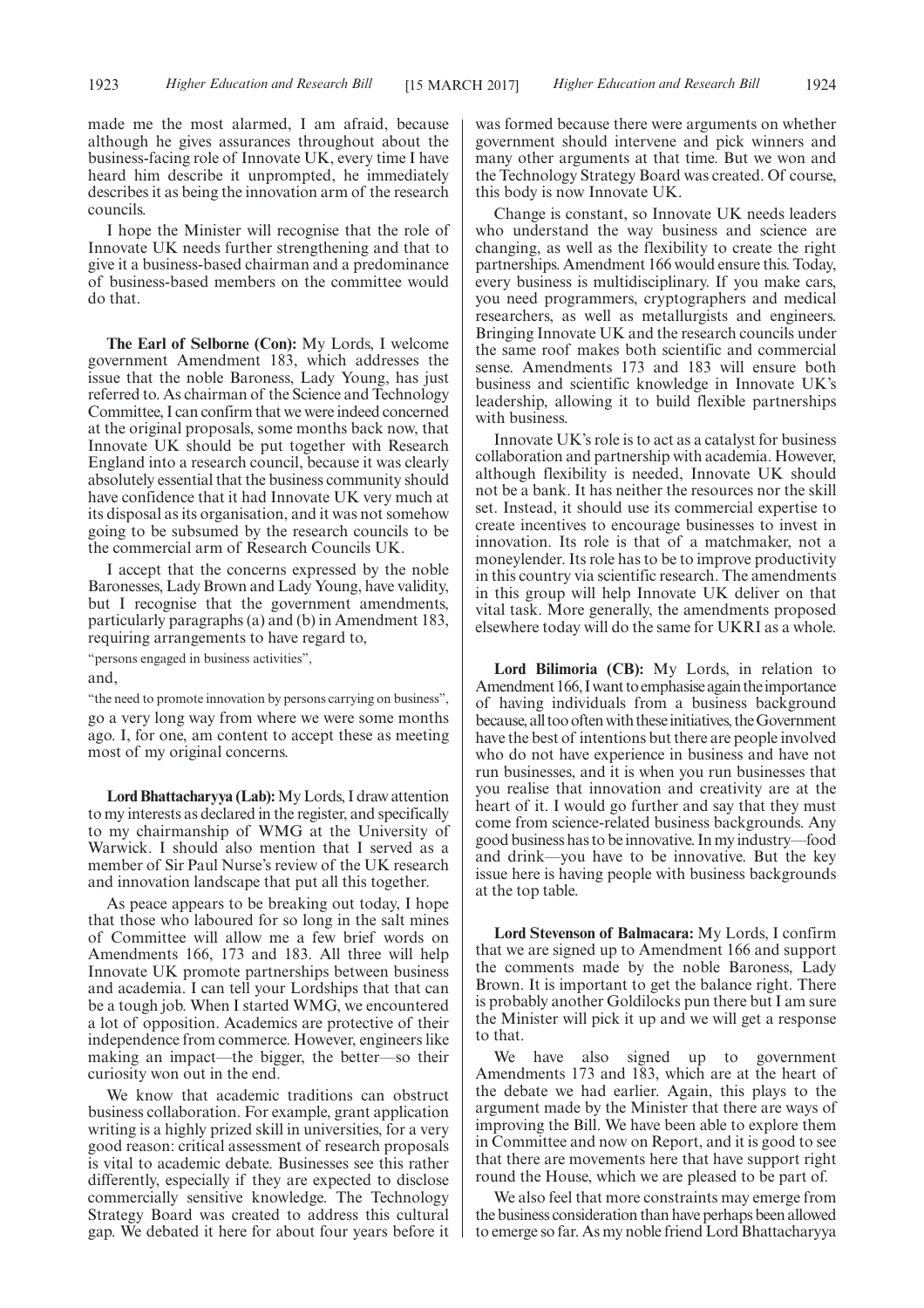#### [LORD STEVENSON OF BALMACARA]

pointed out, given the genesis of all this through the Technology Strategy Board, and now through Innovate UK, it is important that institutions learn from their history and gain from their experience over time. The formation of UKRI and the involvement of Innovate UK in that was not recommended by Sir Paul Nurse, who just felt that the issue should be looked at. But the Government decided to move forward and it is therefore their responsibility to make sure that we get the most out of it.

My noble friend Lord Bhattacharyya was also at pains to point out that we are talking about the creation not of a bank here but of a ginger group. It is an opportunity to create incentives and a ginger group that moves forward with the support of industry will be much better than one which tries to do it on its own. I look forward to hearing what the Minister has to say about that.

**Lord Prior of Brampton:** My Lords, I find myself in complete agreement with the noble Baronesses, Lady Brown and Lady Young, my noble friend Lord Selborne, and the noble Lords, Lord Bhattacharyya, Lord Bilimoria and Lord Stevenson. All our sentiments are the same. To pick up on a phrase from the noble Lord, Lord Bhattacharyya, about the purpose of Innovate UK, if we were to sum it up in three words, which he did, they would be "productivity from research".

When we discussed the first amendment today, the noble Lord, Lord Krebs, talked about the serendipitous fruits that can sometimes spring from blue-sky basic research. The point of Innovate UK is to ensure that more of those fruits take root in the UK, rather than ending up in Silicon Valley or Israel, or in other countries which are frankly more innovative than we are. The whole purpose of UKRI in bringing together Innovate UK with the research councils is to create more fertile soil for some of the great ideas, technologies and research that come out of our universities.

In creating UKRI we are making something new, greater than the sum of its constituent parts. We are not merely bolting together nine separate bodies. To make this work the governance structures need to change, so we are introducing an overarching board in UKRI and a high-profile chair and chief executive. It is appropriate that the governance of the councils changes too to reflect this. We have been listening to debate on this for some time now, particularly the contributions on the role of the council chairs from the noble Baroness, Lady Brown, the noble Lord, Lord Mair—I know that he cannot be here today for other reasons—the noble Lord, Lord Broers, and my noble friend Lord Selborne. However, introducing a non-executive chair for the councils into these new lines of accountability would risk confusing accountabilities within UKRI and undermine its key strategic role. This would apply just as much to Innovate UK as to the other councils.

Although I can of course see the attraction of having a well-known leading industrialist as a nonexecutive chair of Innovate UK, it would not sit well within the governance structure of UKRI. I think it would fatally undermine the whole concept of UKRI. However, we acknowledge that chairs can play valuable

roles outside direct lines of accountability, for example in giving support to the chief executive and acting as a route for high-level communication. We have already discussed the sensible suggestion by the noble Lord, Lord Broers, that we give one member of each council the role of a senior independent member. We have given assurances that that will be done and we hope that it is adequate to address his concerns. The noble Lord, Lord Mendelsohn, gave a good description of the important role that a senior independent member can play in these circumstances, without undermining the integrity of the governance structure of UKRI.

Amendment 166 also seeks to determine the background of a majority of Innovate UK's council members. As was discussed in respect of UKRI board members in an earlier group, prescribing the background of members of councils in legislation would encroach on the freedom of UKRI and its councils to manage their own affairs and could be unhelpful in achieving the best possible mix of individuals at any one time. However, we agree with the sentiments expressed. In the case of Innovate UK, government would have a strong expectation, set through guidance, that a substantial proportion of members should have a science-related business background. Indeed, Innovate UK's current board membership speaks for itself, with most of the council members having science and technology-related business backgrounds. In addition, the board contains much complementary experience of universities, finance, economics, consulting and government.

#### *7.15 pm*

On Amendment 173, many of your Lordships have asked to see stronger language in the Bill to protect Innovate UK's business-facing role. In Committee, the Government undertook to reflect on how this could be done and have tabled an amendment that achieves this in two ways. First, our amendments introduce stronger language to describe Innovate UK's role in supporting the business community. Having,

"regard to … the need to support … persons engaged in business" is substantially more direct than the previous text. Secondly, Amendment 183 introduces a new requirement to have regard to,

"the need to promote innovation by persons carrying on business" in the UK. Finally, it maintains the overarching mission to increase economic growth and the existing duty to have regard to,

"the desirability of improving quality of life".

It has been said that productivity is not everything but it is nearly everything. If there is one word that should be in Innovate UK's DNA, it is "productivity". With these amendments, the Bill could not now be clearer on Innovate UK's mission to support business innovation. It is therefore distinct from the other councils of UKRI.

The noble Baroness, Lady Brown, and the noble Lords, Lord Broers and Lord Mair, also raised concerns in Committee that Innovate UK's freedoms to engage in certain activities appeared overly restrictive in the Bill. Let me be clear: there will be no diminution of Innovate UK's current freedoms in the move to UKRI. The Bill's text is based on conditions that apply to all government departments and public bodies, and is determined by the Treasury.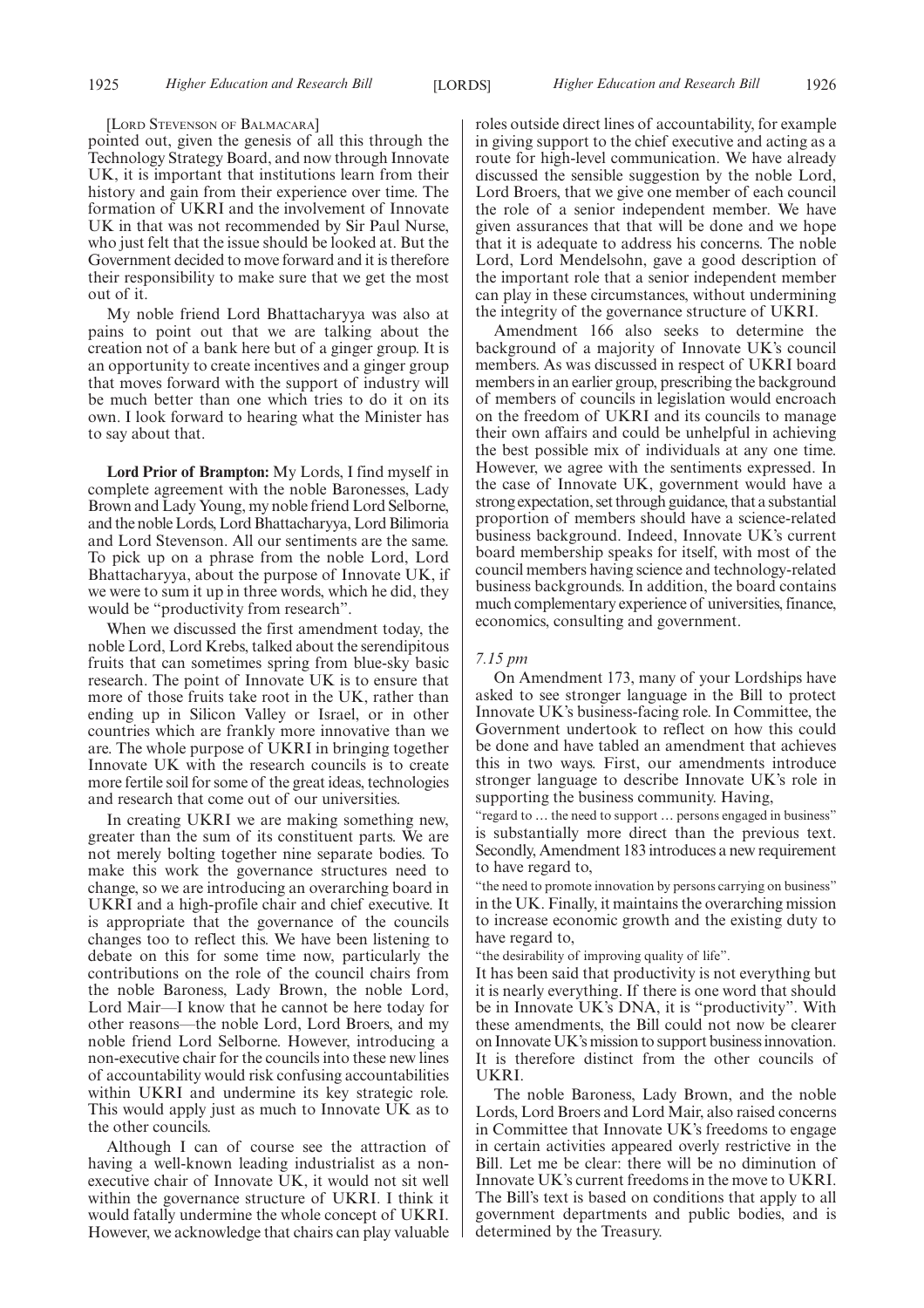Government Amendment 183 is intended to make it clear that UKRI can, for example, enter into joint ventures or form or invest in a company subject to appropriate safeguards and, moreover, that the broad parameters of these activities will be set out clearly in advance and can be iterated as Innovate UK's portfolio of support develops. I hope that these amendments reassure noble Lords over the Government's positive intent for business innovation. These reforms come in the context of the historically large Autumn Statement settlement for innovation funding as part of the industrial strategy.

Finally, regarding Amendment 173A, tabled by the noble Lords, Lord Oxburgh and Lord Broers, let me reassure them—I hope that this meets the point raised by the noble Lord, Lord Oxburgh—that it is not the intention of the Bill to disrupt existing commitments and obligations within the current councils. Government will not require UKRI or its councils to seek the Secretary of State's permission to continue with existing joint ventures as part of the legal process to set up UKRI and, in forming new ventures, government will not subject councils to any oversight from the Secretary of State that the councils do not already undergo. Indeed, our ambition is that they will be subject to less process and be able to concentrate more on their functions.

Furthermore, noble Lords may not be aware that a great deal of work is currently under way in the councils and their parent departments to ensure a smooth transfer of personnel, assets and activities from the current organisations to the OfS and UKRI subject, of course, to the will of Parliament. Joint ventures, alongside many other forms of corporate arrangements, are very much in scope of this work. The Bill provides tools in Schedule 10 to transfer these assets efficiently from the councils to UKRI through property transfer schemes. If more specific intervention is required, for example as may be the case where a joint venture is not arranged under UK law, the novation of contracts and joint ventures will be individually addressed.

I hope this reassures the House of two things: first, that we do not intend to inflict any undue process on UKRI and its councils; and, secondly, that they will continue to have delegated autonomy over matters pertaining to their subject areas. In summary for this group addressing Innovate UK and UKRI's financial freedoms, I kindly request the noble Baroness, Lady Brown, to withdraw her amendment.

**Baroness Brown of Cambridge:** I thank noble Lords who have contributed to this short debate and the Minister for his detailed response. I recognise from what he said that we have a strongly shared objective of retaining the different role and character of Innovate UK. In the light of the government amendments, which go a long way towards doing that, and of his earlier and very positive assurances on an important role for senior independent members of the councils, I beg leave to withdraw the amendment.

*Amendment 166 withdrawn.*

*Amendment 166A not moved.*

# *Amendments 167 to 173*

#### *Moved by Lord Prior of Brampton*

**167:** Schedule 9, page 105, line 20, at end insert "after consulting the chair of UKRI"

**168:** Schedule 9, page 107, line 11, at end insert— "Executive Committee

- 8A\_(1) UKRI must establish a committee called "the Executive Committee".
- (2) The Executive Committee is to consist of— (a) the CEO, who is to be its chair,
	- (b) the CFO,
	- (c) the executive chair of each of the Councils, and
	- (d) such other members as the CEO may appoint.
- (3) Those appointed under sub-paragraph  $(2)(d)$ 
	- (a) must be employees of UKRI, and
	- (b) if they cease to be such employees, may not continue as members appointed under that provision.
- (4) The Executive Committee may establish sub-committees, and a sub- committee so established is referred to in this Schedule as an "Executive sub-committee".
- (5) An Executive sub-committee may include persons who are not members of UKRI, Council members or employees of UKRI.
- (6) UKRI must pay such allowances as the Secretary of State may determine to any person who—
	- (a) is a member of an Executive sub-committee, but
	- (b) is not a member of UKRI, a Council member or an employee of UKRI."

**169:** Schedule 9, page 107, line 13, after "Councils" insert "and the Executive Committee"

**170:** Schedule 9, page 107, line 33, leave out sub-paragraphs (1) and (2) and insert-

"(1) UKRI, a Council and the Executive Committee may each determine their own procedure and the procedure of any relevant committee.

(1A) "Relevant committee" means—

- (a) in the case of UKRI, a general committee,
- (b) in the case of a Council, a Council sub-committee established by it, and
- (c) in the case of the Executive Committee, an Executive sub- committee.

(2) But sub-paragraph (1) is subject to the rest of this paragraph." **171:** Schedule 9, page 108, line 16, after "committee," insert "or of the Executive Committee or any Executive sub-committee,"

- **172:** Schedule 9, page 109, line 8, at end insert—
	- ) The report must include a statement regarding how UKRI has cooperated with the OfS during that year."

**173:** Schedule 9, page 109, line 31, leave out from beginning to third "the" and insert "But UKRI may do any of the following only in accordance with terms and conditions specified from time to time by"

*Amendments 167 to 173 agreed.*

*Amendment 173A not moved.*

*Amendments 174 and 175*

*Moved by Lord Prior of Brampton*

**174:** Schedule 9, page 110, line 14, leave out "paragraph" and insert "paragraphs 8A and"

**175:** Schedule 9, page 110, line 23, leave out "paragraph" and insert "paragraphs 8A and"

*Amendments 174 and 175 agreed.*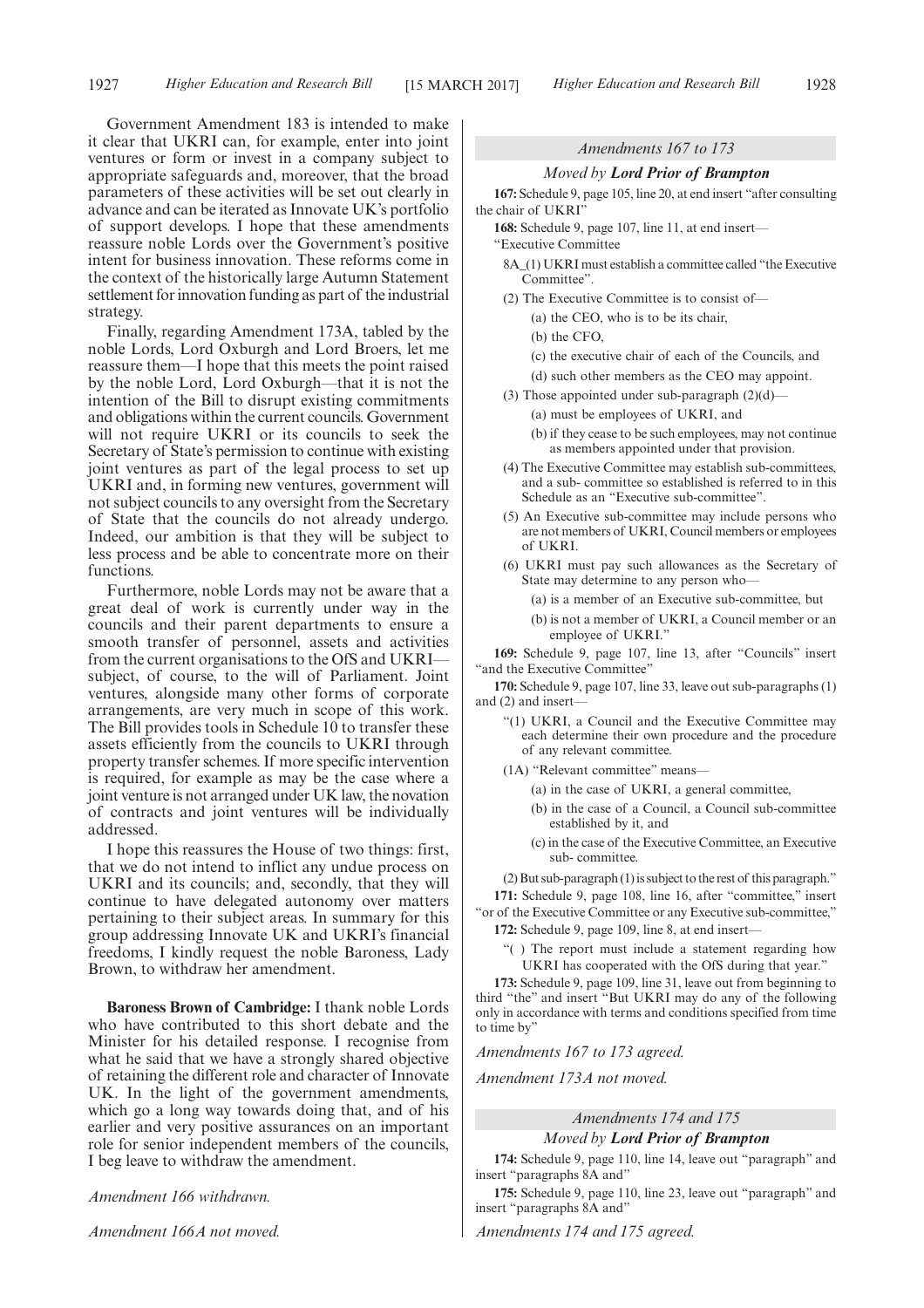#### *Clause 88: The Councils of UKRI*

#### *Amendment 176*

#### *Moved by Lord Prior of Brampton*

**176:** Clause 88, page 58, line 12, at end insert—

- "(4) Before making regulations under subsection (2), the Secretary of State must consult such persons as the Secretary of State considers appropriate.
- (5) UKRI must, if requested to do so by the Secretary of State, carry out such a consultation, on behalf of the Secretary of State, of such persons.
- (6) In such a case, UKRI must carry out the consultation in accordance with such directions as the Secretary of State may give."

**Lord Prior of Brampton:** My Lords, I start by expressing my gratitude to the noble Lord, Lord Krebs, and the noble Baroness, Lady Brown, who have worked so constructively with me and my colleagues over the past few weeks and months. I am also indebted to my noble friend Lord Willetts, whose written definition of the Haldane principle is, and will continue to be, a beacon for Ministers, setting out in detail this important principle and its practical applications.

The Government have been consistently clear in stating that the spirit of the Haldane principle, through various provisions, is already, to use the word of the noble Lord, Lord Mendelsohn, "hardwired" into the Bill. I am grateful to all noble Lords who spoke on this point at Second Reading and in Committee, many of whom asked for a firmer form of words that directly refer to the principle itself. I offered to reflect on this, and I am delighted to table Amendment 191. I hope noble Lords will be equally delighted to accept it. We have drawn from the first line of my noble friend Lord Willetts's Written Statement to define the Haldane principle as the principle that decisions on individual research proposals are best taken following an evaluation of the quality and likely impact of the proposals, such as a peer review process. This amendment is hugely symbolic and an important protection for UK research by putting a reference to the Haldane principle in legislation for the first time.

Amendments 176 and 182 place a duty on the Secretary of State to consult formally before laying regulations to alter the names, number or fields of activity of the research councils. I am grateful to the noble Lord, Lord Stevenson, who asked for clarity on the point of prior consultation in Committee. I hope that these amendments overdeliver on my promise to address the noble Lord's question. While this Government previously committed to consult before altering a council, these amendments will bind future Governments to this commitment.

Likewise, this Government have been consistent in their pledge to allocate separate budgets to each council of UKRI. I listened carefully in Committee to the calls from the noble Lords, Lord Patel and Lord Broers, and the noble Baroness, Lady Brown, for greater protections. I have reflected on their speeches, and in response the Government have tabled Amendment 188, which requires the Secretary of State, when making grants to UKRI, to publish the whole amount and the separate allocations that will go to each council. This will ensure complete transparency, from this Government and future Governments, on all funding allocations to UKRI and to the research councils, Innovate UK and Research England.

In Committee, my noble and learned friend Lord Mackay spoke passionately about the definition of "relevant specialist employees" in Clause 91. This provision is intended to ensure that the research councils may continue to recruit directly certain specialist staff who are employed in relation to a council's field of activity. My noble and learned friend raised concerns that the current definition could lead to ambiguity for relevant staff who may not be considered by some to be researchers or scientists. I have reflected very carefully on the powerful case that he put forward, and I am very happy indeed to table Amendment 178 to address his points. This amendment draws on the language my noble and learned friend employed in his amendment in Committee and expands the definition to include any person with knowledge, experience or specialist skills that are relevant to the council's field of activity who is employed by UKRI to work in that field of activity. I sincerely hope that this amendment alleviates the concerns of my noble and learned friend.

I look forward to hearing noble Lords speak on the other matters included in this group, and I will respond after they have had a chance to speak to these amendments.

**Lord Judd (Lab):** My Lords, I rise simply to make two brief points. In doing so, I hope I will be forgiven for taking the opportunity to pay the warmest tribute to, and to express my admiration for, my noble friends Lord Stevenson and Lord Watson for the sterling work they have put in on the Bill on behalf of this side.

There is a great deal of feeling in the research community about the points covered by these amendments. I am sure there is a recognition that a tremendous amount of work has gone into trying to find an acceptable formula of words. It should be put on record that many of those who are involved in the most outstanding research in our universities remain mystified about why the phrase,

"(such as a peer review process)"

should be in brackets. They believe it should, if anything, be in capital letters because they see peer review as essential to the process.

There is some feeling that the word "excellent" should not have disappeared. Quality is, of course, important, but what ultimately matters in the research record of our universities and in its contribution to Britain's noble standing in the world community for the quality of our research is its emphasis on excellence. As this goes forward it will be essential to keep those two important concerns of the research community in mind. In saying that, I should emphasise that I am involved with three universities and that I was a governor of the LSE for many years and am now an emeritus governor.

**Lord Krebs (CB):** My Lords, I thank the Minister for his introduction of these amendments. I shall refer very briefly to Amendments 189, 190 and 191 which are related to the Haldane principle. I am delighted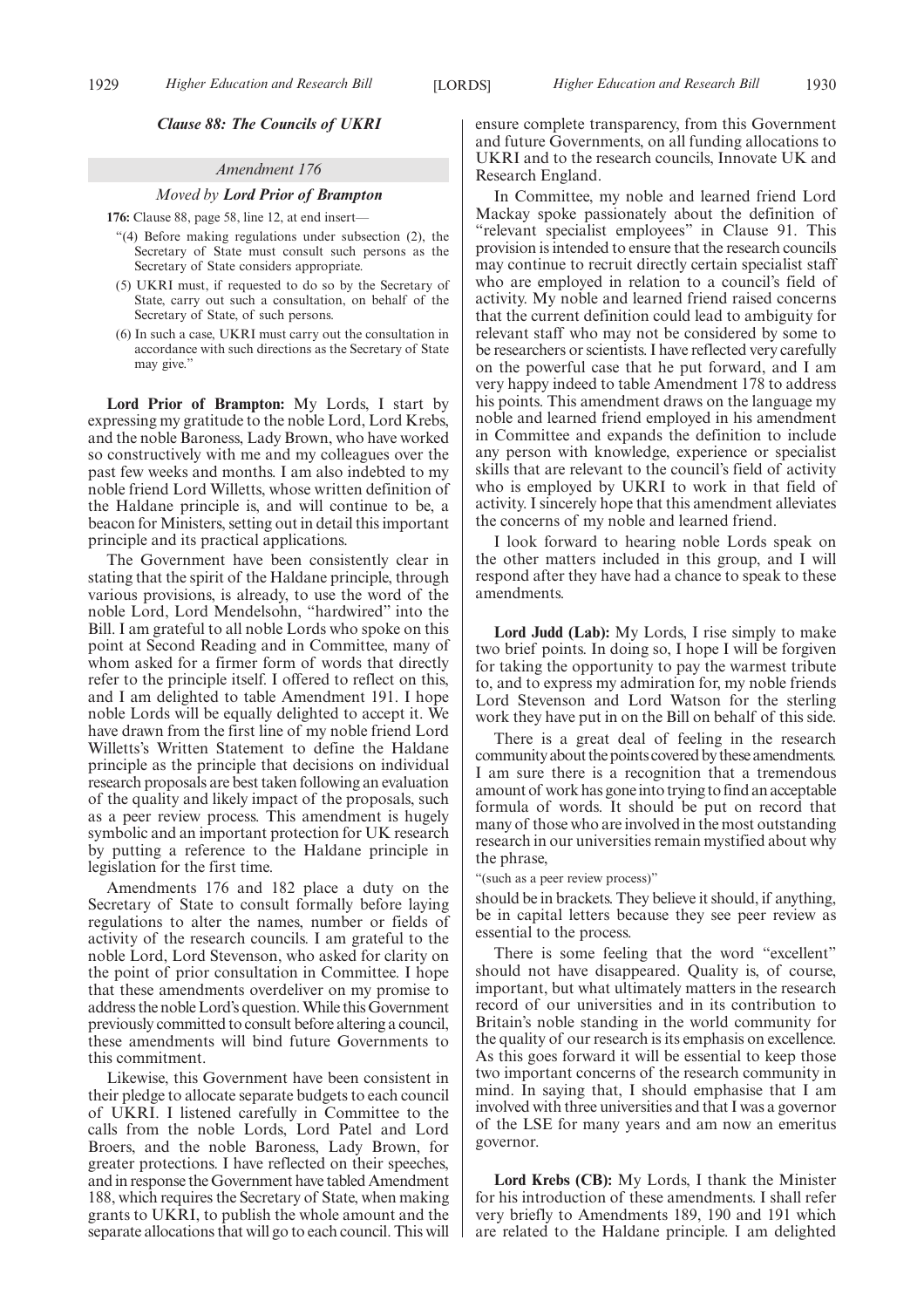that it is in the Bill. During the passage of the Bill we heard many different views on what the Haldane principle is, whether there is more than one Haldane principle and, indeed, whether it should be called the Willetts principle because one of the key references is the paper by the noble Lord, Lord Willetts.

Cutting to the core of what is involved here, it is about peer review and deciding which individual projects are funded within broad areas. Of course, it is reasonable for Ministers to have broad priorities, just as when the noble Lord, Lord Willetts, was Minister for Universities and Science, he described the eight great technologies that he thought were priorities for this country. However, within those, it should be the peer review system, the practitioners and others who are close to the action, who decide which projects are funded. Although the wording says "quality", if I were on a peer review committee I would interpret "quality" as including excellence, echoing the point made by the noble Lord, Lord Judd. Therefore I warmly support this amendment.

#### *7.30 pm*

Amendment 176 is about changing the name of research councils or reconfiguring their remit, and in the past we have seen many changes in the research councils. The 1993 White Paper and the legislation that followed it introduced a complete reconfiguration of the councils and we have seen a number of changes since then. We all accept that both the remit of individual councils and indeed the names and the configuration may change. What is important is that changes are the result of wide consultation taking into account the views of the scientific community. Therefore I welcome Amendment 176 too.

**Lord Mackay of Clashfern (Con):** My Lords, I thank the Minister for Amendment 178. The point was drawn to my attention by the Prospect trade union. I am glad to say that it is also satisfied with this amendment.

**Lord Sharkey:** My Lords, I will speak to Amendments 177A and 178A. Amendment 177A in my name and that of my noble friend Lord Willis of Knaresborough returns to the subject of the ability of research councils to enter into funding partnerships. We discussed this extensively in Committee. We had two key questions. The first was, under UKRI, would there be any additional requirements above those already existing for research councils in forming these partnerships? The second question was, are there circumstances in which such partnerships would require explicit prior approval from UKRI?

The Minister addressed the partnership issue in his letter to us all of 8 February. He acknowledged that the councils currently engage in many partnerships, nationally and internationally, to significant effect. He quoted from a letter that Sir John Kingman had written to me in which he had said:

"The individual councils of UKRI will of course have delegated autonomy and authority to agree these arrangements within their areas of expertise".

This was helpful but did not quite seem to answer our two questions explicitly.

I explored this further in a subsequent meeting with the Minister and his officials. The essence of our discussion was over the meaning in practice of "delegated autonomy and authority". In particular, I was anxious to have an explicit answer to the two questions. I thought that it would be helpful for everyone involved, especially the councils, to have maximum clarity. What differences, if any, would the councils see under the new regime when it came to forming partnerships? Amendment 177A allows the Government to answer these questions and to put the matter beyond doubt.

Amendment 178A is in my name and that of my noble friend Lord Willis of Knaresborough, who regrets that he cannot be present today, having urgent family business to attend to. As with Amendment 177A, this amendment looks for clarity and confirmation from the Minister. The context is set out in the letter of 8 February that the noble Lord, Lord Prior, sent to us all. On the penultimate page, the Minister addresses the concerns of the noble and learned Lord, Lord Mackay of Clashfern, over the employment by UKRI of the "relevant specialist employees" to which Clause 9 refers. Government Amendment 178 deals with that matter.

However, in his letter to us, the Minister also referred to the research councils' role in appointing some relevant specialist staff in line with the principles of autonomy. As he reminded us:

"A package of flexibilities for research council institutes was approved by Her Majesty's Treasury at the 2015 Budget".

There were five flexibilities. Two of them are of concern to my noble friend Lord Willis, who is a member of the NERC, and to the CEO of the NERC. These are the exemptions concerning pay and the rollover of commercial income.

The CEO of the NERC has pointed out that neither of these exemptions is in practice available to research councils. They do not form part of the councils' agreed delegations and there is no mechanism within BEIS for their approval, so they do not happen. For example, to address the 20% pay gap that now exists between NERC institutes and the HEIs requires a multiyear strategy. NERC as an employer must have confidence that this can be adopted without being placed in annual jeopardy by being subject to annual BEIS approval. There is no real sense in which the councils have the freedom to manage payroll within existing budgets as agreed at the 2015 Budget. Neither does the rollover flexibility work. In practice, an offer is made to HMT to consider a rollover of commercial income in January. NERC did this but had received no reply by the second week in March. If no answer is received, the money will be lost. Accordingly, NERC has now committed the relevant expenditure in this year. That means that in reality the rollover flexibility does not work either.

Our amendment addresses this problem. It seeks to impose an obligation to have regard to the agreed package of flexibilities and it seeks to give the Minister an opportunity to explain if the freedoms granted to the research councils in the 2015 Budget will in fact be available after the introduction of UKRI and the reorganisation of the councils.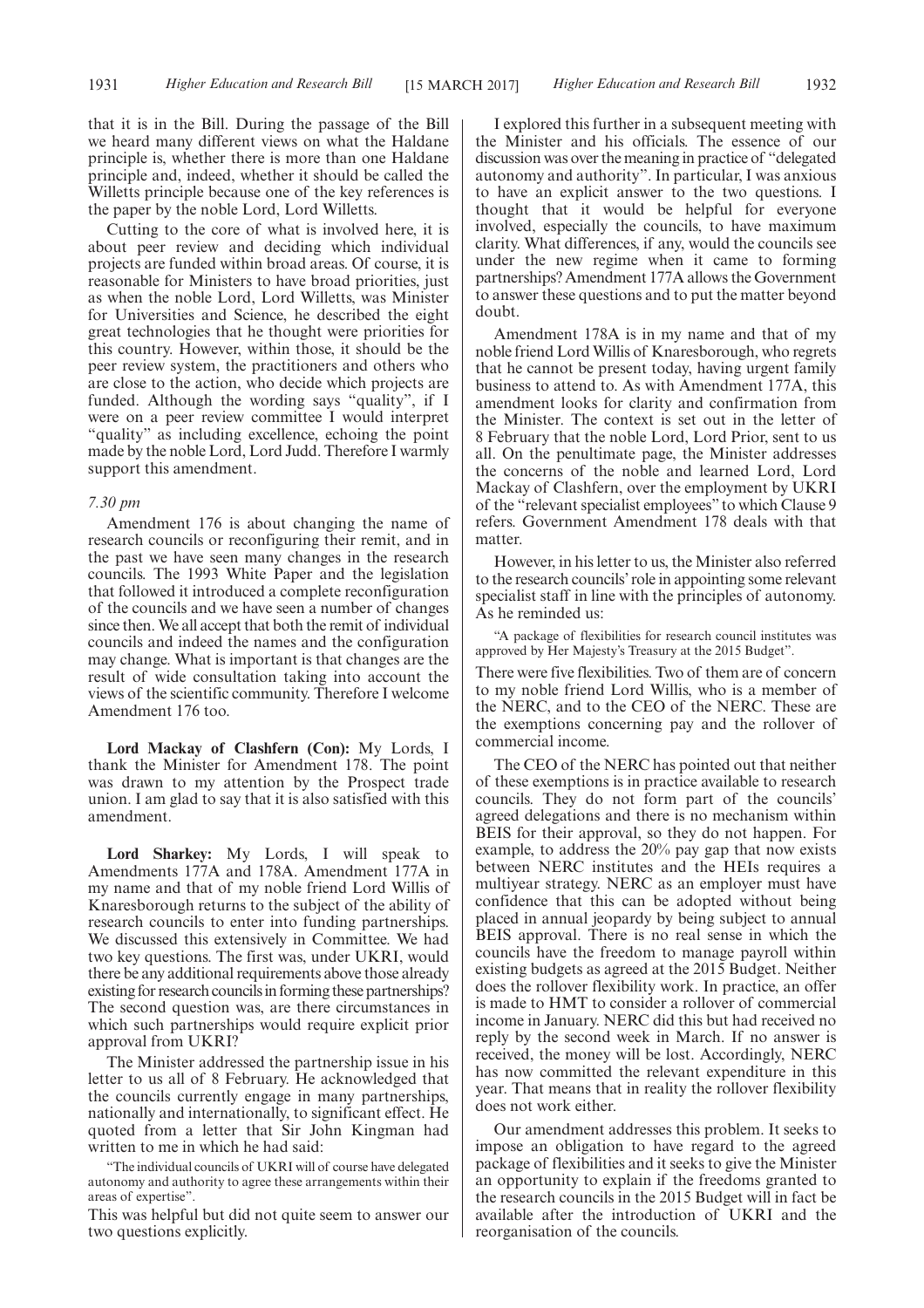#### [LORD SHARKEY]

I acknowledge that we are raising these rather complex matters at a late stage. I apologise for that. I should entirely understand it if the Minister preferred to write to us in response.

**Lord Stevenson of Balmacara:** My Lords, it has been a good debate on a wide range of issues broadly around the work of the research councils. It includes the Government's important and welcome commitment to uphold the Haldane principle—or Willetts principle and indeed to enshrine it in the Bill and throughout the instructions that will be given to the various bodies that are to subscribe to it.

We are delighted to be able to sign up to a number of government amendments in this group. We are pleased to see the concession made to the point argued strongly in Committee by the noble and learned Lord, Lord Mackay, about including under specialist employees all technical staff where they are involved in research. That contrasts with the attitude taken in Committee and earlier stages of the Bill, when we attempted to broaden the representational elements relating to the Office for Students—or office for higher education, as it should be called. In particular, we raised the lack of engagement with students, which seems perverse given the Government's willingness at this stage to include others involved in their discussions.

I shall speak briefly to Amendment 177—the one amendment to which no one has spoken—and seek the Government's response. We all accept that the strength of our higher education and research institutions will be central to the health of our economy and vitality of our society. As we look towards a post-Brexit world, the role of research in driving innovation, investment and well-being will surely assume greater significance. The capacity of research institutions to act with autonomy and independence will be key to their success.

The Government's amendments, as I have already said, rightly respond to concerns raised about the need to embed the principle of institutional autonomy more firmly within the Bill. Why, therefore, have the Government not accepted Amendment 177 or brought forward their own version of it?

The Government did respond to arguments about autonomy in relation to the OfS. We welcomed their amendments and signed up to them—they are now in the Bill—such as that on,

"the institutional autonomy of English higher education providers". Yet as it stands, UKRI has no such duty, despite the extensive influence and engagement—indirect and direct—that it will have with higher education providers under the new system. We accept that UKRI is not a regulator, but its role is instrumental. It is bound to be engaged in discussions with institutions and bodies that are in a different sector from the institutional autonomy provided by the Secretary of State and the OfS.

That is an asymmetry that I regret. Could the noble Lord, when he comes to respond, at least give us some solace by accepting that, although it may be too late to amend the Bill at this stage, the institutional autonomy issue percolates through to research, is important to the institutions that will be working with the research councils and UKRI post-implementation of the Bill, and is something which the Government should address at some point, whether through memorandums of understanding or by guidance?

**Lord Prior of Brampton:** My Lords, first, I echo the words of the noble Lord, Lord Judd, about excellence. I subscribe to the views he expressed on excellence absolutely, 110%. I am pleased as well that my noble and learned friend Lord Mackay is happy with our Amendment 178. I also thank the noble Lord, Lord Krebs, for his comments about the incorporation of the Haldane principle into the Bill. I think he almost called it the Willetts, rather than the Haldane, principle, but in any event, we will amend the Explanatory Notes to the Bill to make clear reference to my noble friend Lord Willetts's Written Statement, so there is complete clarity about what we mean by the Haldane principle.

I turn to the amendment in the name of the noble Lord, Lord Mendelsohn, introduced today by the noble Lord, Lord Stevenson, regarding institutional autonomy. I agree that this is also a very important principle and I think we are all glad to see it so clearly articulated in Part 1 of the Bill. I assure the noble Lord that UKRI has the necessary protections already built in through existing provisions in the Bill, much enhanced by the Government's Haldane principle amendments.

Clauses 97 and 98 already protect institutional autonomy, as they mirror the language used in the definition of institutional autonomy that noble Lords have agreed should be added to this Bill, specifically with respect to courses of study, the appointment of staff and the admission of students. In fact, they already go beyond this and extend this protection to cover universities' research activities, as supported by Research England. Funding from research councils and Innovate UK is competition-led, and I assure the noble Lord that they do not, nor can they, tell institutions and businesses what they may or may not research or develop, or how they may recruit staff.

This amendment would require UKRI to have regard to the need to protect the institutional autonomy of English higher education providers but, unlike the Office for Students, UKRI's remit is not limited to these institutions. UKRI will have a strategic vision for research and innovation across the whole UK. It will fund and engage with research institutes and facilities outside the university sector as well as with businesses, both domestically and internationally.

This is why the Government have made the provisions I have already described. Combined with our commitment to the dual support system, the Bill already protects the autonomy of institutions in a way that is tailored to UKRI's mission. This additional amendment is unnecessary and potentially confusing in relation to the scope and responsibilities of UKRI, which are very different from those of the OfS. Again, in sentiment, I think we are fully agreed on this, but I hope in view of what I have said the noble Lord will feel able not to press the amendment.

The noble Lord, Lord Sharkey, made a powerful case regarding the research councils' ability to strike up partnerships with other funding bodies directly.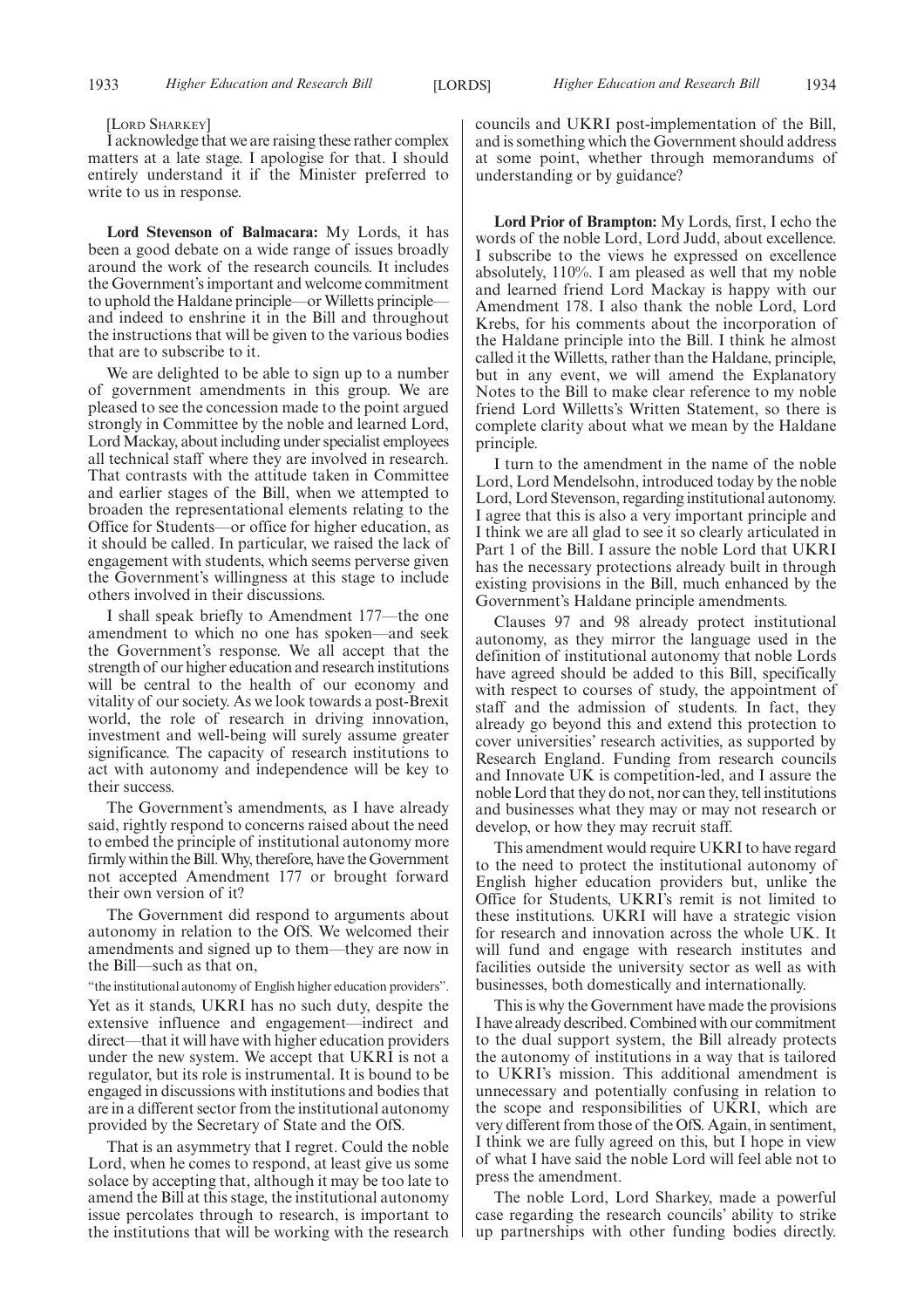I have to confess I got a little lost at some point as he was making his speech, and I will take up his offer to write to him when I can read it tomorrow in *Hansard*, but I will try to be as clear as possible in my response this evening. As part of UKRI, the research councils will be able to form partnerships with other bodies, such as charities, in the same way as they do now.

The noble Lord has rightly identified the need to still abide by prevailing public sector expenditure rules—for instance, those covered in HM Treasury's *Managing Public Money*. Although decisions on more routine partnerships such as joint funding research programmes in a particular discipline will still be taken by the councils themselves within delegated limits set by the department, other more complex arrangements—which might involve setting up an SPV or joint venture, for example—would, as now, require explicit prior approval from government. I am grateful to the noble Lord, Lord Sharkey, for raising this important point, and I hope sincerely that my strong assurances are enough to persuade him not to press his amendment.

Amendment 178A would enshrine in legislation a package of spending flexibilities afforded to some research council institutes by Her Majesty's Treasury in 2015. These flexibilities recognise the important work these institutes undertake and are designed to provide freedom over how much institutes can pay staff, how much they may pay for marketing and how they may carry out procurement, alongside assurances around approval processes for budget exchange activity and exceptional depreciation. I assure noble Lords that these flexibilities are not affected by the creation of UKRI, and there are no plans to alter them.

However, it is absolutely essential that we do not ossify such flexibilities in primary legislation. Not only is it the prerogative of Her Majesty's Treasury to determine cross-government rules on public expenditure, but it is important that we are able to evolve these flexibilities over time to respond to changing circumstances. I hope noble Lords will acknowledge the irony of solidifying a "package of flexibilities"in primary legislation, rendering the package unalterable, and hence inflexible. These amendments enshrine the Haldane principle in law and further protect the autonomy of UKRI's councils.

*Amendment 176 agreed.*

*7.45 pm*

## *Clause 89: UK research and innovation functions*

*Amendment 177 not moved.*

*Clause 91: Exercise of functions by science and humanities Councils*

*Amendment 177A not moved.*

# *Amendment 178 Moved by Lord Prior of Brampton*

**178:** Clause 91, page 60, line 12, leave out subsection (3) and insert—

- "(3) A "relevant specialist employee", in relation to a Council, means—
	- (a) a researcher or scientist employed by UKRI to work in the Council's field of activity (see the table in subsection (1)), or

(b) a person who has knowledge, experience or specialist skills which is or are relevant to the Council's field of activity and is employed by UKRI to work in that field of activity."

*Amendment 178 agreed.*

*Amendment 178A not moved.*

# *Amendments 179 to 182 Moved by Lord Prior of Brampton*

**179:** Clause 91, page 60, line 18, after "contributing" insert "(whether directly or indirectly)"

**180:** Clause 91, page 60, line 18, after "growth" insert ", or an economic benefit,'

**181:** Clause 91, page 60, line 18, after "Kingdom," insert—

"( ) advancing knowledge (whether in the United Kingdom or elsewhere and whether directly or indirectly) in, or in connection with, science, technology, humanities or new ideas,"

**182:** Clause 91, page 60, line 24, at end insert—

- "(6) Before making regulations under subsection (5), the Secretary of State must consult such persons as the Secretary of State considers appropriate.
- (7) UKRI must, if requested to do so by the Secretary of State, carry out such a consultation, on behalf of the Secretary of State, of such persons.
- (8) In such a case, UKRI must carry out the consultation in accordance with such directions as the Secretary of State may give.'

*Amendments 179 to 182 agreed.*

#### *Clause 92: Exercise of functions by Innovate UK*

# *Amendment 183*

#### *Moved by Lord Prior of Brampton*

**183:** Clause 92, page 60, line 31, leave out subsection (3) and insert—

- "(3) Arrangements under this section must require Innovate UK, when exercising any function to which the arrangements relate, to have regard to—
	- (a) the need to support (directly or indirectly) persons engaged in business activities in the United Kingdom,
	- (b) the need to promote innovation by persons carrying on business in the United Kingdom, and
	- (c) the desirability of improving quality of life in the United Kingdom."

*Amendment 183 agreed.*

# *Clause 95: UKRI's research and innovation strategy*

*Amendment 184 not moved.*

# *Clause 97: Grants to UKRI from the Secretary of State*

### *Amendments 185 to 188*

*Moved by Lord Prior of Brampton*

**185:** Clause 97, page 62, line 39, after "subsection (1)" insert "in respect of those functions"

**186:** Clause 97, page 63, line 9, after "subsection (1)" insert "in respect of those functions"

**187:** Clause 97, page 63, line 15, at end insert—

"( ) provide for the allocation of the whole or a part of the grant to a particular Council and for subsequent changes in that allocation,"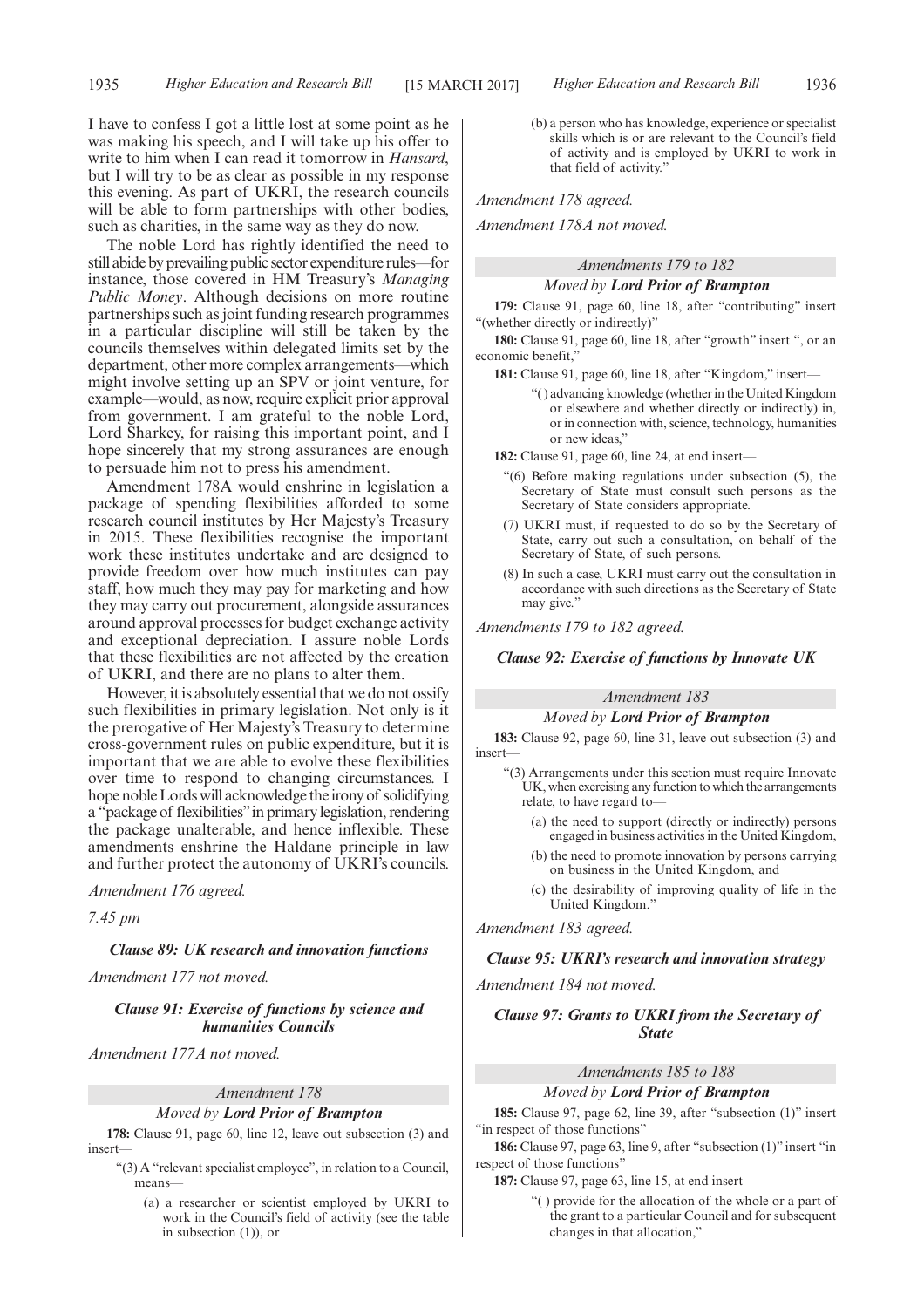**188:** Clause 97, page 63, line 22, at end insert—

- "( ) Where the Secretary of State makes a grant to UKRI under subsection (1), the Secretary of State must publish—
	- (a) the amount of the grant, and
	- (b) if the terms and conditions of the grant allocate the whole or a part of that amount to a particular Council—
	- (i) the name of the Council, and
	- (ii) the amount of the grant which is so allocated to it."

*Amendments 185 to 188 agreed.*

#### *Clause 99: Balanced funding and advice from UKRI*

#### *Amendments 189 to 191*

#### *Moved by Lord Prior of Brampton*

**189:** Clause 99, page 64, line 7, at end insert—

- "(za) the Haldane principle, where the grant or direction mentioned in subsection (1) is in respect of functions exercisable by one or more of the Councils mentioned in section 91 (1) pursuant to arrangements under that section,'
- **190:** Clause 99, page 64, line 8, after "principle" insert ", in any case"

**191:** Clause 99, page 64, line 10, at end insert—

"(2A) The "Haldane principle" is the principle that decisions on individual research proposals are best taken following an evaluation of the quality and likely impact of the proposals (such as a peer review process)."

*Amendments 189 to 191 agreed.*

*Amendment 192 had been withdrawn from the Marshalled List.*

#### *Clause 100: General duties*

*Amendments 193 and 194 not moved.*

*Clause 108: Cooperation and information sharing between the OfS and UKRI*

### *Amendment 194A*

#### *Moved by Lord Smith of Finsbury*

**194A:** Clause 108, page 67, line 26, at end insert—

"( ) Where a decision to be made by the OfS or UKRI relates to—

(a) the power to award research degrees; or

(b) research students;

the OfS and UKRI must make the decision jointly."

**Lord Smith of Finsbury (Non-Afl):** My Lords, I rise to move Amendment 194A, standing in the name of the noble and learned Lord, Lord Mackay of Clashfern. I remind the House of my interest as master of Pembroke College in Cambridge.

The Bill has been substantially improved over the course of recent weeks, and we are very grateful for many of the amendments the Government have brought forward. But one aspect of the Bill still gives rise to concern: its basic failure to understand the essential interrelationship between teaching and research. Research is not only important in universities of and for itself in pushing ahead the frontiers of knowledge and understanding, and vital for our economic future and success as a country; it is also important for the way it enriches, enlivens, illuminates and deepens the teaching universities undertake. Having postgraduate students alongside undergraduates enhances the undergraduate experience, provides added value to their learning and benefits the overall academic atmosphere of the university community.

The recognition of research degree-awarding powers is therefore of critical importance but the Bill fails to recognise that. It ultimately places the authority for the awarding of such powers solely in the hands of the Office for Students. As a result of government amendments, the Bill now helpfully requires the OfS to seek the advice of UKRI before granting, varying or revoking degree-awarding powers. That point was reinforced in the letter the Minister helpfully sent us this morning.

However, seeking advice is not enough. In Clause 108, the phrase "may co-operate" is not enough, nor are "may provide information" and,

"must, if required … by the Secretary of State".

Our amendment seeks to put this right very simply by saying that the decision to grant, revoke or vary research degree-awarding powers should be made jointly by both the Office for Students and UKRI. The body that knows about students and the body that knows about research should both be intrinsically involved in that decision. It would be daft to leave open the possibility, as the Bill does at present, that the OfS could ignore the advice, knowledge, expertise and research experience of UKRI in deciding whether a university should be able to grant research degrees. Worse, if a decision to vary or revoke has been made, the university can make representations but only to the Office for Students. The OfS could deal with these representations unilaterally. An appeal could then be made to the First-tier Tribunal. At the moment the Bill envisages only an appeal relating to an Office for Students decision. Surely an appeal should be able to be made in relation to the views and decisions of both the OfS and UKRI. If it is a joint decision, there will rightly be subsequent joint accountability for that decision.

It is also worth pointing out that UKRI will be a major funder—post Brexit, quite possibly the major funder—of postgraduate research study. Are we seriously saying that it should take only a minor advisory role in ratifying a university's degree-awarding status? I urge the Government to think again, support research, intertwine research and teaching to the fullest possible extent, bring clarity and firmness to the process and ensure that the best decisions are taken with the full expertise of UKRI intimately involved. This must surely be a joint process. I beg to move.

**Lord Mackay of Clashfern:** My Lords, I have my name on this amendment. I am grateful to the noble Lord, Lord Smith of Finsbury, for moving it so fully and eloquently, and I entirely agree with everything that he said.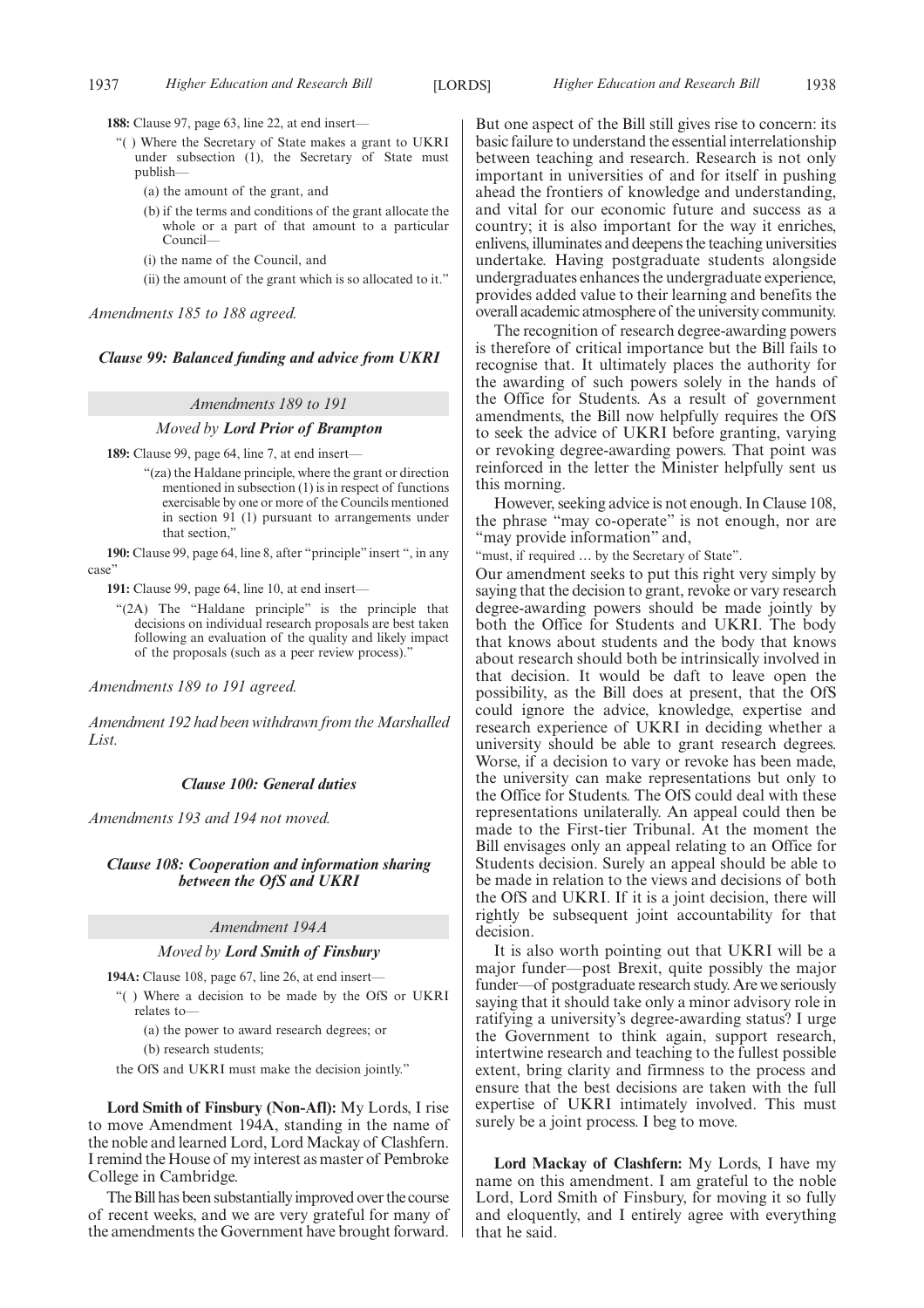It seems extraordinary, and I thought this at Second Reading, that the research knowledge and capability is at UKRI but—so far as I know, and I will be corrected if I am wrong—there is no requirement of any sort that the Office for Students should have any particular knowledge or experience of research or, for that matter, research degree-awarding powers. Therefore, the decision is to be taken by people who profess no particular knowledge of the subject matter of research degreeawarding powers. That is to be left to a matter of advice. The difficulty with that, as the noble Lord, Lord Smith, has pointed out, is that when it comes to accountability all that the Office for Students can say is, "Well, we got this advice from UKRI. That's our defence". Surely, the people who should defend the advice that is the essence of the matter should be the people who give it. There is a difference between decision-makers and advisers, as we were authoritatively informed some years ago: Ministers decide, advisers advise. In this context, the decisions are to be taken by the Office for Students while UKRI, with all its expertise, is relegated to being an adviser.

I have interests in the University of Cambridge, in the sense that I am an honorary fellow of two of the Cambridge colleges and I am a member of the Council for the Defence of British Universities. However, my view, which I have expressed consistently since Second Reading, is that UKRI's research capabilities mean that it should be involved in the decision-making process as a decision-maker, not merely an adviser. As the noble Lord, Lord Smith of Finsbury, said, we got a letter this morning, which was followed up by an invitation to telephone. Naturally, I accepted the invitation to telephone as soon as I was free to do so. We had a considerable discussion, and I was asked whether the second part of the amendment was as important as the first, the second part being about research students. I said, "Not for me"; I thought the essential part was the first part. I thought, "This sounds good". Your Lordships will no doubt wait with bated breath to hear what the answer is to that. Anyway, I expressed the view that the second part was not so important. Therefore, if at some stage the amendment is subject to further consideration, I would be perfectly happy—I think this goes for its co-mover as well—to forget about that. The essential part is the decision-making. Surely the Government recognise that there is a difference between a decision-maker—a person with some responsibility for decisions—and an adviser. I strongly support the amendment and feel rather disappointed that the Government have not seen the logic of its position.

**Lord Bilimoria:** My Lords, I support what the noble Lord, Lord Smith, and the noble and learned Lord, Lord Mackay, have said.

I shall read out the mission statement for the University of Cambridge, which is very short:

"The mission of the University of Cambridge is to contribute to society through the pursuit of education, learning, and research at the highest international levels of excellence".

That came home to me when I was a student there. We finished the last supervision of term in my favourite subject with a brilliant supervisor, and he said, "Have a good holiday. Now I can get on with my real work, which is research". That is the importance of research to our top academics.

At the University of Birmingham, where I am chancellor, I chaired the annual meeting earlier this month. We announced that Birmingham had won three more Nobel prizes, taking our total to 11, because of our research.

The University of Cambridge Judge Business School, where I chair the advisory board, has in just over a quarter of a century become fifth in the world in the global *FT* MBA rankings. One of the main reasons for that is the absolute priority placed on research.

Anything we can do to make sure that we have robust support for our research—not just through advice but taking the expertise of UKRI along with that of the OfS, jointly—would be good for the future of research and the excellence of our universities.

*8 pm*

**Lord Winston (Lab):** I have a brief question for either the noble and learned Lord, Lord Mackay, or the noble Lord, Lord Smith. One thing that slightly concerns me is that certain institutions, such as the conservatoires, are generally not funded in their research by UKRI at all. Very often these students, who do PhDs at the Royal College of Music, for example, are either self-funded or funded through other charitable grants. Could the noble Lord, in summing up, address why we would need that kind of governance for the research degree? I should just like a bit of clarity on that.

**Lord Stevenson of Balmacara:** My Lords, I am also signed up to this amendment. I come from a slightly different position, but I arrive at the same point. Throughout this section of the Bill, the Minister has been at pains to stress how it has been improved by the preceding contributions and debate of noble Lords who have experience of operational activity in the field we are covering. He is, I think, aware of my feeling—I explained it to him earlier this evening—that, had we had the same measure of agreement earlier in the passage of the Bill, we would have made a lot more progress and the Bill would be a lot better. We had to force our way into a position of improvement in the earlier parts of the Bill, but we have been able to do it by dialogue and discussion in this part, which is to be welcomed.

I say all that because this issue of research degreeawarding powers is really important for the higher education institutions in this country. In this section, we are dealing primarily with the UK-wide impact on research funding, but the reality is that this issue relates to the power to award research degrees. English higher education providers, as we need to call them, have attached great strength to this—so great that it was the motivation behind the insistence that we try to change the way the Bill is configured by ensuring that an amendment, which was resisted very strongly by the Government, was added to the very first clause to set out what we meant by a university. Intrinsically wired into what we mean by a university is the question of who has responsibility for awarding degrees. That was decided in the context of the opening clause with a discussion of what universities meant. Then we agreed with the Government to insert a very strong sentence referring to institutional autonomy and academic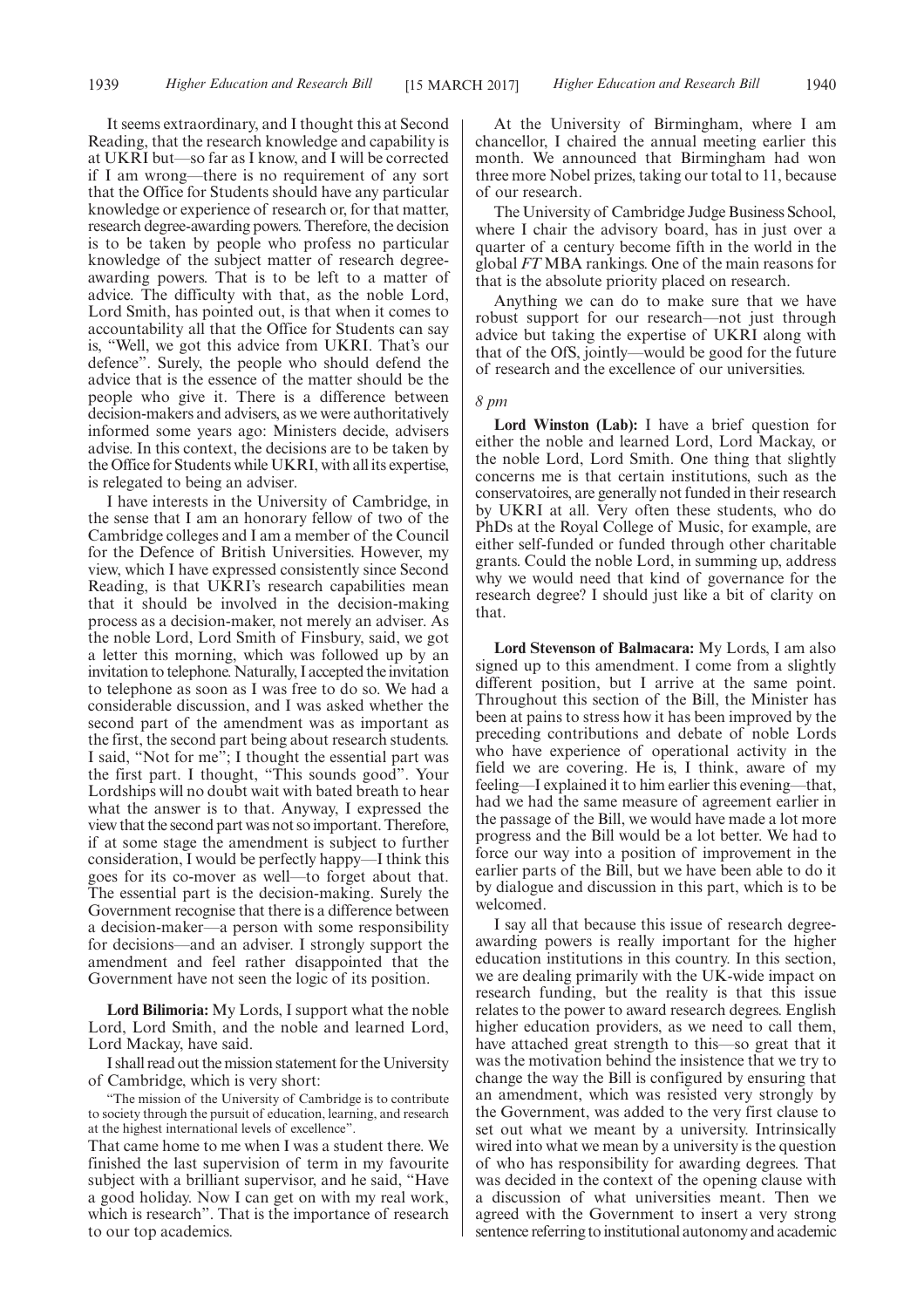#### [LORD STEVENSON OF BALMACARA]

freedom. With that goes the ability for universities—higher education providers in England, particularly—to award degrees in their own right within a framework established by statute. This issue goes right through the Bill. It is interesting and quite informative that we have come back to it at this point. It has been a long and interesting journey.

Goldilocks, who featured earlier in our discussions, would have taken the view that there was a need here for some sort of equitable approach. It is very surprising that the very presence of the former Lord Chancellor, the noble and learned Lord, Lord Mackay, sitting directly behind the Minister and looking sternly at him, although he cannot see it—that got him moving quickly—has not had more success in cutting through on this point than his case warrants. He made it clear early in Committee that this was something he felt very strongly about. He got a lot of support around your Lordships' House and he is still there today. It is an extraordinary situation, unprecedented in my short experience here, and I cannot wait to see the denouement of this process. We wait to hear what the Minister will say. He has tried a letter, he has tried a phone call and now he is going to do it in person—what a wonderful triage we will have before us on this occasion. I am rambling slightly, but I wanted to make the point—

#### **Noble Lords:** Hear, hear!

**Lord Stevenson of Balmacara:** Hush. I wanted to make the point that this is important. It matters to the institutions and cannot be taken away or given just by discretion—it really is about what universities are about. Not to approve the requirement that the Office for Students or office for higher education must work jointly with UKRI is to take away a very valuable part of our community. I support the amendment.

**Lord Prior of Brampton:** My Lords, I rather fear that an irresistible force has met an immovable object on this occasion. That is a shame because we have agreed on so much in this part of the Bill and we all agree that the various amendments that have been made have vastly improved the Bill. I would argue that we have done 98% of the work required. Despite the very eloquent speeches made by the noble Lord, Lord Smith, and my noble and learned friend Lord Mackay, I feel we are somewhat dancing on the head of a pin on this issue. What is the difference between the two cases being put? On the one hand, my noble and learned friend and the noble Lord, Lord Smith, say that research degree-awarding powers should be made jointly by the OfS and UKRI, whereas the Bill says they should be made by the OfS with advice from UKRI. There is clearly a distinction between the two and I understand it, but we are not talking about a huge distinction this evening. It is important to bear that context in mind as we wind our way to the end of this debate.

I start by stating that the Government fully recognise the importance of a co-ordinated approach to supporting the pipeline of undergraduate and postgraduate talent and skills development. Let me explain briefly where responsibilities will lie across the two organisations, UKRI and the OfS. The OfS will be responsible for maintaining the quality of higher education in England, including postgraduate provision, and promoting the interests of students in English higher education providers, including students engaged in postgraduate research and study. In Scotland, Wales and Northern Ireland this is the responsibility of the devolved Administrations.

UKRI will support the cost of postgraduate research degree programmes in English universities through Research England's dedicated PGR funding stream. Support of this type is also a devolved matter for Scotland, Wales and Northern Ireland. Additionally, the Government made an amendment in the other place that clarified UKRI's ability not only to support postgraduate provision but to encourage it. At his appearance before the Science and Technology Select Committee last October, Sir John Kingman argued that these reforms would improve oversight of the research talent pipeline.

UKRI will be a major and influential advocate for the importance of maintaining a strong, healthy pipeline of research students. Crucially, it will have a strategic centre that can gather and analyse intelligence on the pipeline from across its councils and can work with the OfS and the devolved funding bodies to develop a more holistic and comprehensive picture of the landscape than is possible under current arrangements.

The Government are backing UKRI to succeed. In the Budget—funnily enough, very little publicity was given to this aspect of it, which is surprising given the importance I know noble Lords attach to it—the Government committed to spend £250 million over the next four years to increase the number of highly skilled researchers and develop the talent needed by British industries for a thriving and innovative economy. We also announced £100 million for global research talent over the next four years to attract the brightest minds to the UK and help maintain the UK's position as a world leader in R&D. That was a very significant announcement. Let me be clear: UKRI will work closely with the OfS and its equivalents in the devolved Administrations to ensure that this vital part of the university system is protected.

I turn now to the amendment in front of us; there are two distinct proposals within this amendment. First, on the matter of research students, it must be said that the OfS is an England-only regulator, while UKRI is a UK-wide funder. It would be entirely inappropriate to give the OfS a decision-making power in relation to a research council's doctoral funding for a Scottish, Welsh or Northern Irish university, for example. Secondly, each organisation will make countless decisions that relate to research students. Requiring them to make every one of these decisions jointly would result in a duplication of effort and, in many instances, simply not make sense. For example, the OfS will not be well placed to take decisions on where research funding should be allocated to fund doctoral training for the purpose of enhancing the UK's research capability where this is outside the university sector—for example, in one of the UK's world-leading research institutes. Conversely, this amendment would risk giving UKRI unnecessary decision-making responsibilities on regulatory issues which affect all higher education students, but where UKRI will have no particular remit or expertise, such as on ensuring institutions have appropriate student protection plans in place.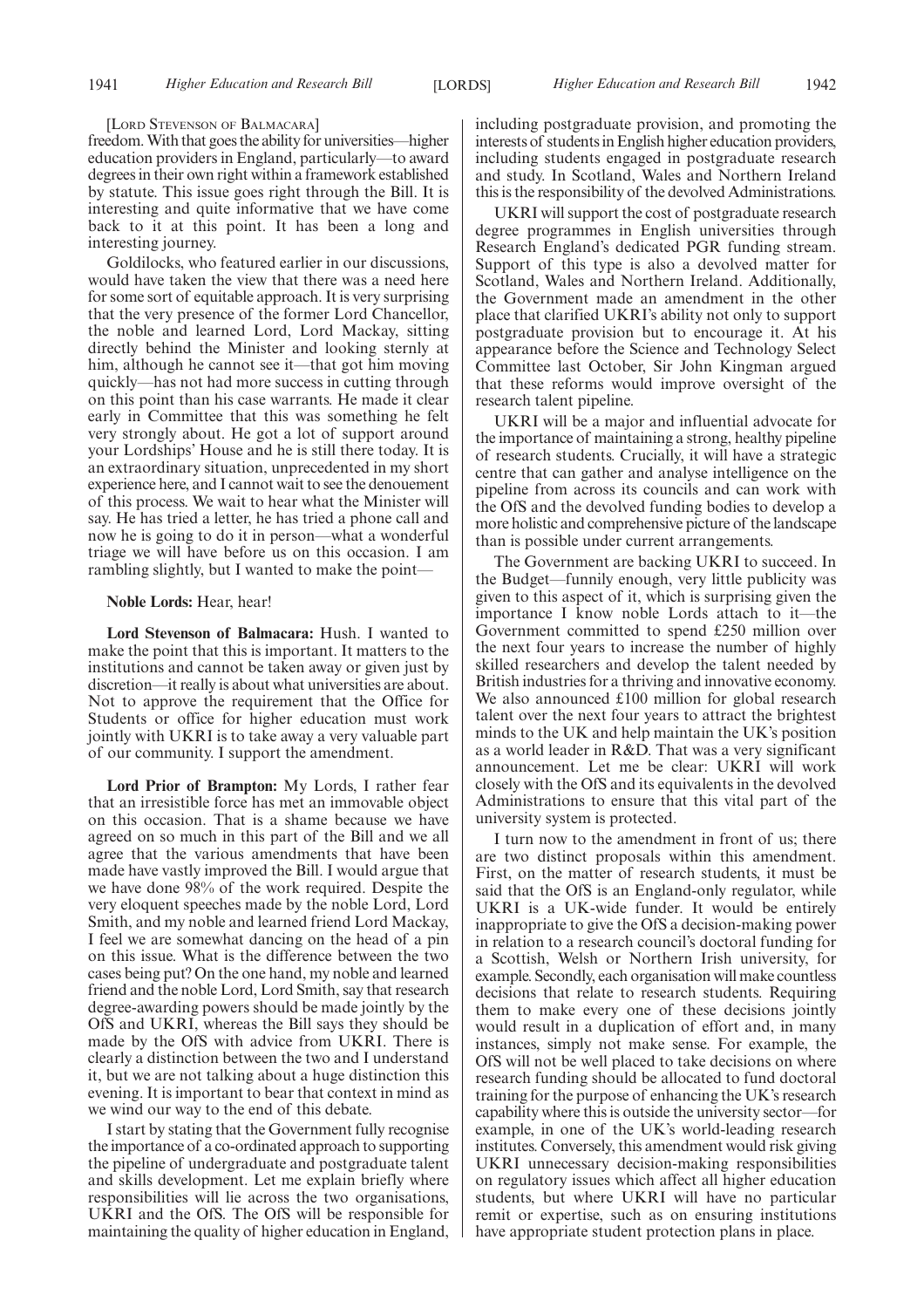As we have been clear throughout the passage of this Bill, the OfS and UKRI can share information and will co-operate at all levels to ensure that the respective decisions they make regarding research students are appropriately informed by the expertise of the other organisation. This is a much more proportionate and effective approach. Clause 108 already enables this and, since both organisations have a duty to have regard to the need to operate in an effective and efficient way through Clauses 3 and 100, the Bill actively encourages such co-operation. In addition, this House has already agreed amendments that require the OfS and UKRI to detail in their annual reports how they have co-operated in the past year. We fully expect evidence of co-operation on matters related to research students to be included in these reports and, through provisions in Clause 108, Ministers can act to require this to happen should the evidence suggest otherwise. However, I put to the House that while co-operation and collaboration is appropriate, asking the OfS and UKRI to make joint decisions in every instance is not.

On research degree-awarding powers, we considered carefully the constructive arguments made in Committee by my noble and learned friend Lord Mackay, the noble Lords, Lord Mendelsohn and Lord Stevenson, and the noble Baroness, Lady O'Neill, that this should be a matter where OfS and UKRI should make decisions jointly. Having given this matter much thought, we do not agree that the decision itself should be a joint one between the two bodies, given that UKRI has no direct regulatory function in relation to higher education providers. Nevertheless, while we believe that the OfS as regulator of the sector is best placed to take the final decisions, we fully agree that it is important that the expertise of UKRI should be fully utilised in ensuring that the OfS makes well-informed decisions. Because of this, we put forward an amendment, which this House has already agreed, requiring the OfS to request advice from the designated quality body or committee on degree-awarding powers. This amendment ensures that the advice must be informed by the views of UKRI when it concerns research degree-awarding powers, and this advice cannot be ignored by the OfS. This gives UKRI a clearly enshrined role, securing its influence in decisions on research degree-awarding powers, which is much stronger than anything that has gone before in securing a guaranteed role for such advice to be given for matters concerning research degree-awarding powers. Through our reforms, we see UKRI having a bigger role than any research organisation currently has, or that HEFCE has now.

The new system that we have designed has clear accountabilities, and instituting joint decision-making in this way could give UKRI a role in matters which have nothing to do with an institution's research capability. Further, the Government will also commit to giving UKRI an important advisory role when the department is preparing guidance on the criteria by which applications for research degree-awarding powers will be assessed. These are meaningful legislative provisions. The Bill does not prevent UKRI having a role in the appeals process when appropriate. We believe that it is a more practical and reasonable alternative to the amendment, taking into account the real-world operations of the two bodies, while crucially ensuring that any decisions are informed by the relevant expertise. The amendment as drafted would make it a legal requirement for the OfS to jointly take decisions about the number of doctoral training places to be supported by the research councils, about the funding of doctoral research training in research council institutes and facilities, and about the support given by UKRI for doctoral training in universities in the devolved Administrations. These things are the primary responsibility of UKRI and are outside the scope of the OfS's responsibilities, and I believe it would be wrong to put them into legislation today. It is with those things in mind that I ask the noble Lord, Lord Smith, to withdraw his amendment.

**Lord Smith of Finsbury:** First, briefly to address the point from the noble Lord, Lord Winston, even though UKRI may have no direct funding responsibility in relation to conservatoires, it can none the less play a useful role in making a joint decision, and I do not think that diminishes in any way the research standing of the conservatoires.

**Lord Winston:** I do not want to delay this debate any longer, but I am still puzzled by this. A huge number of research degrees are master's degrees with a research component. Of course, they are often not funded by research councils; sometimes they are, but sometimes they are not. Where do they stand with relation to this proposal? I would like a bit of clarity about it.

**Lord Smith of Finsbury:** I do not think that our amendment would make any substantive difference from the position under the provisions of the Bill. It simply means that UKRI is part of the process alongside the Office for Students.

In relation to UKRI, the Minister has shown in our discussions much wisdom and willingness to take on board points made from all sides of the House. This is only to be expected from an alumnus of Pembroke College. However, on this particular issue, about research degree-awarding powers, he says that we are dancing on the head of a pin. I do not think that we are. There is a fundamental difference between having a statutory duty to give advice and for that advice to be considered, and taking a joint decision. There is a world of difference between those two. The question is who has the ultimate authority, who has the subsequent accountability and whether we can, by making this a joint decision, give reassurance to many of our leading research universities, which have expressed concern. As I said earlier, the body that knows about students and the body that knows about research should both be involved in the decision about whether to give research degree-awarding powers, and they should make that decision jointly. It would be useful to test the opinion of the House.

*8.18 pm*

*Division on Amendment 194A Contents 101; Not-Contents 142. Amendment 194A disagreed.*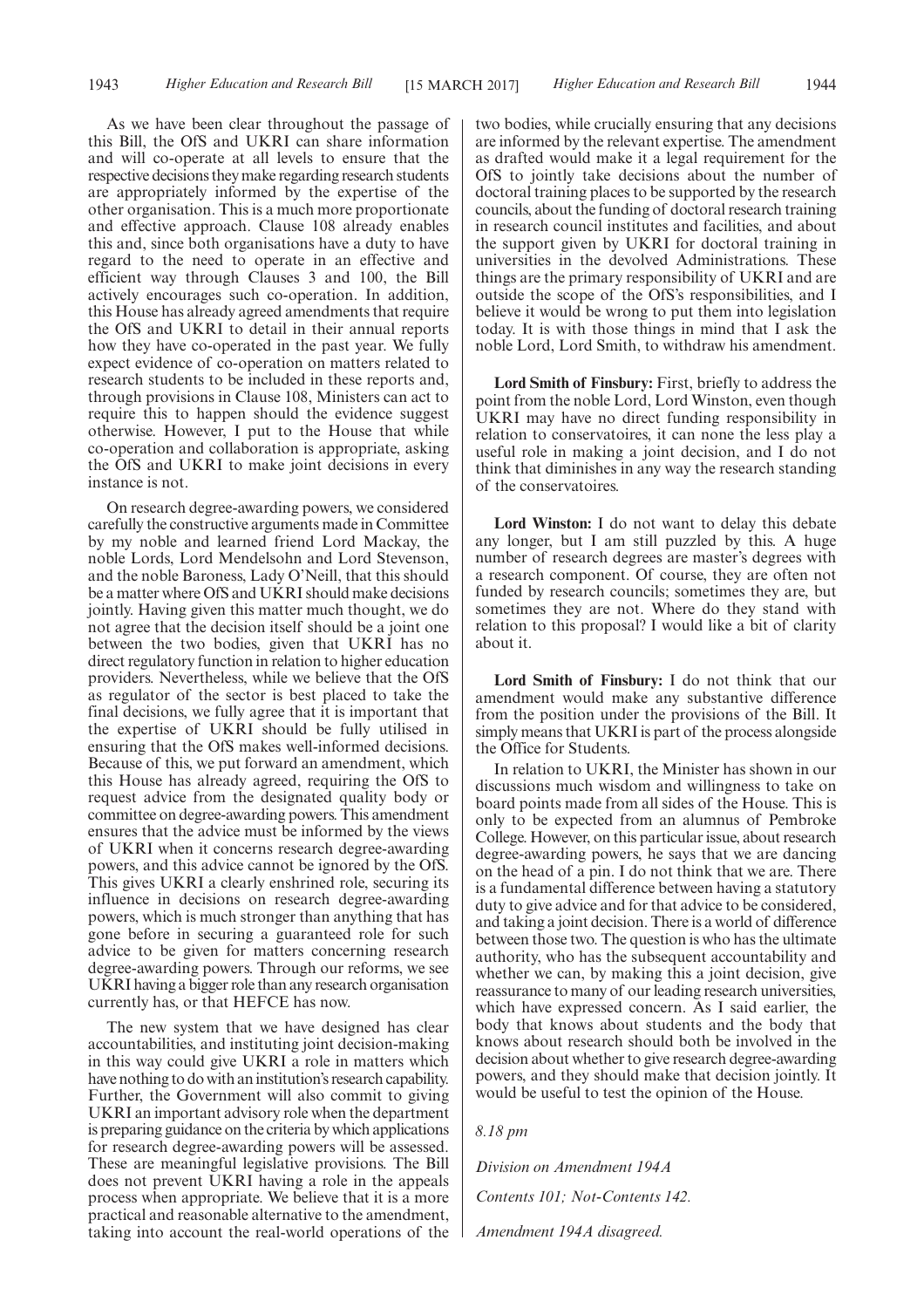#### **CONTENTS**

Adams of Craigielea, B. Alton of Liverpool, L. Barker, B. Bassam of Brighton, L. [Teller] Beecham, L. Bhatia, L. Bhattacharyya, L. Bilimoria, L. Blackstone, B. Bragg, L. Broers, L. Brookman, L. Brown of Cambridge, B. Burt of Solihull, B. Carter of Coles, L. Chakrabarti, B. Chandos, V. Clark of Windermere, L. Collins of Highbury, L. Cotter, L. Cox, B. Crawley, B. Davies of Oldham, L. Davies of Stamford, L. Desai, L. Donaghy, B. Dubs, L. Elder, L. Farrington of Ribbleton, B. Foster of Bishop Auckland, L. Gale, B. Garden of Frognal, B. Giddens, L. Golding, B. Grantchester, L. Hamwee, B. Hanworth, V. Haskel, L. Haworth, L. Hayman, B. Hayter of Kentish Town, B. Healy of Primrose Hill, B. Hollis of Heigham, B. Howarth of Newport, L. Howells of St Davids, B. Hoyle, L. Jolly, B. Jones of Whitchurch, B. Jowell, B. Judd, L.

**NOT CONTENTS**

Ahmad of Wimbledon, L. Altmann, B. Anelay of St Johns, B. Arbuthnot of Edrom, L. Ashton of Hyde, L. Bell, L. Berridge, B. Bertin, B. Blencathra, L. Bloomfield of Hinton Waldrist, B. Borwick, L. Bottomley of Nettlestone, B. Bourne of Aberystwyth, L. Brabazon of Tara, L. Browne of Belmont, L. Browning, B. Buscombe, B.

Kennedy of The Shaws, B. Kingsmill, B. Kirkhill, L. Lawrence of Clarendon, B. Lea of Crondall, L. Liddle, L. Listowel, E. Livermore, L. McAvoy, L. [Teller] Macdonald of Tradeston, L. McIntosh of Hudnall, B. Mackay of Clashfern, L. MacKenzie of Culkein, L. Masham of Ilton, B. Maxton, L. Monks, L. Morris of Handsworth, L. Morris of Yardley, B. Nye, B. Pendry, L. Pinnock, B. Pitkeathley, B. Prosser, B. Quin, B. Redesdale, L. Rosser, L. Royall of Blaisdon, B. Sawyer, L. Sharkey, L. Sherlock, B. Simon, V. Smith of Basildon, B. Smith of Finsbury, L. Soley, L. Stevenson of Balmacara, L. Stone of Blackheath, L. Stoneham of Droxford, L. Storey, L. Tomlinson, L. Triesman, L. Uddin, B. Watkins of Tavistock, B. Watson of Invergowrie, L. Wellington, D. Whitaker, B. Wigley, L. Winston, L. Wolf of Dulwich, B. Young of Norwood Green, L. Young of Old Scone, B.

Kennedy of Southwark, L.

Byford, B. Caithness, E. Callanan, L. Carrington of Fulham, L. Cavendish of Furness, L. Chisholm of Owlpen, B. Colwyn, L. Cope of Berkeley, L. Cormack, L. Courtown, E. [Teller] Couttie, B. Crathorne, L. Crickhowell, L. De Mauley, L. Dixon-Smith, L. Dobbs, L. Dundee, E. Dunlop, L. Eaton, B. Eccles, V.

Eccles of Moulton, B. Elton, L. Evans of Bowes Park, B. Fairfax of Cameron, L. Fall, B. Fink, L. Finkelstein, L. Finn, B. Fookes, B. Framlingham, L. Fraser of Corriegarth, L. Gardiner of Kimble, L. Gardner of Parkes, B. Garel-Jones, L. Glenarthur, L. Goldie, B. Goodlad, L. Greenway, L. Hailsham, V. Hamilton of Epsom, L. Hayward, L. Henley, L. Higgins, L. Holmes of Richmond, L. Hooper, B. Hope of Craighead, L. Horam, L. Howell of Guildford, L. Hunt of Wirral, L. Inglewood, L. Jenkin of Kennington, B. Jopling, L. Keen of Elie, L. Kirkhope of Harrogate, L. Lang of Monkton, L. Leigh of Hurley, L. Lexden, L. Lindsay, E. Lingfield, L. Lupton, L. McColl of Dulwich, L. MacGregor of Pulham Market, L. McInnes of Kilwinning, L. Magan of Castletown, L. Mancroft<sub>L</sub>. Manzoor, B. Marlesford, L. Maude of Horsham, L. Mobarik, B. Nash, L. Neville-Jones, B. Newlove, B. Nicholson of Winterbourne, B.

Noakes, B. O'Cathain, B. O'Shaughnessy, L. Pearson of Rannoch, L. Pidding, B. Polak, L. Popat, L. Porter of Spalding, L. Prior of Brampton, L. Rawlings, B. Redfern, B. Risby, L. Robathan, L. Rock, B. Ryder of Wensum, L. St John of Bletso, L. Scott of Bybrook, B. Seccombe, B. Selborne, E. Selkirk of Douglas, L. Shackleton of Belgravia, B. Sheikh, L. Sherbourne of Didsbury, L. Shields, B. Shinkwin, L. Shrewsbury, E. Skelmersdale, L. Smith of Hindhead, L. Somerset, D. Spicer, L. Stedman-Scott, B. Stowell of Beeston, B. Strathclyde, L. Stroud, B. Sugg, B. Suri, L. Taylor of Holbeach, L. [Teller] Taylor of Warwick, L. Trefgarne, L. Trimble, L. True, L. Ullswater, V. Vere of Norbiton, B. Verma, B. Wasserman, L. Wheatcroft, B. Whitby, L. Wilcox, B. Willetts, L. Williams of Trafford, B. Young of Cookham, L. Younger of Leckie, V.

*8.29 pm*

#### *Clause 112: Power to make consequential provision etc*

# *Amendments 195 and 196*

### *Moved by Viscount Younger of Leckie*

**195:** Clause 112, page 69, line 9, leave out "subsection (3)" and insert "subsections (3) and (4)"

**196:** Clause 112, page 69, line 14, at end insert—

"(4) Provision made under subsection (1) by virtue of subsection (2)(b) may not revoke a Royal Charter in its entirety."

*Amendments 195 and 196 agreed.*